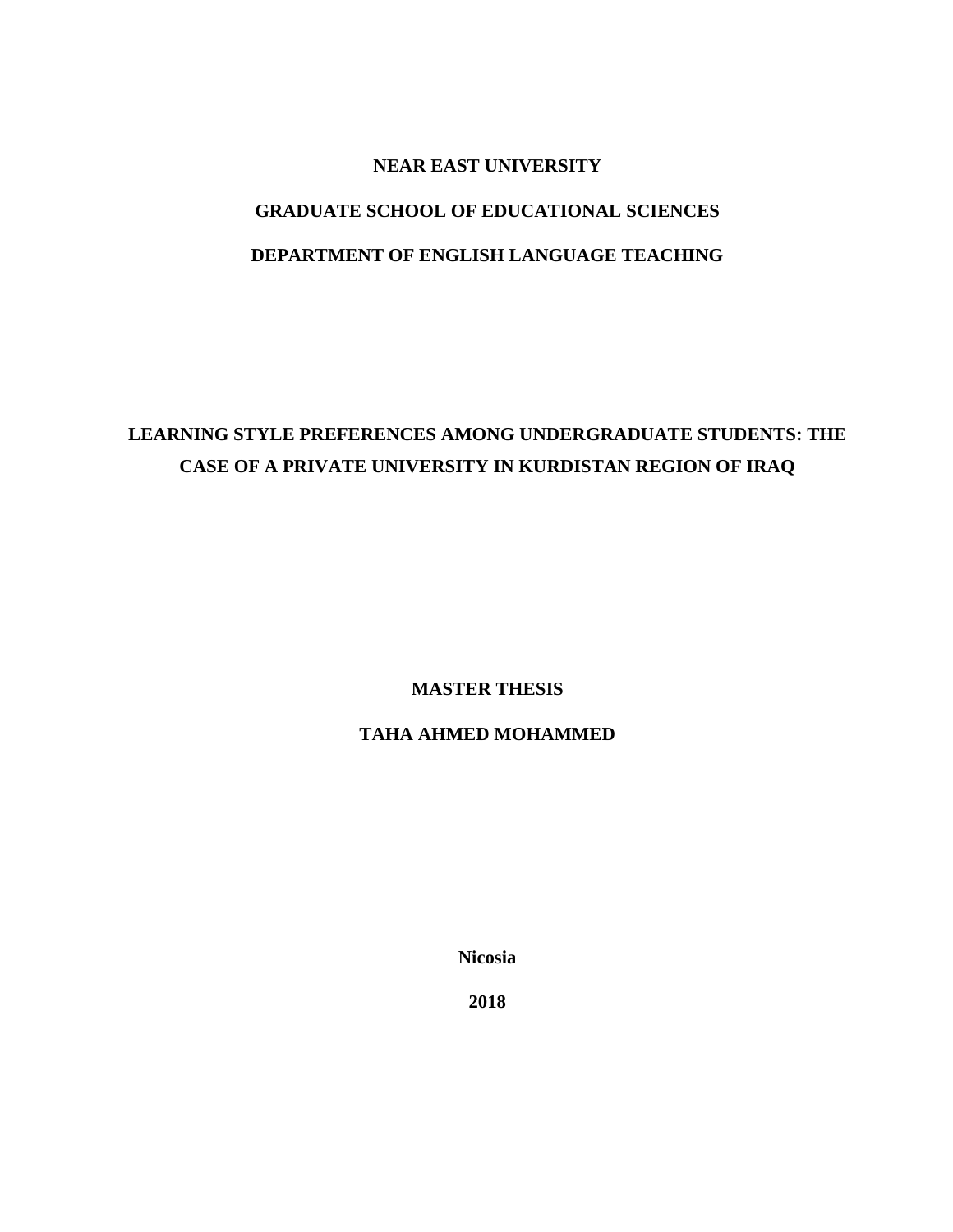#### **NEAR EAST UNIVERSITY**

**Graduate School of Educational Sciences**

**Department of English Language Teaching**

**Learning Style Preferences among Undergraduate Students: The Case of a private University in Kurdistan Region of Iraq** 

**Master Thesis**

**Taha Ahmed Mohammed**

**Supervisors: Assoc. Prof. Dr. Mustafa Kurt**

 **Asst. Prof. Dr. Doina Popescu**

**Nicosia**

**2018**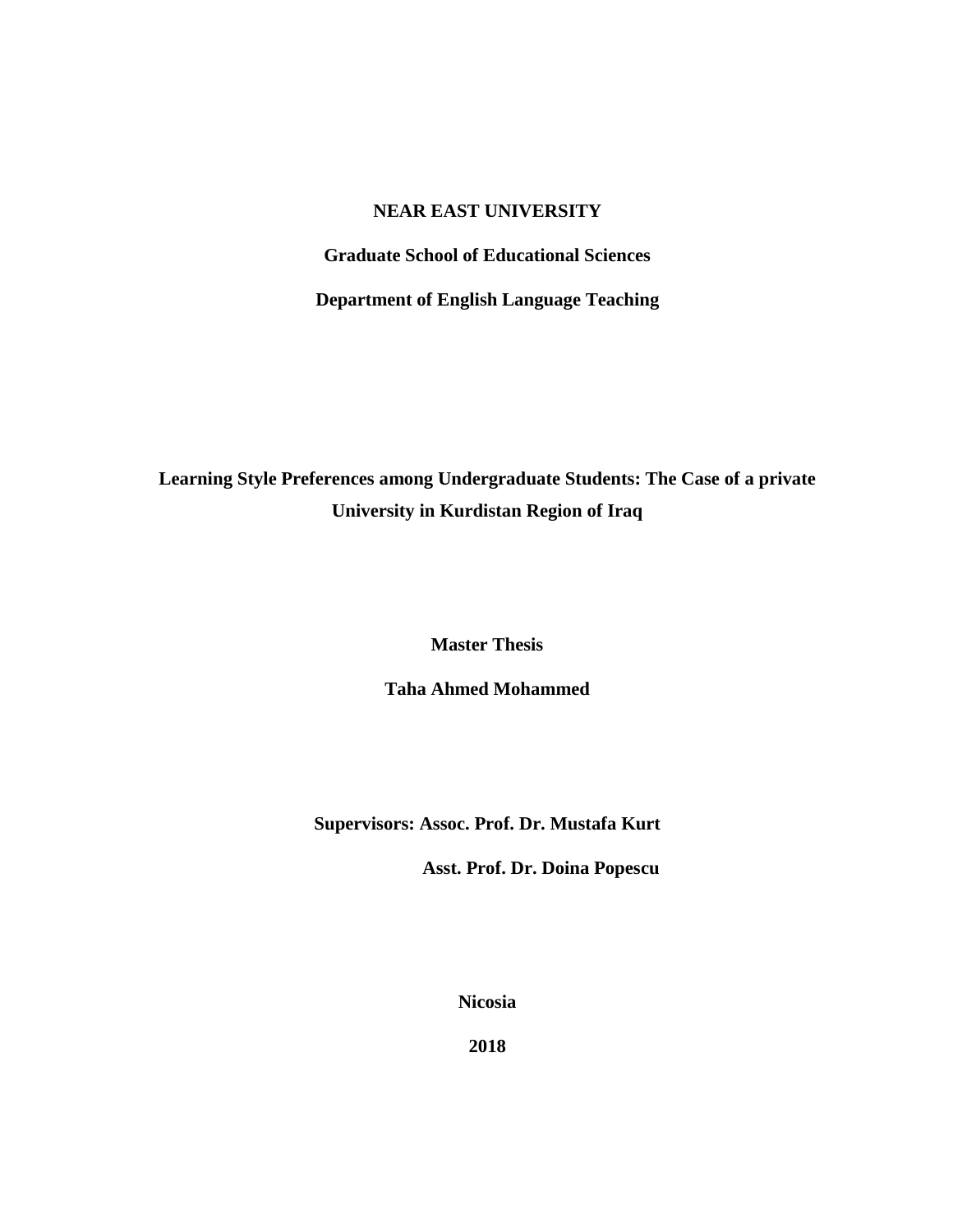Approval of the Graduate School of Educational Sciences

Assoc. Prof. Dr. Fahriye Altnay Gazi Director

\_\_\_\_\_\_\_\_\_\_\_\_\_\_\_\_\_\_\_\_\_\_\_\_\_\_\_\_\_\_\_

I certify that this thesis satisfies all the requirements as a thesis for the degree of Master of Arts.

Assoc. Prof. Dr. Mustafa Kurt Head of Department

\_\_\_\_\_\_\_\_\_\_\_\_\_\_\_\_\_\_\_\_\_\_\_\_\_\_\_\_\_\_

This is to certify that we have read this thesis submitted by TAHA AHMED MOHAMMED titled "LEARNING STYLE PREFERENCES AMONG UNDERGRADUATE STUDENTS: THE CASE OF A PRIVATE UNIVERSITY IN KURDISTAN REGION OF IRAQ" and that in our opinion it is fully adequate, in scope and quality, as a thesis for the degree of Master of Arts.

 $\overline{\phantom{a}}$  , and the contract of the contract of the contract of the contract of the contract of the contract of the contract of the contract of the contract of the contract of the contract of the contract of the contrac

Assoc. Prof. Dr. Mustafa Kurt Asst. Prof. Dr. Doina Popescu

Supervisor Supervisor

Examining Committee Members

Assoc. Prof. Dr. Çise Çavuşoğlu \_\_\_\_\_\_\_\_\_\_\_\_\_\_\_\_\_\_\_\_

Asst. Prof. Dr. Thana Hmidani \_\_\_\_\_\_\_\_\_\_\_\_\_\_\_\_\_\_\_\_

Asst. Prof. Dr. Doina Popescu \_\_\_\_\_\_\_\_\_\_\_\_\_\_\_\_\_\_\_\_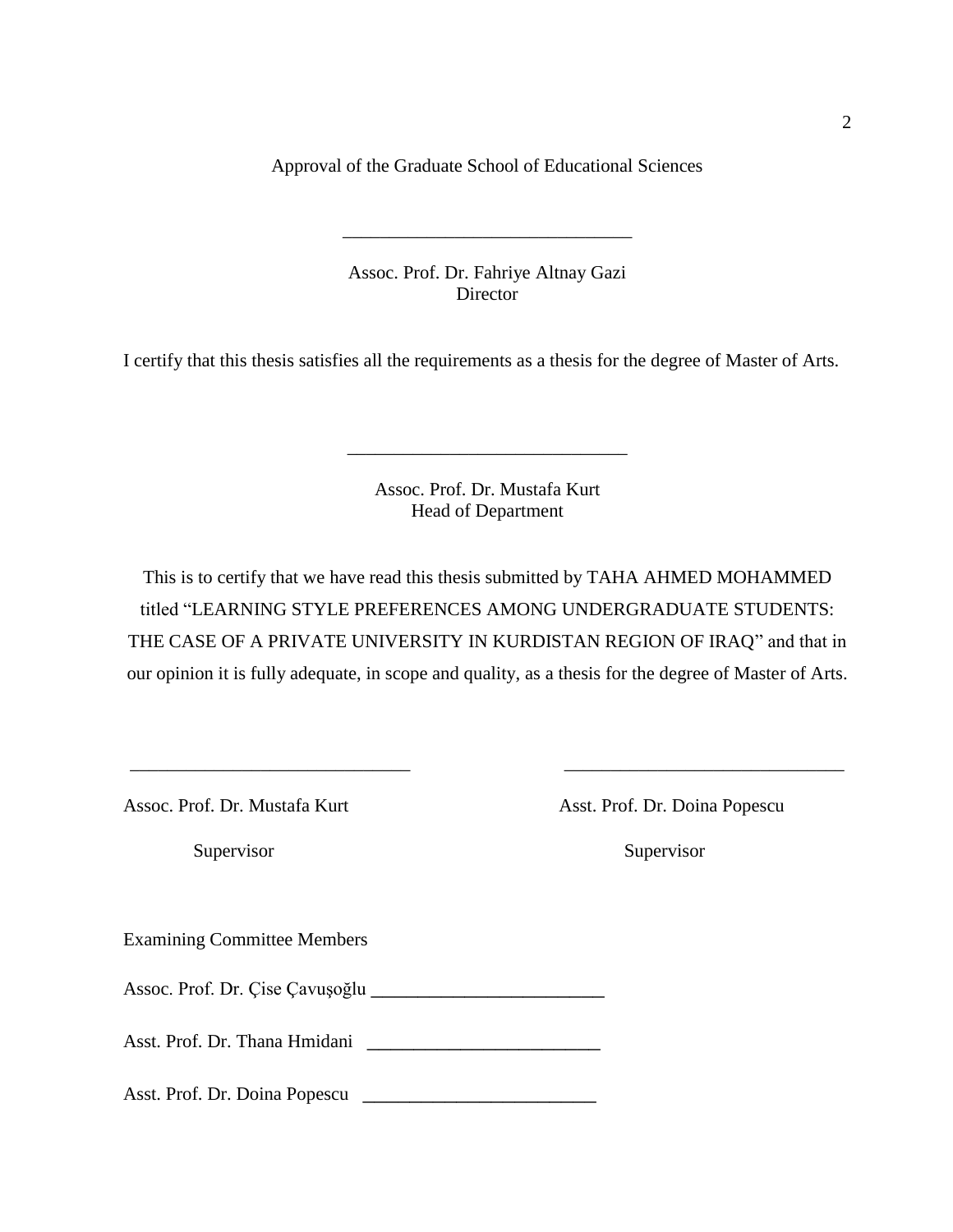#### **DECLARATION**

I hereby declare that all information in this document has been obtained and presented in accordance with the academic rules and ethical guidelines of the Graduate School of Educational Sciences, Near East University. I also declare that as required by these rules and conduct, I have fully cited and referenced all materials and results that are not original to this study.

Name, last name: Taha Ahmed Mohammed

Signature:………………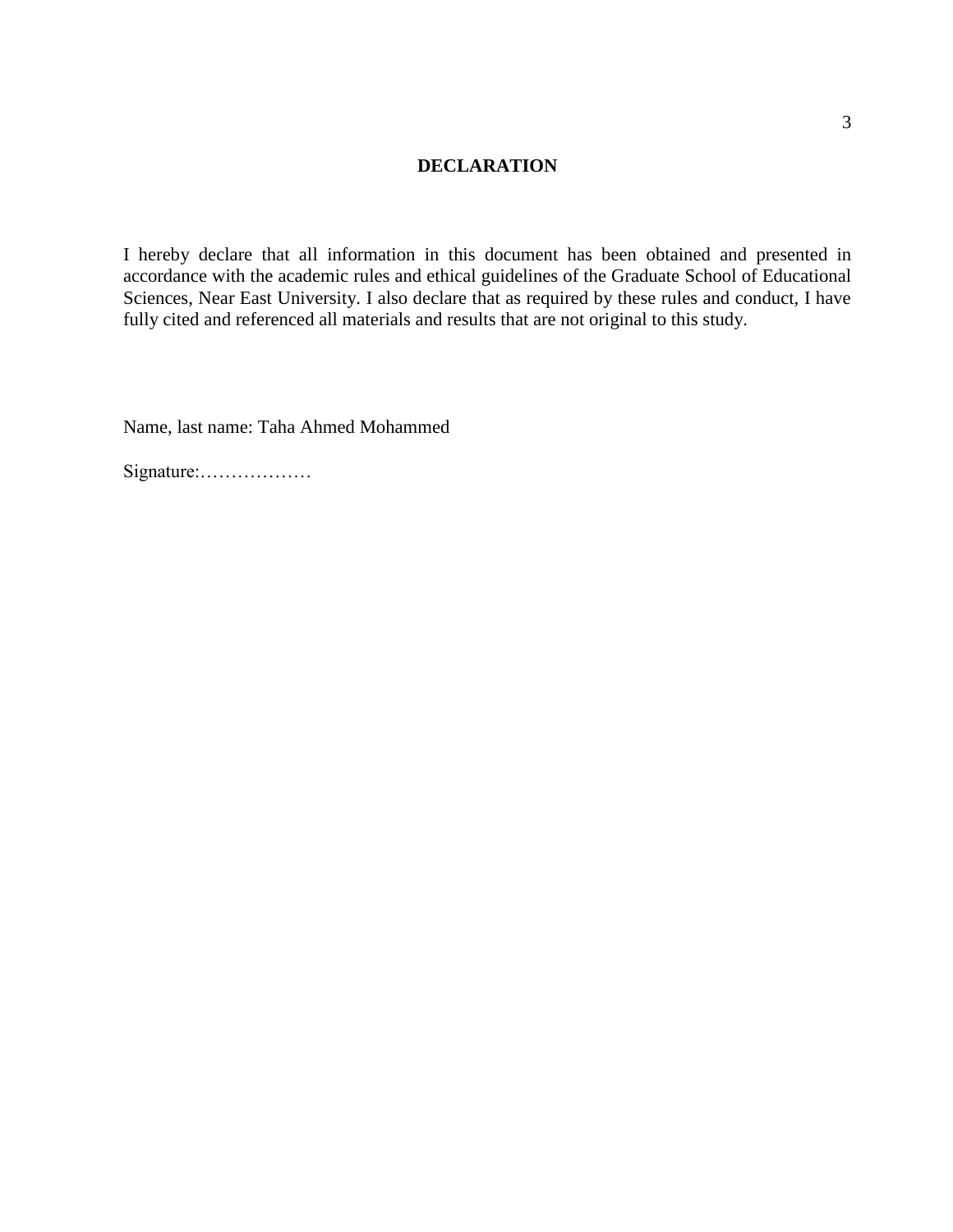#### **ACKNOWLEDGMENTS**

I sincerely thank Assoc. Prof. Dr. Mustafa Kurt and Asst. Prof. Dr. Doina Popescu for their invaluable support to finalize the thesis. I am grateful and honoured to be among the privileged to work with Assoc. Prof. Dr. Mustafa Kurt and Dr. Doina Popescu.

Secondly, I am grateful to all my instructors at the Near East University for motivating me and encouraging me throughout my Masters programme. I appreciate them for their time, patience, consistent help and inspiration throughout my studies. It would not have been possible to complete my research on time without their consistent support and efforts.

I would like to thank the staff and students of Cihan University, Northern Iraq for cooperating in data collection. Without their participation, I would not have been able to conduct my research.

Lastly, I would like to express my deep gratitude to my family whom always believe in me. I am grateful for their trust and their support throughout my life. I would like to thank my wife for being a strong support throughout my career and for bearing with me when I came to study in North Cyprus.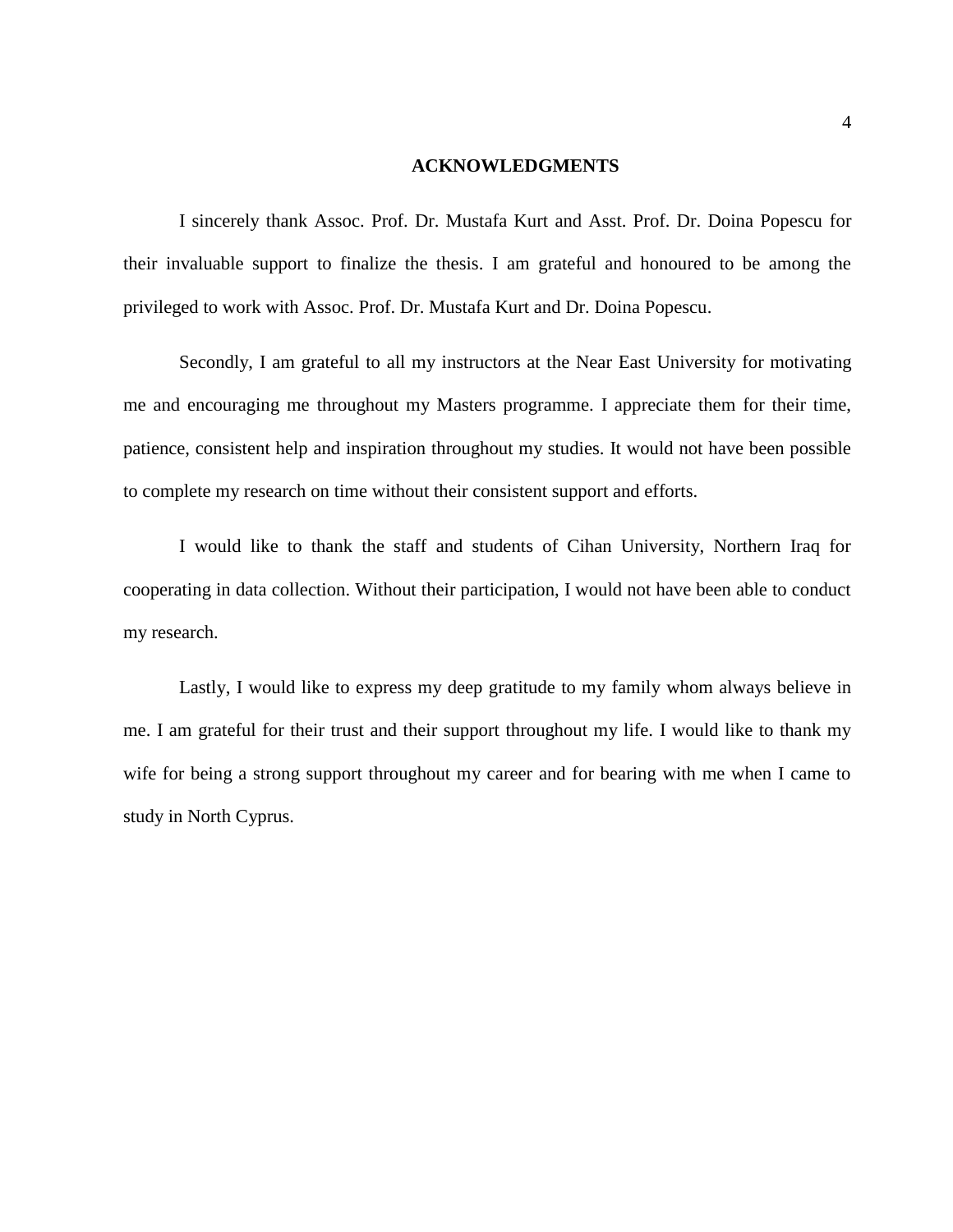#### **ABSTRACT**

The purpose of this study is to investigate the preferred learning styles of the Kurdish undergraduate students at Cihan University, Northern Iraq. The study is descriptive and uses quantitative research design to achieve the main goal of the study. A questionnaire for learning style that was designed by Cohen, Oxford, and Chi (2009) was used to collected data. It was distributed to 100 purposively selected participants from the English Department and their responses were analysed using SPSS. The results of the study suggested that the participants preferred random intuitive but particular, and closure-oriented learning styles the most and they preferred extroverted, open, and concrete-sequential learning styles the least. It is suggested that the lecturers at the university level should consider these preferences when determining the learning outcomes and methods of teaching in order to promote higher academic performance among these learners.

Keywords: learning styles, preferences, undergraduate students, Kurdish students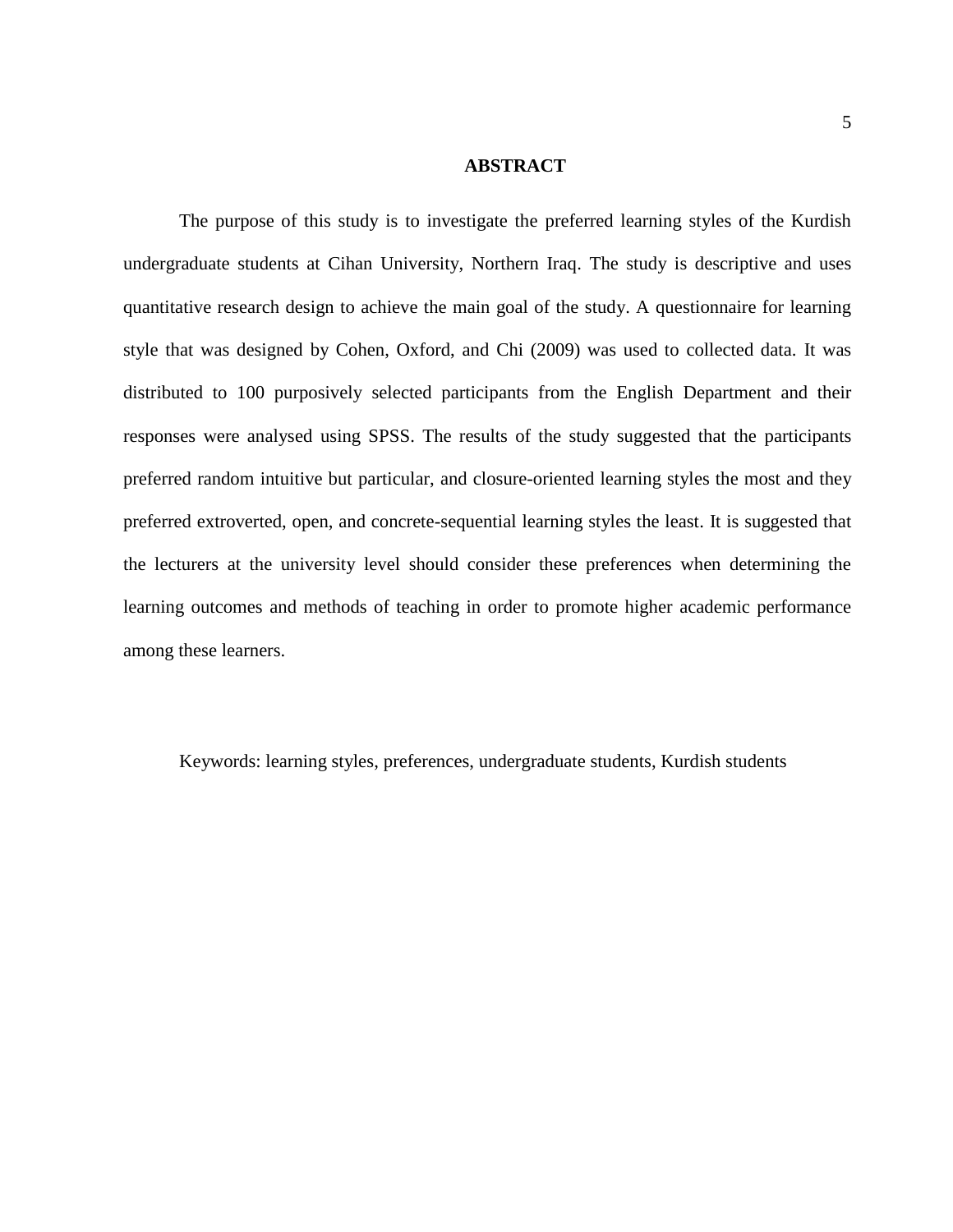.

Bu araştırmanın amacı, Kuzey Irak'taki Cihan Üniversitesi'ndeki Kürt lisans öğrencilerinin tercih ettikleri öğrenme stillerini araştırmaktır. Çalışma tanımlayıcıdır ve çalışmanın temel amacına ulaşmak için nicel araştırma tasarımı kullanmaktadır. Veri toplamada Cohen, Oxford ve Chi (2009) tarafından tasarlanan öğrenme stili anketi kullanılmıştır. İngilizce Bölümünden 100 adet seçilmiş katılımcıya dağıtılmış ve cevapları SPSS kullanılarak analiz edilmiştir. Çalışmanın sonuçları, katılımcıların en çok rastgele, sezgisel fakat özel ve kapanış yönelimli öğrenme stillerini tercih ettiklerini ve dışadönük, açık ve somut sıralı öğrenme stillerini tercih ettiklerini ortaya koymuştur. Üniversite seviyesindeki öğretim elemanlarının, bu öğreniciler arasında daha yüksek akademik performansı teşvik etmek amacıyla öğrenme çıktılarını ve öğretim yöntemlerini belirlerken bu tercihleri dikkate almaları önerilmektedir.

Anahtar Sözcükler: öğrenme stilleri, tercihler, lisans öğrencileri, Kürt öğrenciler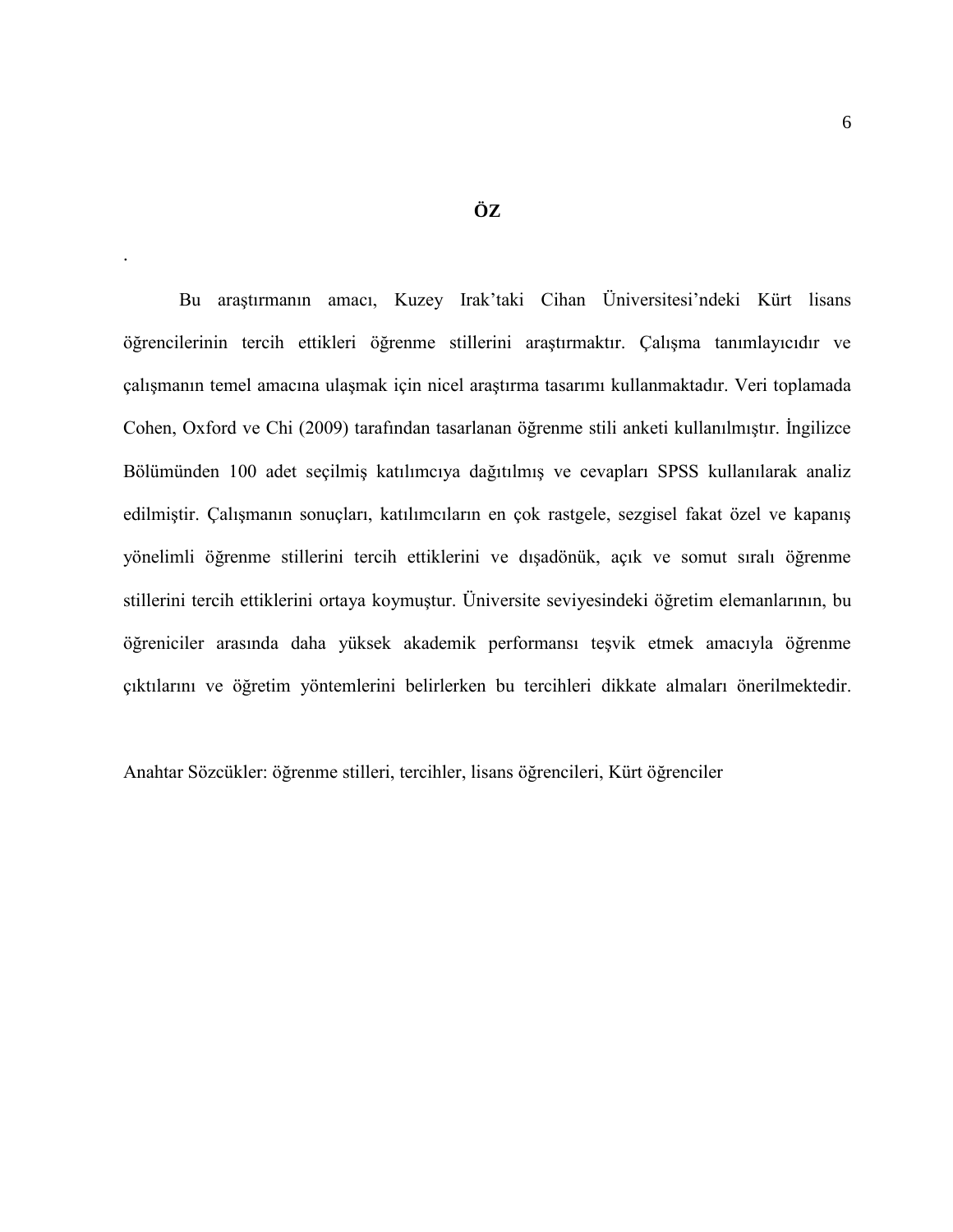# **TABLE OF CONTENTS**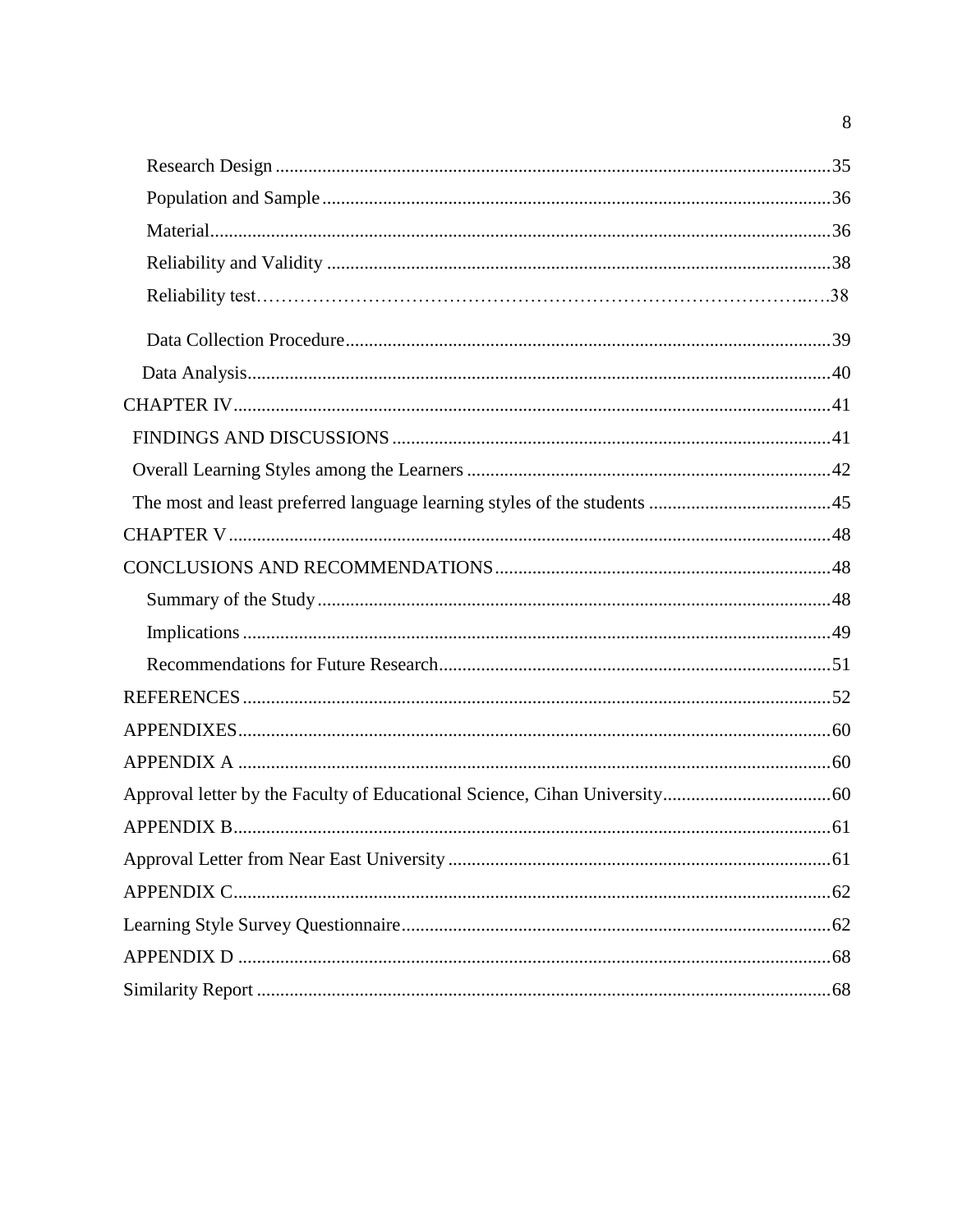# **LIST OF TABLES**

| Table 2: Overall Learning Styles of the Kurdish Undergraduate Students of English42 |  |
|-------------------------------------------------------------------------------------|--|
|                                                                                     |  |
|                                                                                     |  |

# **LIST OF APPENDIXES**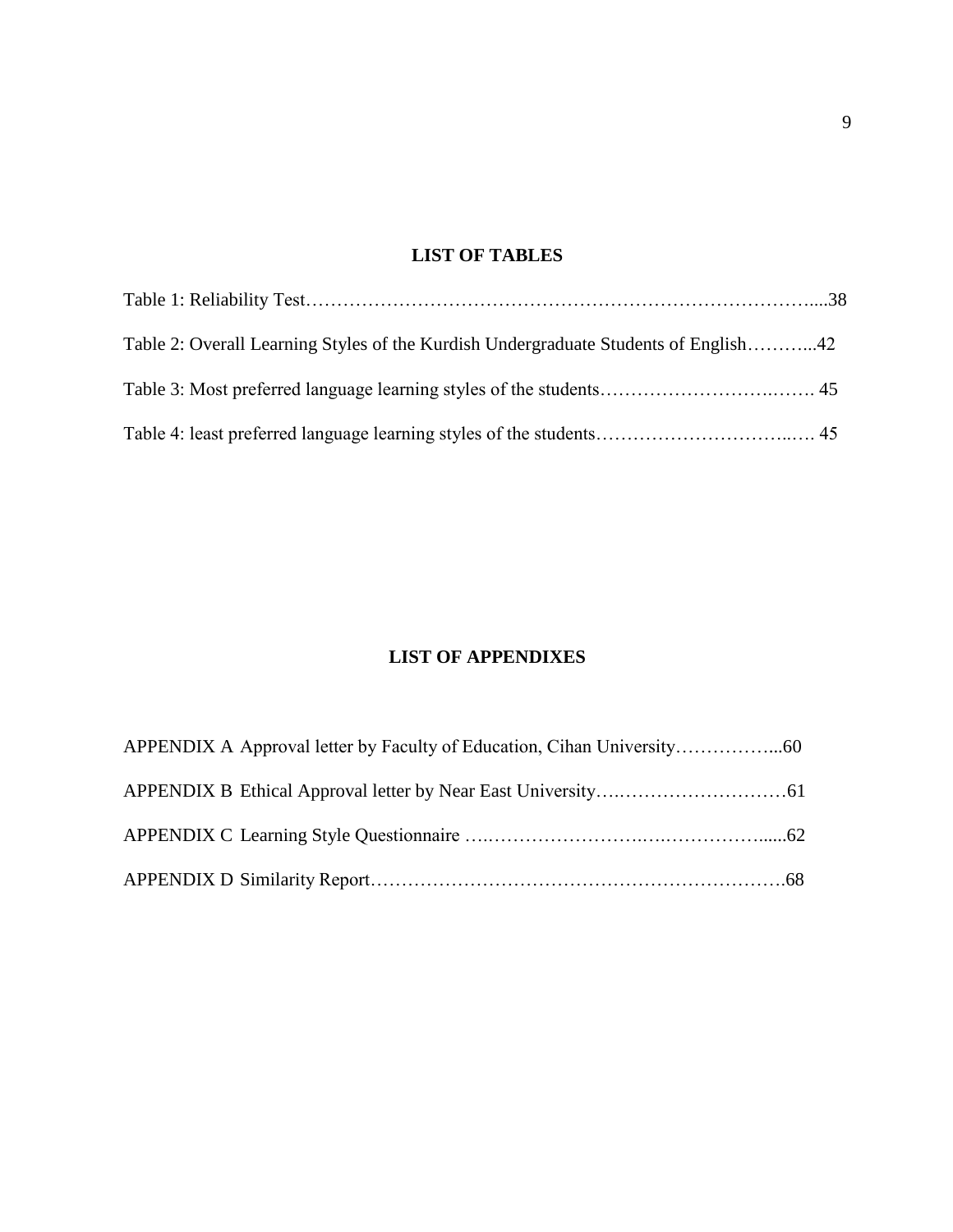### **ABBREVIATIONS**

| <b>ELT</b>  | <b>English language teaching</b>           |
|-------------|--------------------------------------------|
| <b>ELL</b>  | <b>English language and literature</b>     |
| <b>ESL</b>  | <b>English second language</b>             |
| <b>EFL</b>  | <b>English foreign language</b>            |
| <b>SLL</b>  | <b>Second language learning</b>            |
| L2          | <b>Second Language</b>                     |
| <b>LLSs</b> | Language learning strategies               |
| <b>PLS</b>  | <b>Perceptual Learning Style</b>           |
| <b>SPSS</b> | Statistical package for the social science |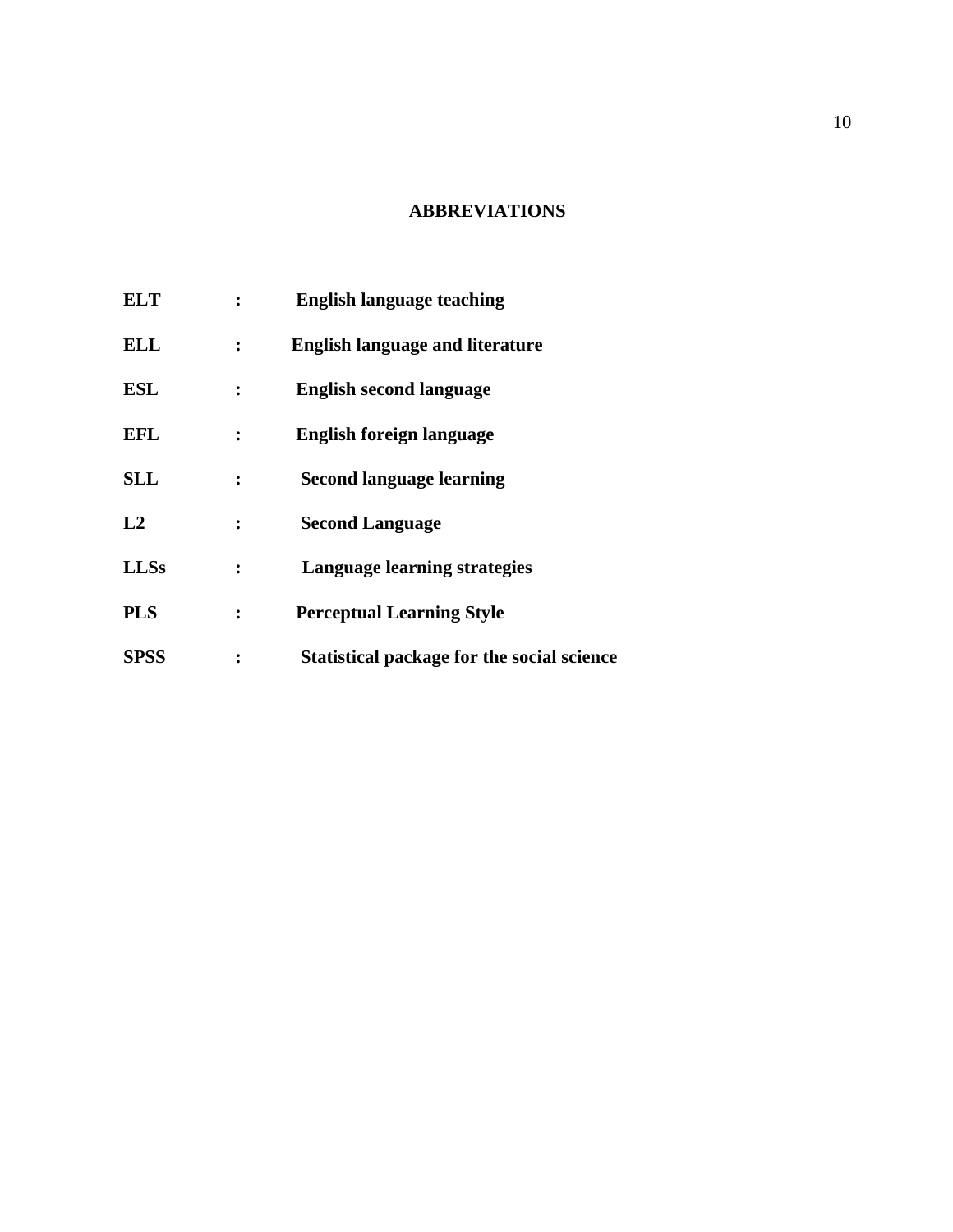#### **CHAPTER I**

#### <span id="page-11-0"></span>**Background of the Study**

With the growing need for both businesses and individuals to expand their international horizons, it becomes imperative that one has to be equipped with capabilities in conversing using a certain foreign language. A language is probably the most difficult set of skills a person could ever struggle to learn. There is no easy way to master a language, particularly a language which is not our first language (Tale, 2016).This scenario can be seen especially in countries where English is learned as a second or foreign language. The language learning styles in general effect the learning ability and the achievement of the learners (Khamkhien, 2000). The second language (L2) learners often find it hard to remember a huge range of vocabulary and grammar, which gives them a tough time. It is very important for the English foreign language (EFL) teacher to recognize and adapt the strategies that suit best to the student's learning styles. The issue with EFL classrooms is that all the learners are taught in most of the EFL classrooms; the individual learning styles of the learners are rarely recognized for the maximum outcomes and for high achievement. Therefore, emphasizing the language learning styles of the learners can bring about significant changes globally (Alqunayeer & Zamir, 2015). The study conducted by Tuan (2011) among the English language learners revealed that the learning styles impact the achievement and the learning ability of the EFL learners significantly. In addition, the learning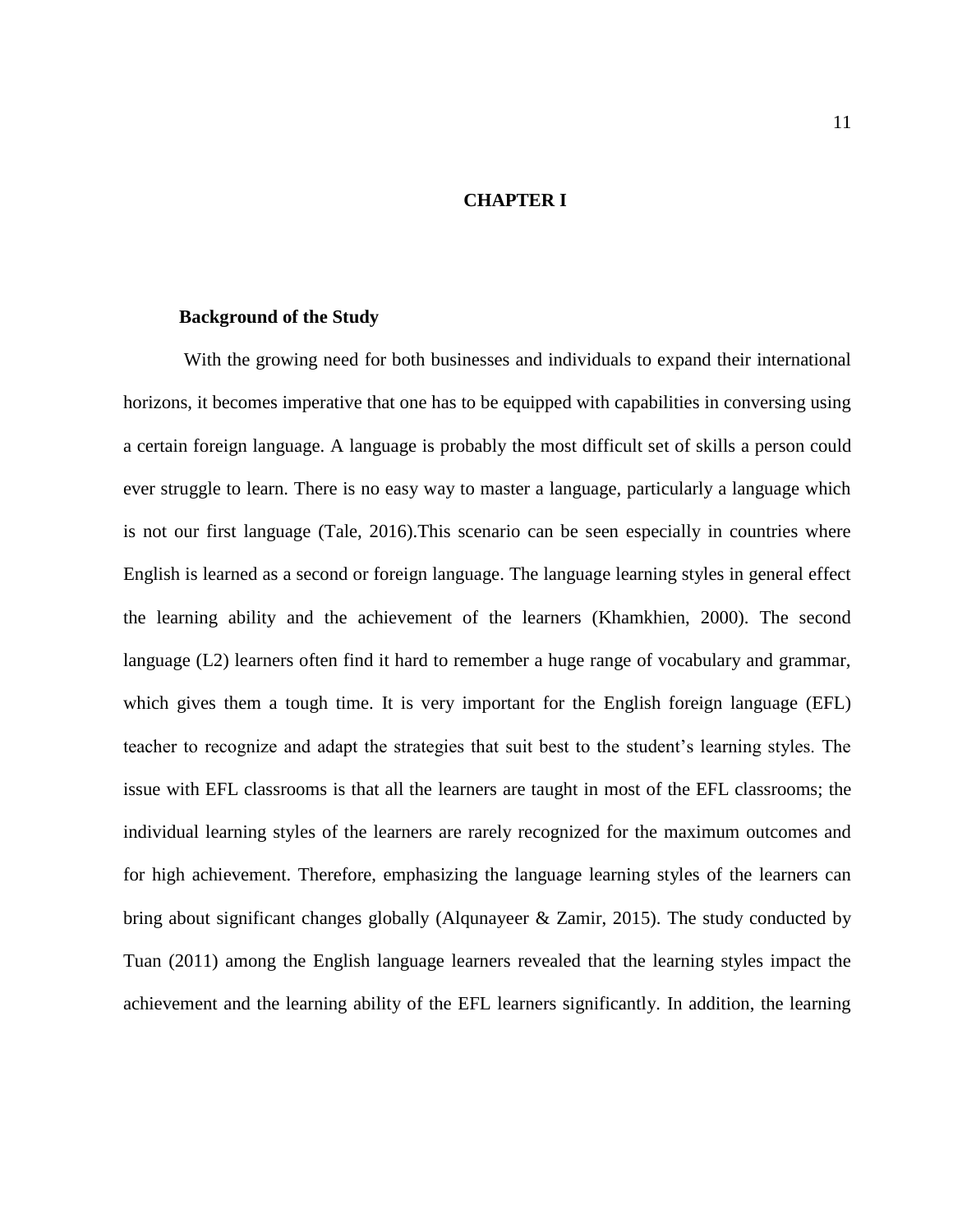styles that could earn them higher grades and also enable them to learn a language more easily and more quickly were also examined (Tuan, 2011).

In the process of learning the language, there are many variables that determine the success of a language learner. Language learning success is associated with a range of factors including age, gender, motivation, intelligence, anxiety level, learning strategies and language learning styles (Shabani, 2012). In a class made up of various learning styles, it is always necessary for the teachers, particularly the language teachers, to identify, respect and work on the diversity among the learners (Peacock, 2001). Learning styles are either habitual or they are naturally shaping the student's ability to adapt to and to learn a language. These styles impact the learning of the L2 as far as age is concerned. Therefore, keeping all these diversities in mind the EFL classrooms are expected to integrate all these differences and this would make a difference (Peacock, 2001).

English language learning styles have greatly evolved and numerous styles are being incorporated into the learning process. The introduction of technology, which is strongly believed to contribute to the effectiveness of learning styles, is one of them. Meanwhile, Kurdistan Regional Government of Iraq witnessed a huge increase in the number of students who are enrolling for English language studies. This is driven by a lot of factors that include the demanding professional roles, the need to travel, and so on in academic writing. With such an increase in demand for English language learning facilities, implications also hinge on the effectiveness of those styles in delivering the necessary materials in an efficient manner. In order to be a successful language learner, one must strive and search for new experiences and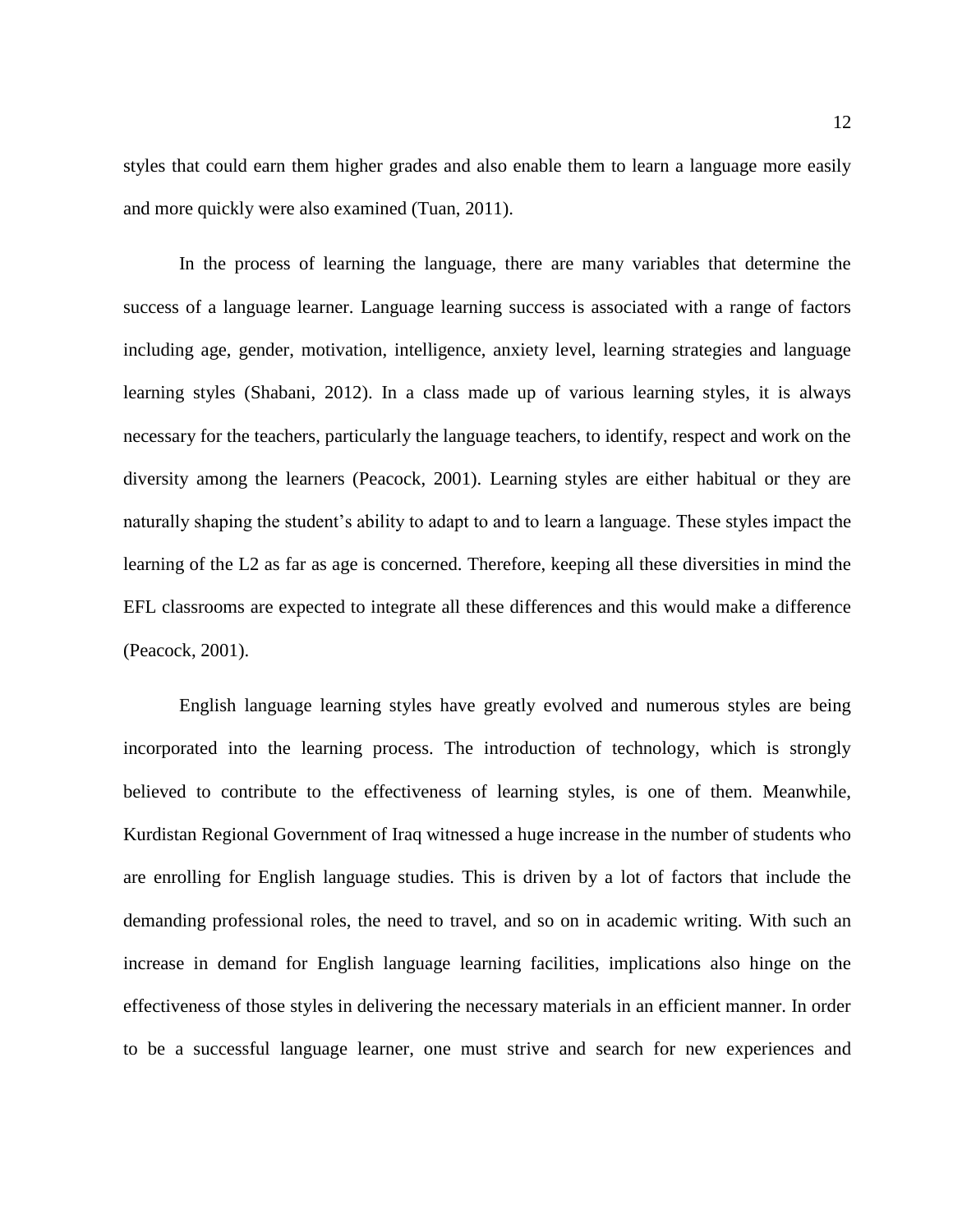challenges, to develop a feeling of the language and to find opportunities for constant practice (Galea, Arumugam, & Mello, 2012).

In addition, factors like gender, proficiency, IQ level and personal motivation for learning also impact the outcome and the achievement of the EFL learners (Zeynali, 2012). Therefore, the teaching skills focusing on these attributes can bring about high performance among the EFL learners (Muniandy & Shuib, 2016).

Similarly, a study conducted among the Tujia EFL learners revealed that the learning styles impact the learning outcomes among the EFL students so much so that this can also help and enable them to decide upon the course preferences and making the choices for the field of study that best suits them (Liu, 2012). The learning styles like visual, auditory and kinesthetic are most popular among the EFL learners. Furthermore, including the preferred learning styles can improve academic performance of the learners (Tale, 2016).

In addition, a study conducted among the EFL learners in Bangladesh outlined that the learning preferences and the learning styles are often hidden or not recognized by even the learners themselves. The study conducted included questionnaires that focused on identifying the learning styles of the EFL learners and later the EFL learners were informed and they recognized the similar styles that were most suitable for them to learn a foreign language (Khanum, 2014). There is a relation between the learning styles and the learning strategies that the English learners adopt for learning a language (Nosratinia, Mojri, & Sarabchian, 2014).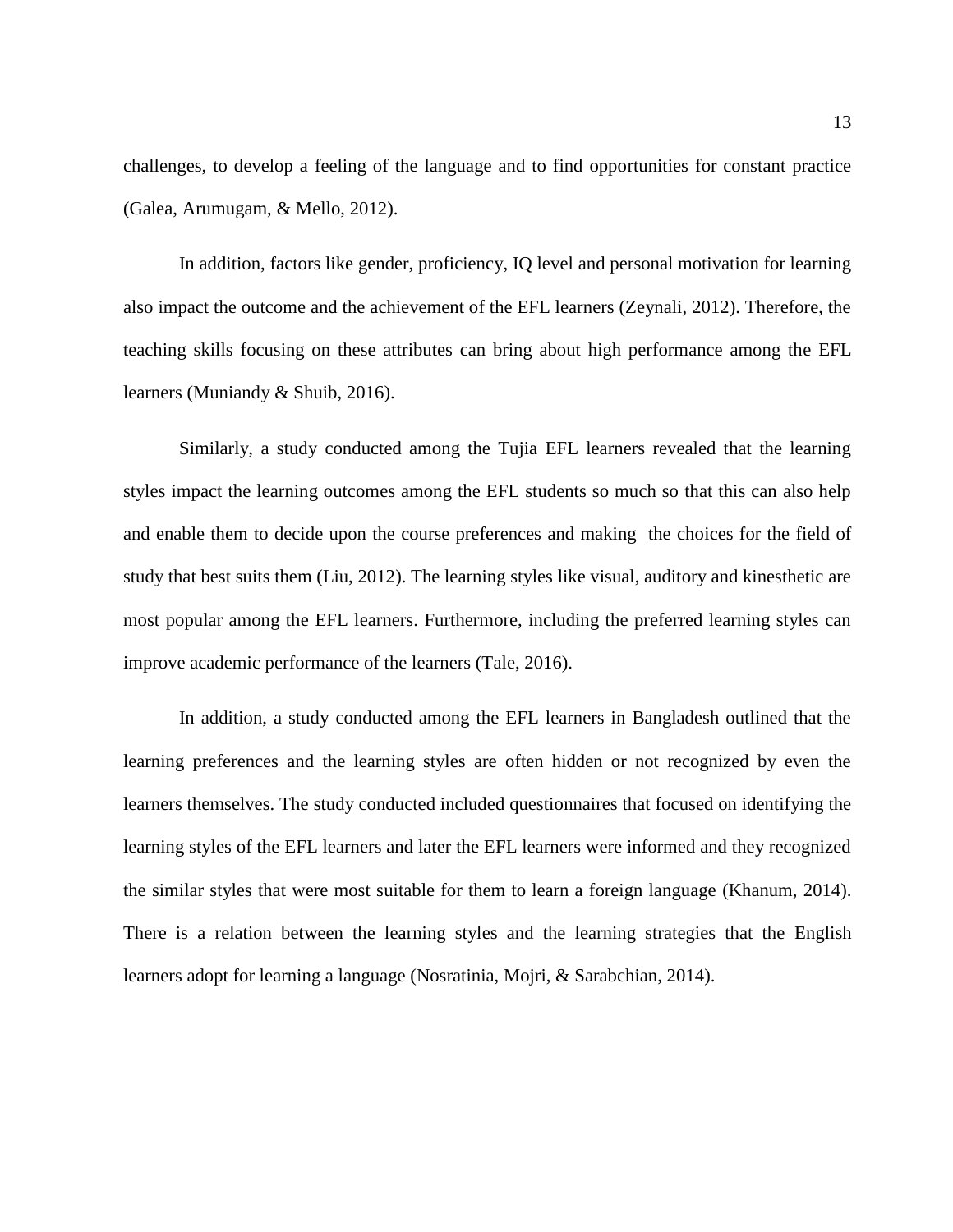#### **Statement of Problem**

During my personal experience as a graduate student in North Cyprus, I noticed that students from Northern Iraq had problems in speaking and understanding English for their classes. They were hesitant to speak in the class and were not able to perform well academically because of their weak English skills. As Wilkinson, Boohan, & Stevenson (2014) argue, learning styles can affect the academic performance of the learner and hence, if they are ignored, this may be one of the reasons for the low performance of the Kurdish students in English language classrooms. However, first, the preferred learning styles of the students should be determined before any suggestions can be made regarding teaching practices.

#### **The aim of the Study**

The study aimed at identifying the most and least preferred learning styles of the Kurdish undergraduate students of English as they face a lot of problems when they pursue their studies. The study focused on the language learning styles that enable the Kurdish EFL learners to improve and enhance their language by focusing on the most preferred learning styles.

#### **Research Questions**

This study seeks to provide answers to the following research questions:

1. What are the most preferred language learning styles of the Kurdish undergraduate students of English?

2. What are the least preferred language learning styles of the Kurdish undergraduate students of English?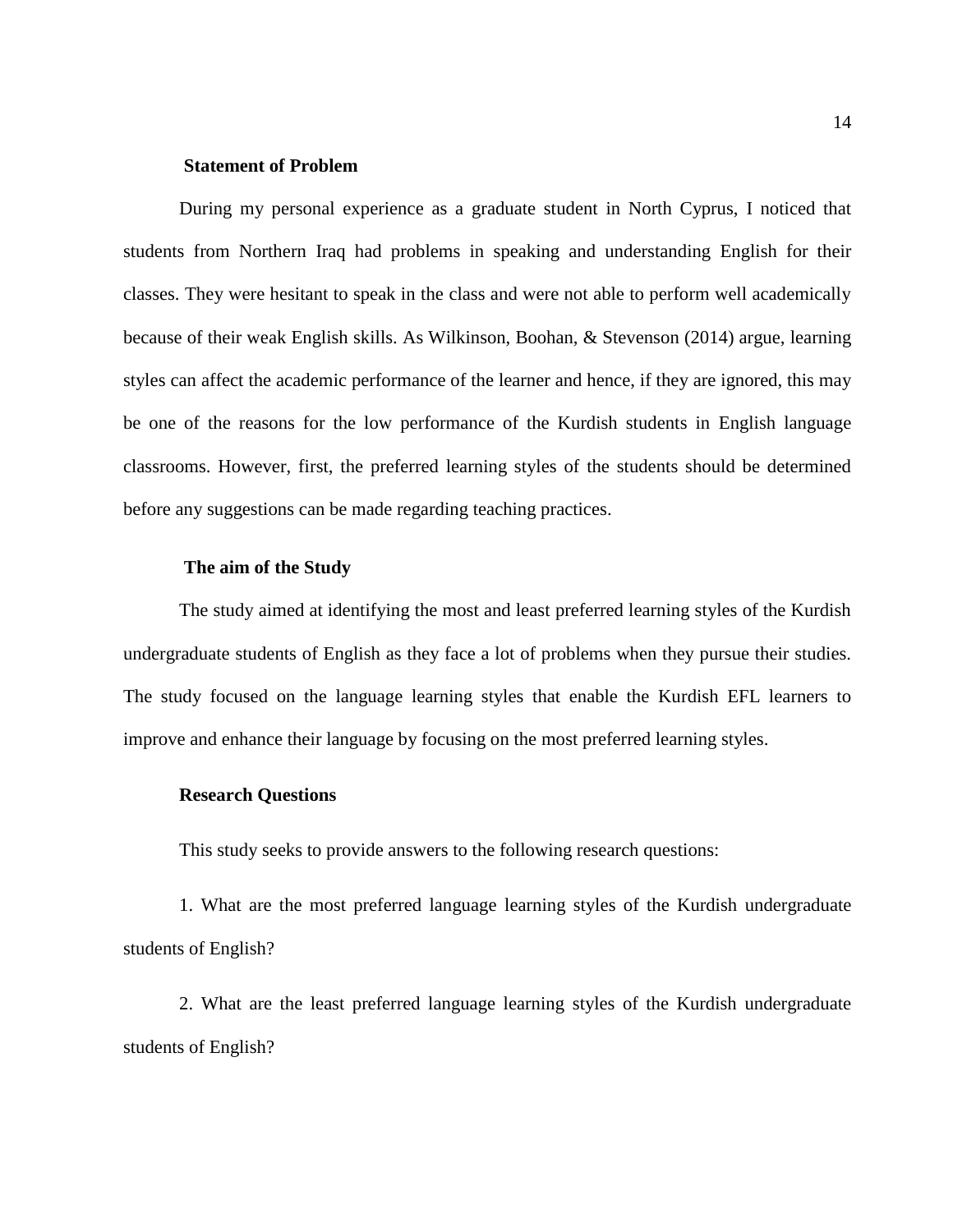#### **The significance of the Study**

The study is of great importance because the Kurdish students can identify their preferred learning styles that can help these students of English to learn second language easily and retain their skills in the English language.

#### **Limitations**

The study was conducted only among the  $3<sup>rd</sup>$  and  $4<sup>th</sup>$  year Kurdish students studying English at a private University, Northern Iraq. Thus, the results cannot be generalized to the students other than those in this particular department of English or to those in other universities. In addition, this study employed a questionnaire prepared by academics in other contexts and therefore the results only reflect the preferences of the students limited by the items in the questionnaire.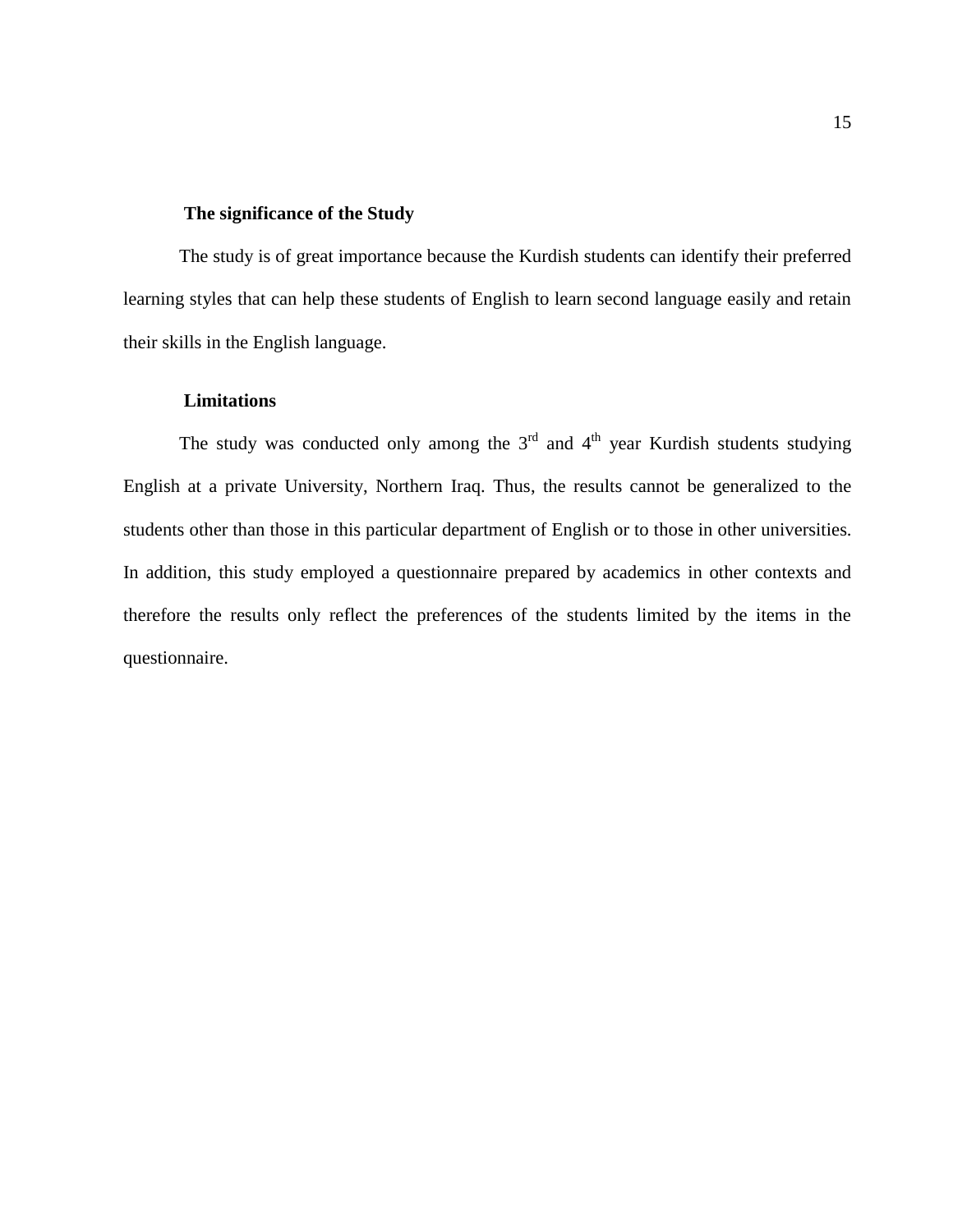#### **CHAPTER II**

#### **LITERATURE REVIEW**

<span id="page-16-1"></span><span id="page-16-0"></span>This chapter outlines and reviews the existing literature to analyse the research gap. The chapter presented the existing work done on the learning styles and their impact on the learners. Learning English as a foreign language is one of the most fundamental needs of the modern societies. English as a foreign language is spoken every corner of the world and it is almost impossible to escape from it whether it is in academics or business. Learning a foreign language involves many tools and tricks that need special consideration in order to hold a better grip over a foreign language. English language knowledge is a need not only for the students pursuing higher education abroad but also to pursue a good career in the competitive modern world. Therefore, it is important for the individuals to learn and adopt English as a foreign language to excel in their careers and sustain their position in the competition. The L2 needs certain techniques when learning so that the reading, writing, listening, and speaking could not be a problem. The language learning styles are different for different learners and to adapt to more effectively and quickly is the art of learning. Language learning success is associated with a range of factors including age, gender, motivation, intelligence, anxiety level, learning strategies and language learning styles. In a class made up of various learning styles, it is always necessary for the teachers, particularly the language teachers to identify, respect and work on the diversity of the learners' differences (Alqunayeer & Zamir, Identifying Learning Styles in EFL Classroom, 2015).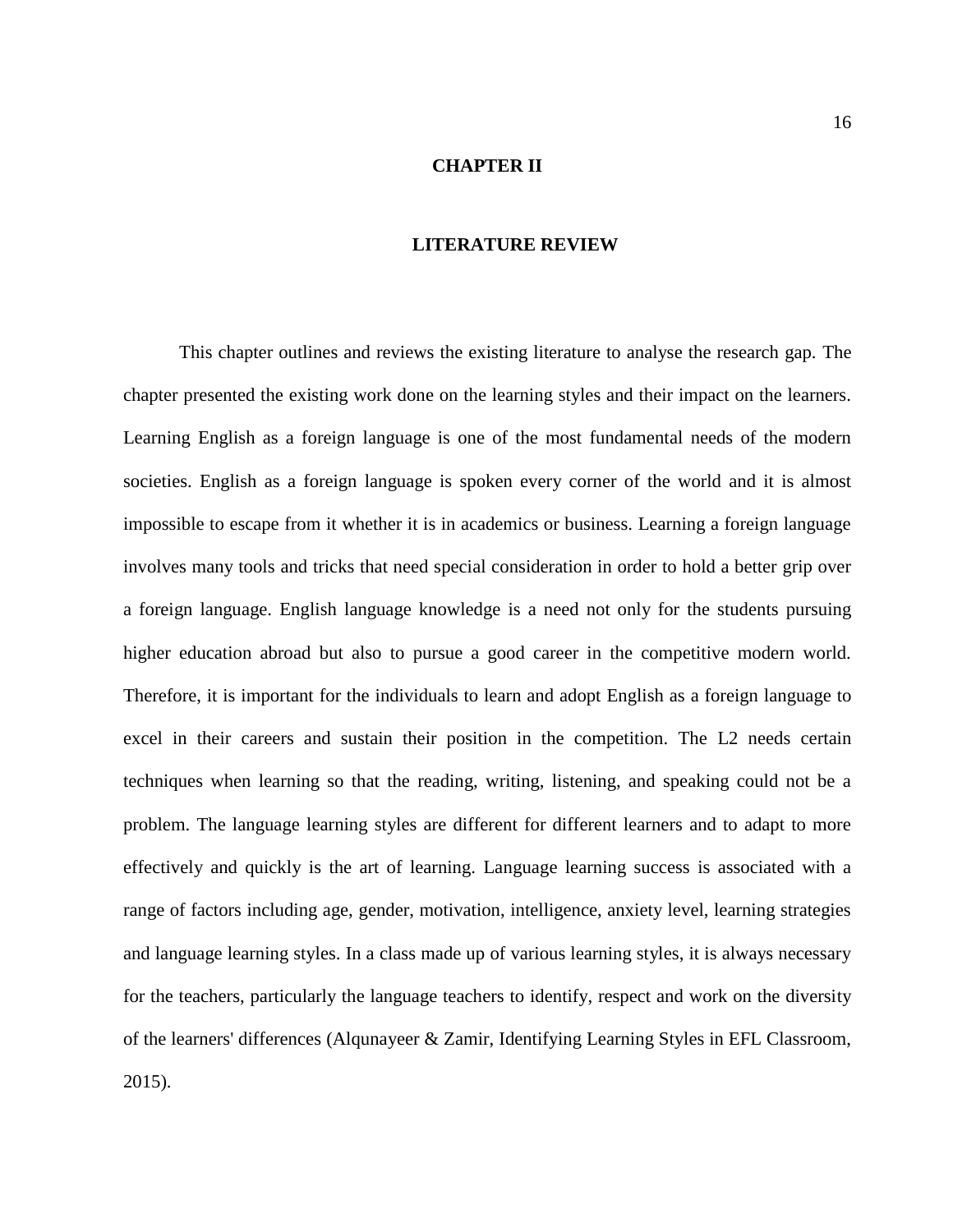#### **The Language Learning Styles**

<span id="page-17-0"></span>There are many different language learning styles that are different for different learners. The learners of the second language (L2) are culturally diverse and therefore share diverse styles. Each individual have certain learning styles and this style significantly affect the learners of the foreign language. The learning of a L2 may overcome challenges and undoubtedly the learners learn lessons from these challenges that could be avoided by beginners of English foreign language (EFL). Learning styles are either those favoured by learners or are popular among the pupils that make it easy for them to learn a particular thing (Oxford, 2003). The learning styles are also referred to as the intrinsic qualities of the learners that they utilize while learning something new. Similarly, this intrinsic style helps them to understand and learn a new language or new information and enable them to remember what they learnt for a longer time (Reid, 1998).

The language learning styles are associated with personal motivations for learning and adapting to the language and their skills and intellectual abilities in understanding and memorizing the words and vocabulary. The language learning styles are based on personal reasoning, are effective and determined by psychological traits (Ghaedi & Jam, 2014). Interpreting the words, meanings and the overall understanding of a learner about the language is also important (Ghaedi & Jam, 2014). However, the classroom environment and other factors such as self-efficacy and social circumstances also affect the learning styles of the English language learner (ELL) (Pintrich & Schunk, 1996).

By comparison, the teaching styles and attributes of the FL teachers also impact the learning styles of the students. The teaching characteristics significantly impact the motivations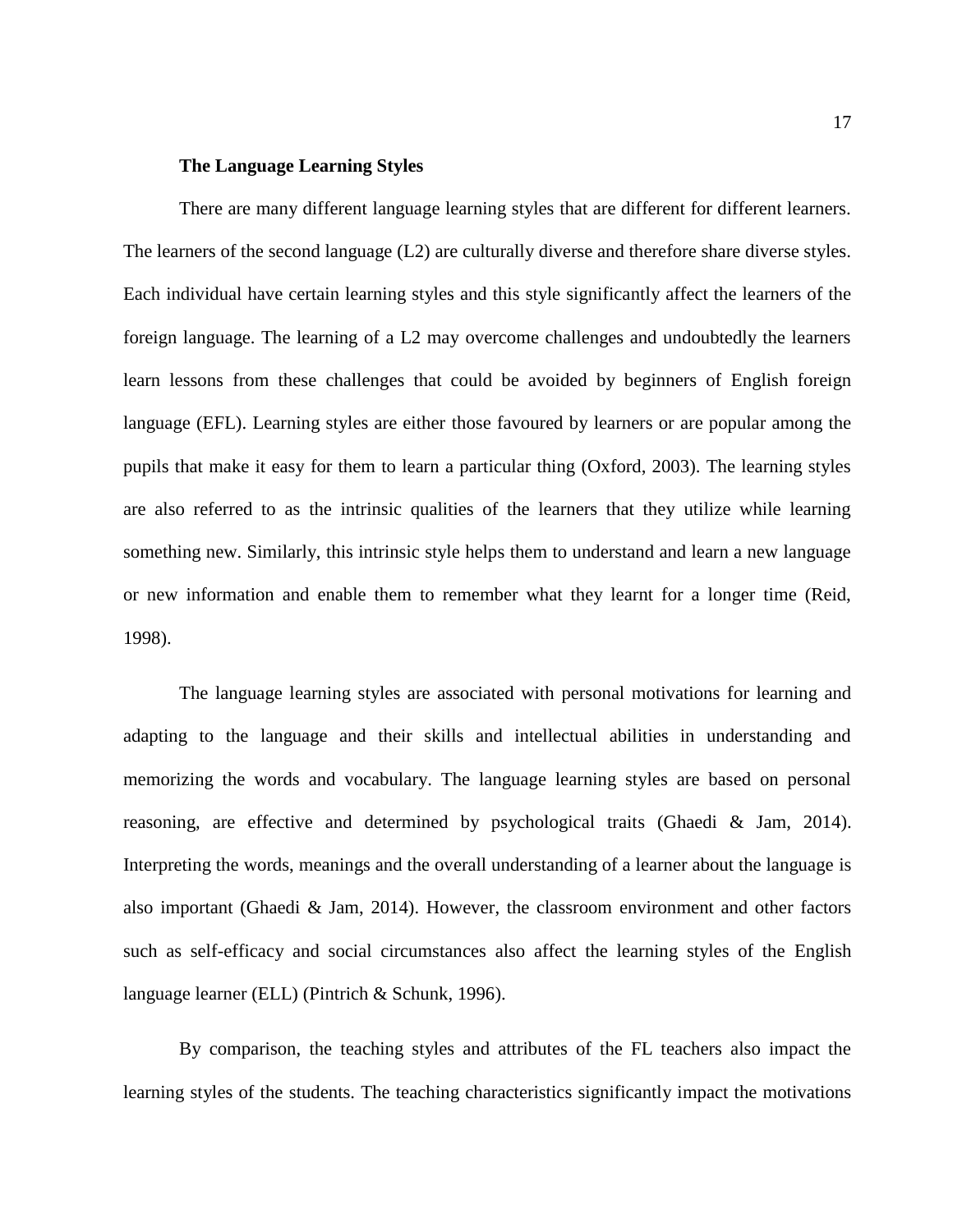of the English language learners. The teaching materials, types of assessment and the group and individual work activities impact the learning styles of the L2 learners. The teaching attributes impact the learning styles of the learners and determine their success and failure in learning a language (Richards & Rodgers, 2001). The learning styles also impact the teaching styles of the teachers and significantly impact the achievement of the students (Gilakjani, 2012).

The learning styles are different for different individuals and the mode of instruction in the English classrooms is dependent on these learning styles for effective learning. The efficient learning requires the respect for individual learning styles. The mode of instruction that is best matched to the learning styles of the individuals for high achievement among the students. The learning styles are very influential in learning any language (Liu, Hu, & Gan, 2013).

In addition, it is also essential to assess and analyse the learning styles of the students sitting in a diversified class and check for their preferred style before the beginning of the course for maximum output. It will not only help in analysing the learning styles of the students that can be incorporated into teaching strategies by the teacher but also it will help the students to get familiar with the convenient way to learn the language (Becker, 1998). The learning style with the effective learning environment helps significantly to achieve high scores among the students (Becker, 1998). The general approach to learning a language and the strategy to particular behaviour are very important for the high achievement of the EFL learners (Oxford, 2003).

Visual, Auditory and tactile learners prefer communicative style of language learning. The teachings styles incorporated by keeping in mind these learning styles are aimed at high achievement among the EFL learners (Littlewood, 2013).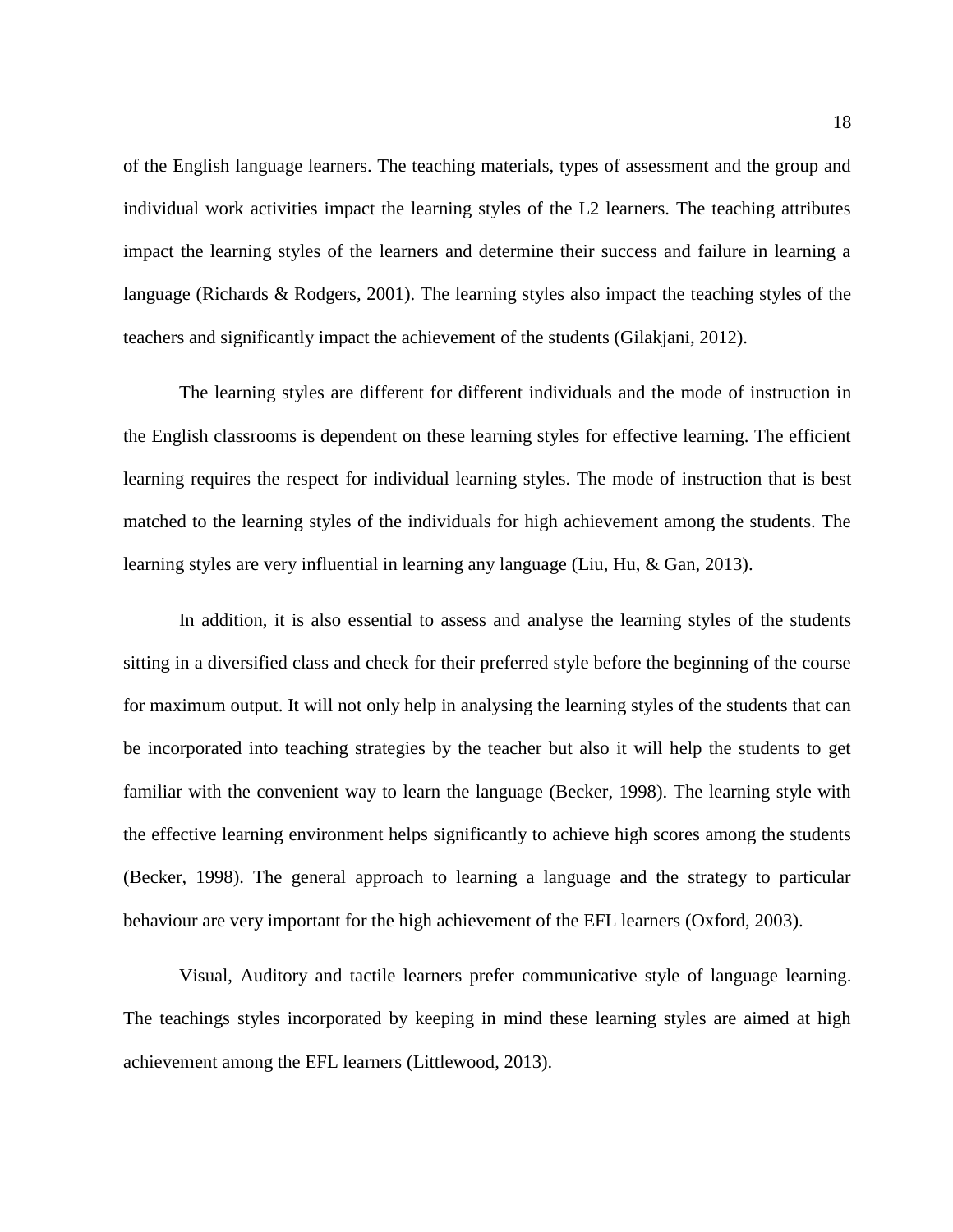Global learners prefer interactions, conversations and sharing their ideas without hesitating or being shy if they are going to make language mistakes or not (Tabalan, 2015).

Particular learners prefer more details and like to learn by focusing on specific details and they tend to remember this information by understanding it (Pashler, McDaniel, Rohrer & Bjork, 2009).

Field-dependent learners prefer dealing with information in a more holistic way and often find it difficult to separate abstract material. They can learn best in the presence of distractions (Singh, 2017).

Field-independent learners prefer to learn by separating abstract from the given context. They are opposite to the field-dependent learners and find it difficult to deal with the information holistically (Singh, 2017).

Analytical learners prefer to learn by using and reading books and newspapers and solve problems alone. The learner learns through the systematic and investigative way by exploring the words, meanings, contexts and other features that are significant in learning a language.

Synthesizing learners prefer to summarize the material and understand the meaning indepth. They prefer synthesizing information to get the better idea (Obralic & Akbarov, 2012).

Impulsive learners prefer quick in acting or speaking, without thinking too much but they can also be taking long to think before taking any action or speaking (Spring-Keller, 2008).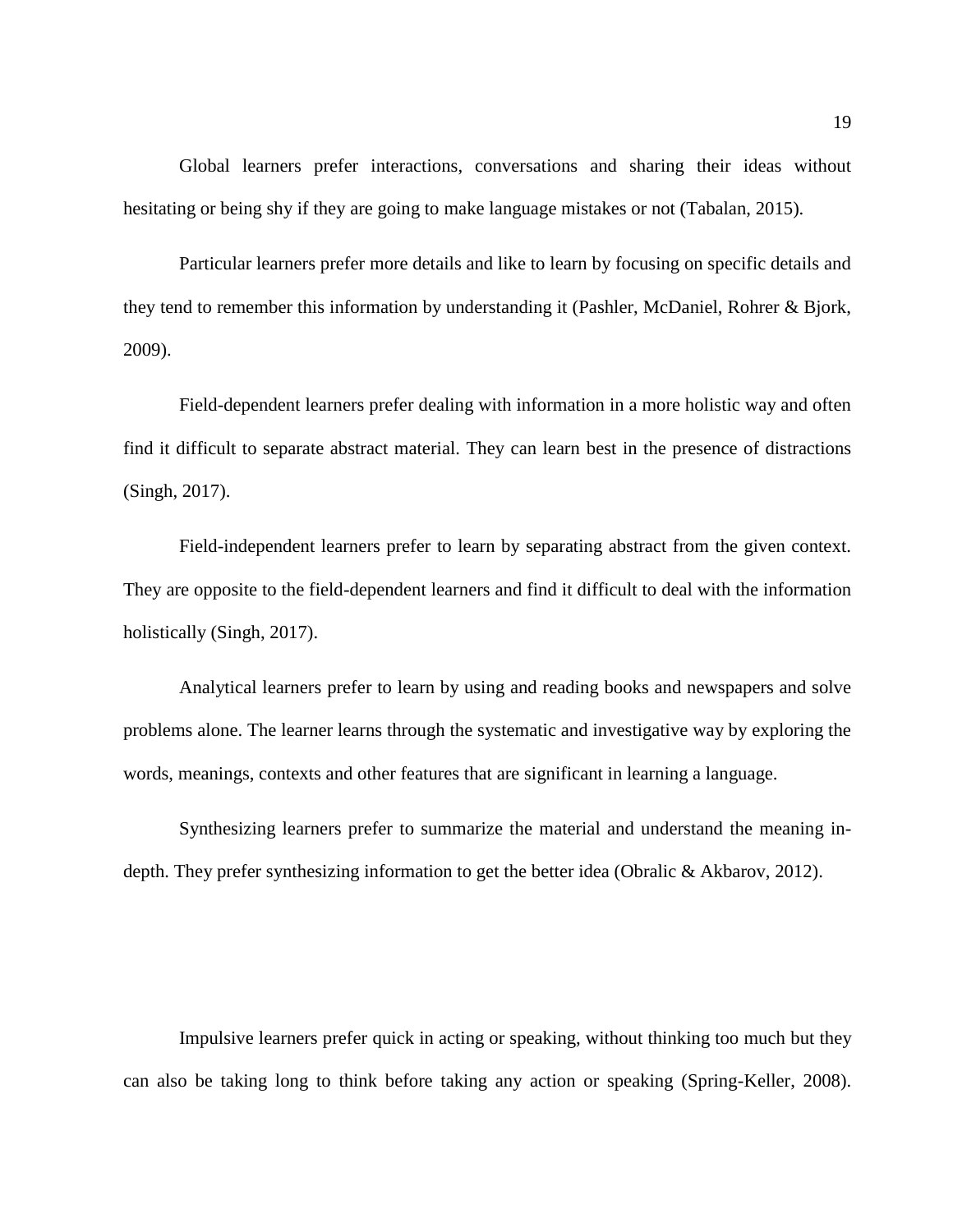Reflective learners prefer learners prefer to learn through teacher's explanation, taking notes, studying rules of language and adapting new words by observing them. The authority-oriented learner prefers it to learn the language by actually understanding it and focusing on it through observation (Spring-Keller, 2008).

Sharpener and Leveler learners prefer to focus more on observing differences and separate memories of prior experiences. They can easily recall the previous material as stored in the memory of their brain. They tend to reduce the differences and focus on similarities (Irawan, 2015).

Metaphoric/Literal learners prefer to make the material more comprehensible by applying extended metaphor. For example: visualizing the grammar system of a language to learn effectively. They prefer literal explanation of the concepts and enjoy working on language material (Littlemore, 2001).

Random-intuitive learners are more future-oriented and focus on what can be rather than what is. The learners are more focused on speculating the possibilities by the step by step instructions (Cohen, Oxford, & Chi, 2009).

Concrete-sequential learners prefer to teach through games, pictures, film, and video, using cassettes, talking to other, and using English everywhere. The visuals and animations with videos are very meaningful r, such learners, as they prefer it over verbal teaching. By this way, they learn more quickly and easily (Wong & Nunan, 2011).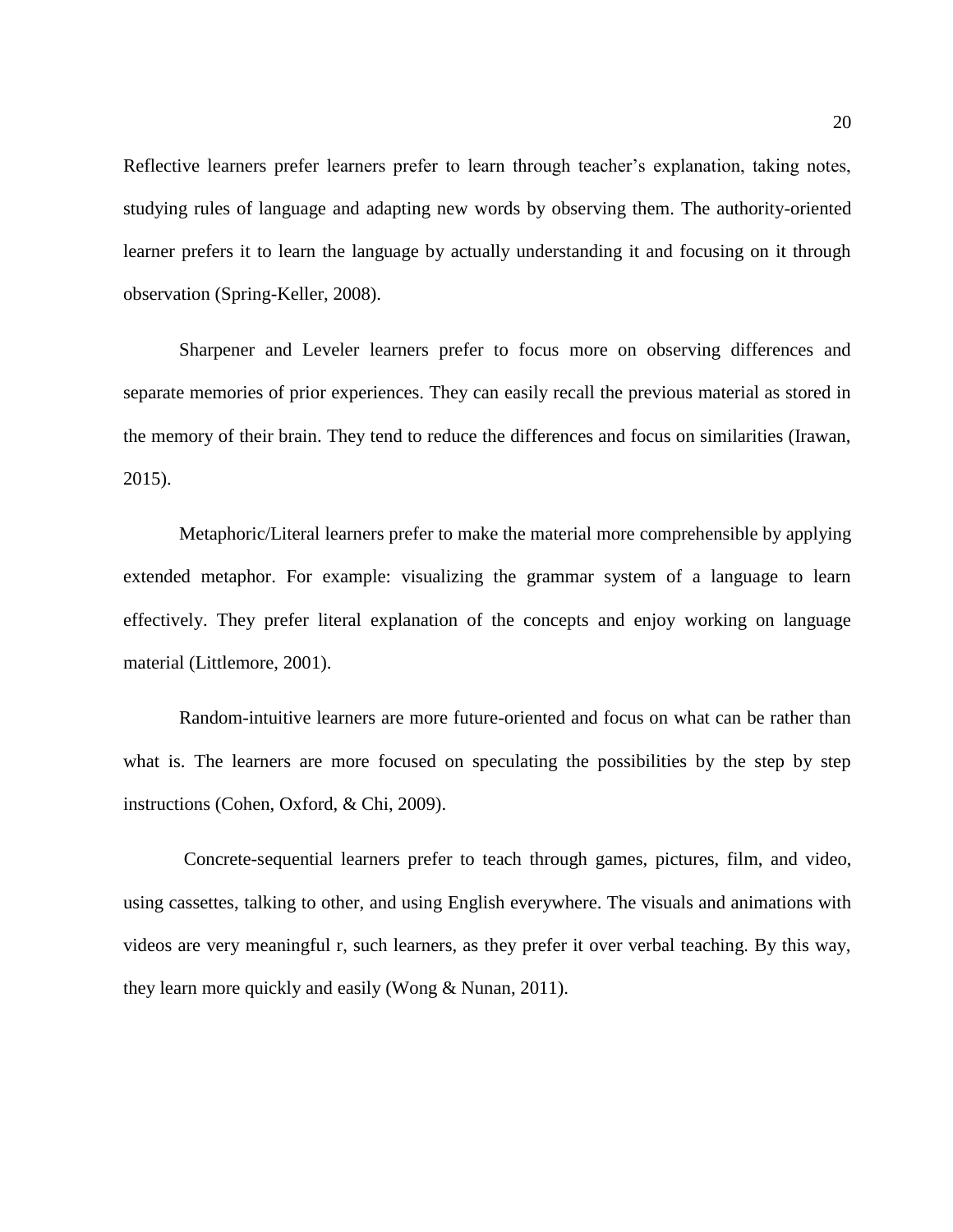In addition, there are different learning styles discussed below that could definitely impact the learner achievement and may affect the success and failure of the English Language Learning (ELL) (Srijongjai, 2011).

Visual learning style: learner prefers to learn by watching. The visual learning style is more popular among the English foreign language and English second language English learners. The incorporation of videos, pictures, animations, and multimedia can help the visual learners to remember and recognize the words and meanings that they can use when using an SL.

Auditory learning style: learner prefers to learn by listening. The auditory learning style is another most common style of language learning. The English foreign language and English second language (English) learners are more towards adapting to the audio learning techniques as observed. The aural learning style includes the recordings, multimedia, and audios that help the learners to memorize the L2 and help them recall the vocabulary when dealing in or with L2.

Analytic learning style: learner prefers to learn by using numbers, theories, and logic. The logical learning style incorporates more of facts and figures with numbers to bring about logic for anything that is studied. This helps the English learners to be able to grasp an FL more quickly and more easily. The EFL learners in this way can remember the langue for a longer time.

Extroverted learning style: learner prefers to learn with other people and colleagues. The group learning is also an example of social learning style. The people when sitting in a group and discussing something are more likely to remember it than the one studying in a room alone. Learning through discussion is quite popular in the modern societies and the modern classrooms.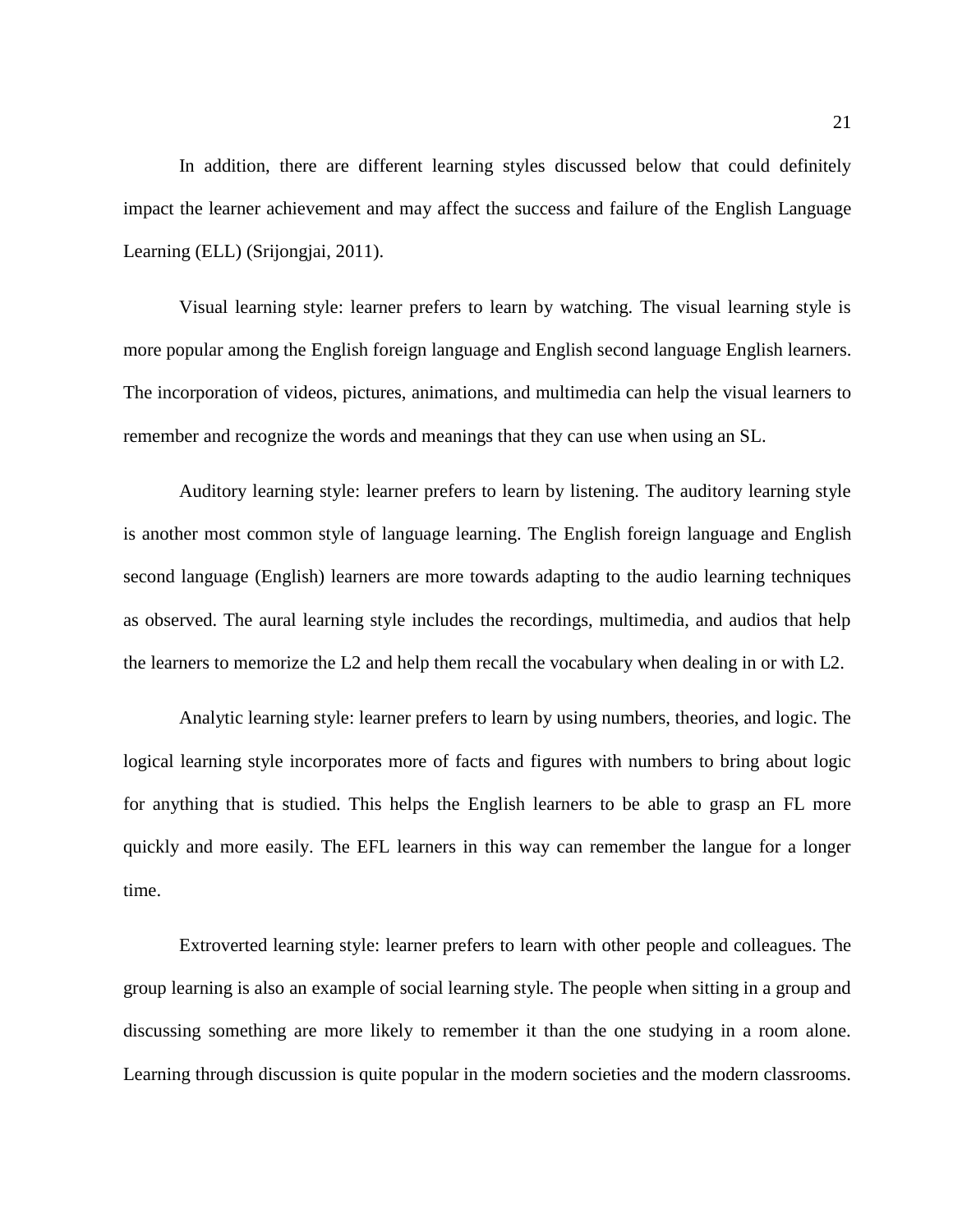Learning through discussion is also helpful when the dealing with huge and diverse English classrooms.

Introverted learning style: learner prefers to learn alone. This type of learning style may be an issue for the learners in the huge classrooms. The solitary learners prefer to learn alone and avoid group activities. Therefore, this learning style may impact the performance of the English learner (Srijongjai, 2011).

#### <span id="page-22-0"></span>**Comparing Different Styles of Learning and Teaching Attributes**

The learners have individual learning ability and personal motivation for learning a foreign language and each learner has one of these unique styles of learning L2. Therefore, for some learners, visual learning styles are more compatible and make it easy for them to recognize and remember words. For some it is more convenient to learn by audio and for some learners, it is easier to learn by facts and figures (Srijongjai, 2011). Some ELLs find group learning more suitable but some learners learn quickly when they are alone (Srijongjai, 2011). Therefore, keeping these diversified conditions in mind, the teaching attributes require more of interpersonal skills to recognize the ability and style of each learner to attain high achievement in L2 learning (Gebhard, 2006). In such a case, learner autonomy gives the ELLs an advantage of learning by their respective styles and sustains high achievement and a strong grip on the foreign language (Gebhard, 2006).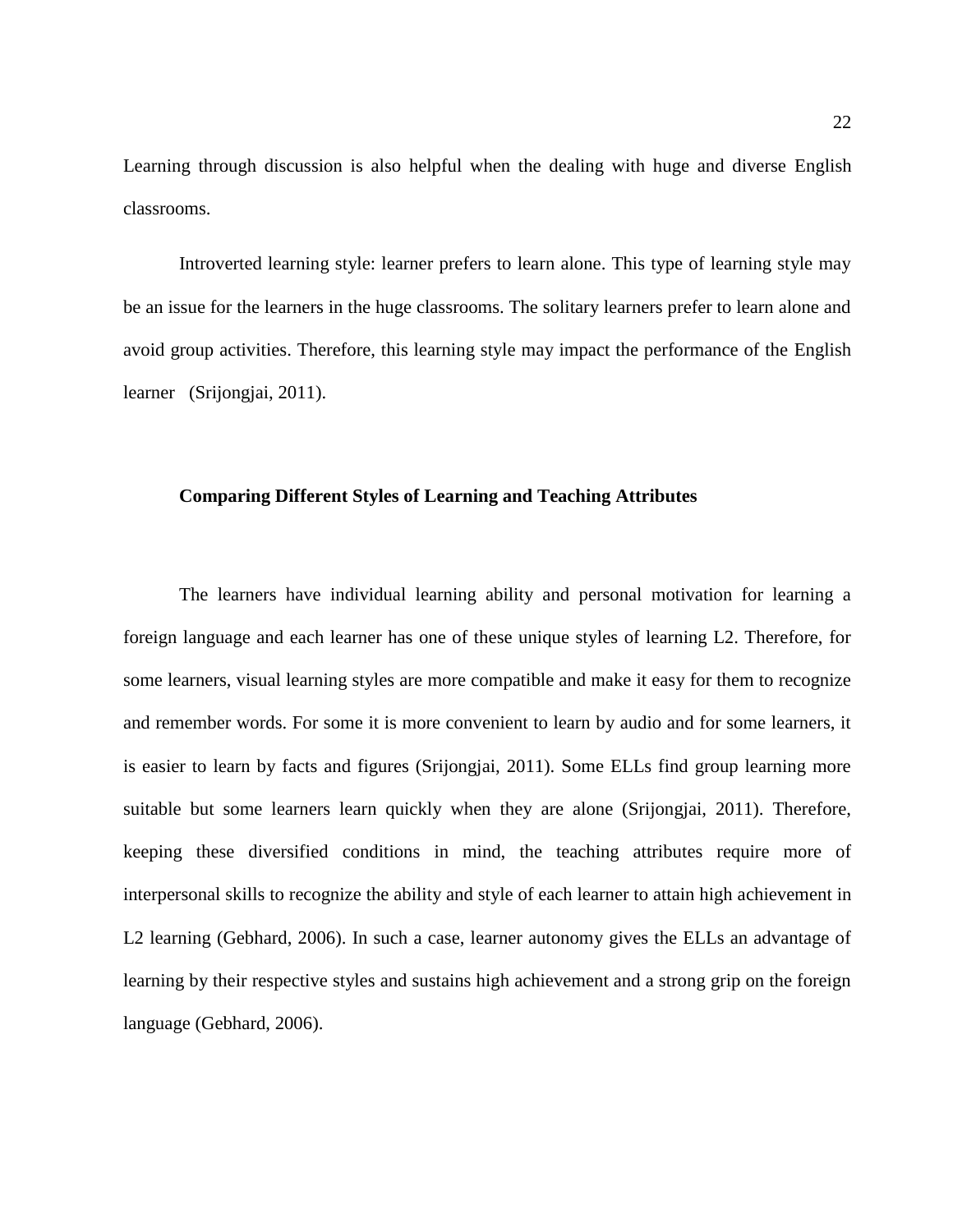The role of technology in this respect is prominent in enhancing the learner autonomy and it complements the learning styles of the EFL learners (Louis, 2006). The use of technology like mobile applications, animated videos with visual and audio tools to enhance the learning and increase the ability of the learners to adapt to new words and meanings can assist in improving the language skills not just for writing or reading but also for the more confident use of these words while speaking. It can also enhance the listening and understanding skills of the learners. The more familiar words are caught by the learner more quickly and make it easy for the ELLs to develop skills in the EFL (Louis, 2006). A study also highlighted the achievement of Egyptian EFL students and their learning styles enhanced by the web-based material (Aliweh, 2011). The research illustrated the positive relationship between learning styles and satisfaction of the EFL students with the web-based material that involves the modern technological tools for the interpretation and understanding of English as a foreign language (Aliweh, 2011).

In comparison, the individual attributes and the learning styles of the EFL and ESL learners; the group learning among the Iranian EFL students outlined that the extrovert learning behaviours are more popular among the non-academic learners. The intuitive and the judging learning styles have also been popular among the Iranian students. Therefore, learners that incorporate socialized classrooms, visuals and analytical learning styles are more successful in learning a language than others (Shabani, 2012). Keeping in mind the difference in learning styles, the teaching strategies accordingly compensate for high achievement among the nonacademic ENGLISH learners (Pei-Shi, 2012). The study conducted to examine the relationship between teaching strategies inspired by the learning styles outlined a positive relationship between the two (Pei-Shi, 2012). The learning style impacts the achievement and the study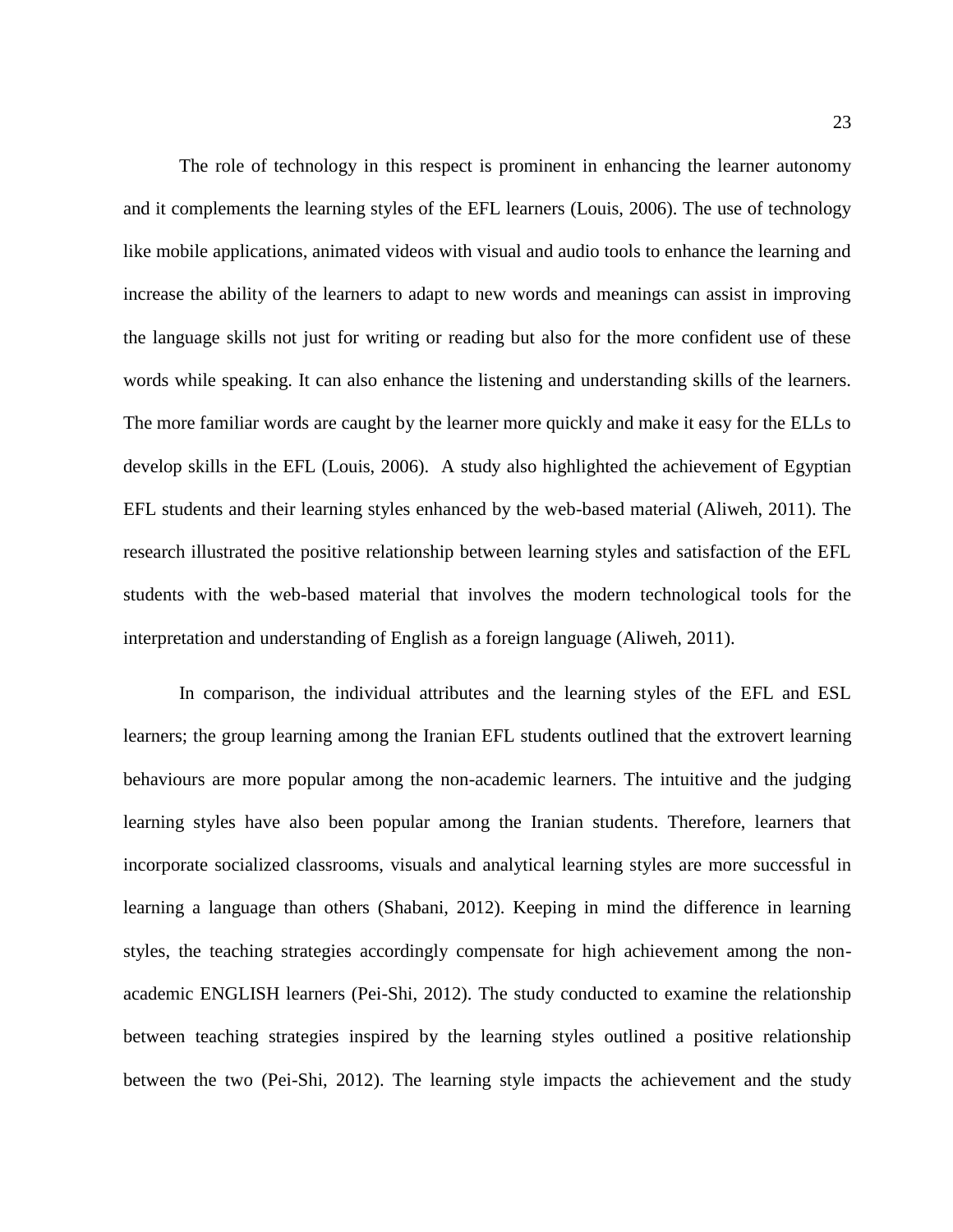outlined that giving the learner autonomy can enhance the achievement among the EFL learners. The more the learner is independent the high will be the achievement (Pei-Shi, 2012).

#### <span id="page-24-0"></span>**The significance of Language Learning Styles on English Learners**

English has become the language of academics. The English language is an international language which is spoken in almost all modern societies. For international students, it has become really significant to acquire English language skills in order to compete for international degrees. The language learning styles can significantly help the ENGLISH learners to acquire skills and expertise of the English language that will help them not just in academics but also to excel in their career in any country (Bocanegra-Valle, 2014).

The international students pursuing higher education in the English language need to publish the academic articles and their research in the English language as well and requiring significant skills in the L2 can help them publish their articles and research in English without any hurdle or hesitation. The challenges these SL learners can face might be minimized and they can confidently publish their research for enhancing not only their knowledge but the knowledge for the whole world. Not having significant expertise in the L2 language could be a hurdle for the learners and can restrict them from learning new things and maximizing their knowledge. The language learning styles that emphasize on more of a written material can help these learners and enable them to learn the L2 by the written material that not only enhances the speaking or listening skills but also significantly impacts the reading and writing skills (Bocanegra-Valle, 2014).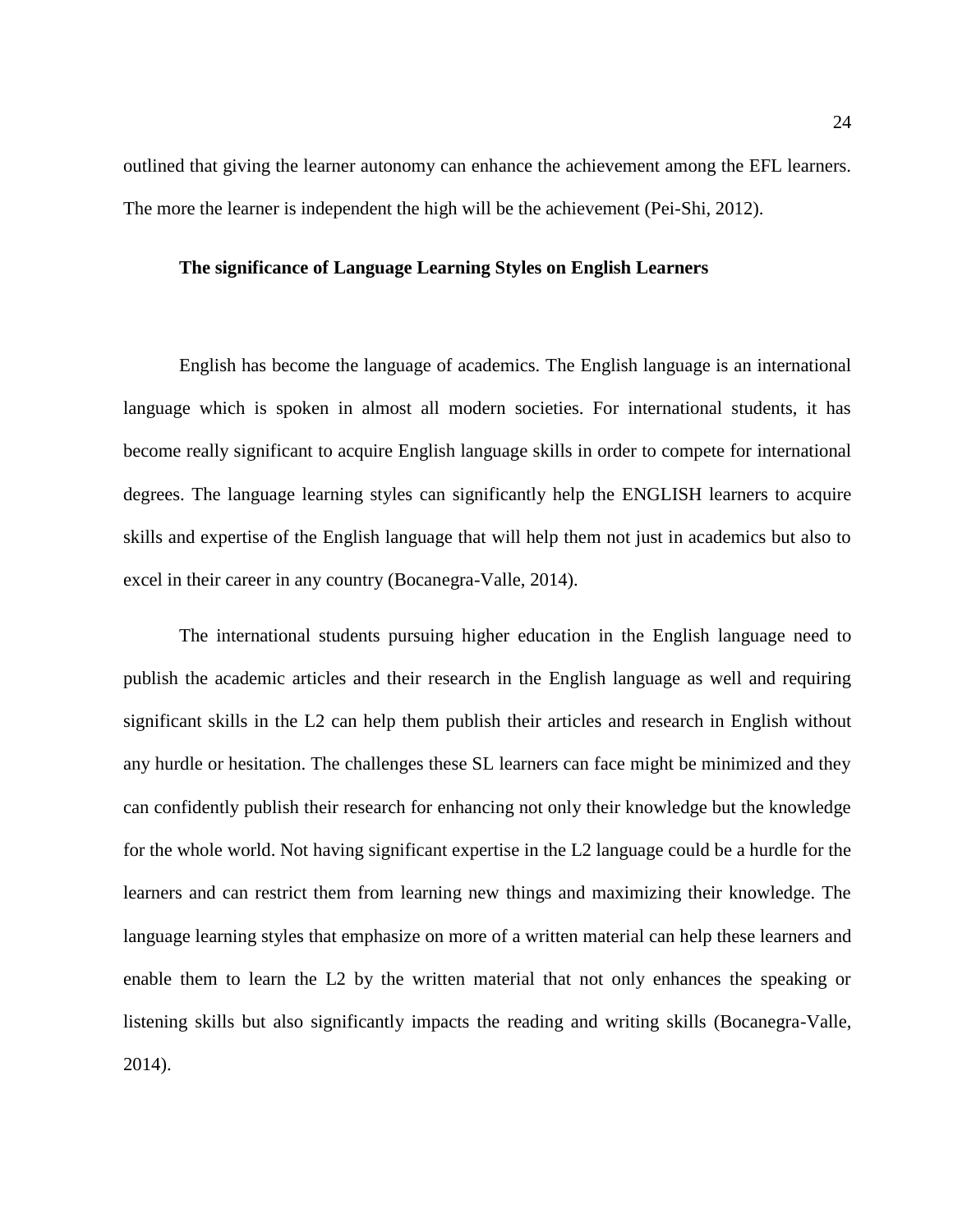Similarly, the individual learning styles are the abilities of these ENGLISH learners that enable them to grasp a language according to their ability. The language learning style also supports these learners and helps them compete in the FL (Soureshjani & Naseri, 2012). The sensory learning styles are observed to be the most common among the Iranian beginners of the English learners. The degree related styles are also very popular for the advanced level learners as in the degree or the field of tee previous study is quite relevant to the EFL/ESK learners as they are concerned with excelling in the particular field. The language skills play a significant role in that (Soureshjani & Naseri, 2012).

Each English learner has a unique way of using the senses into learning and acquiring knowledge. The study conducted in Saudi Arabia outlined that incorporating the strategies that are well integrated in classrooms help to attain maximum results and high achievement among the English learners. The theory of learning styles represents the difference between the learning capability of the individuals and therefore to overcome this capability issue; each individual is to be taught according to the unique learning style (Alqunayeer & Zamir, 2015).

#### <span id="page-25-0"></span>**Impact of Learning Styles upon Learners**

The civilization, sex, and mother tongue also have an impact on learning styles (Gündüz & Özcan, 2010). In addition, a research conducted on student knowledge and comprehension of the impact of learning styles on education showed that with the right choice of learning styles by students makes it easier to learn a second language (Ahmed, 2014). A study also investigated the learning styles of the students in Thailand in EFL writing class. The study focused on the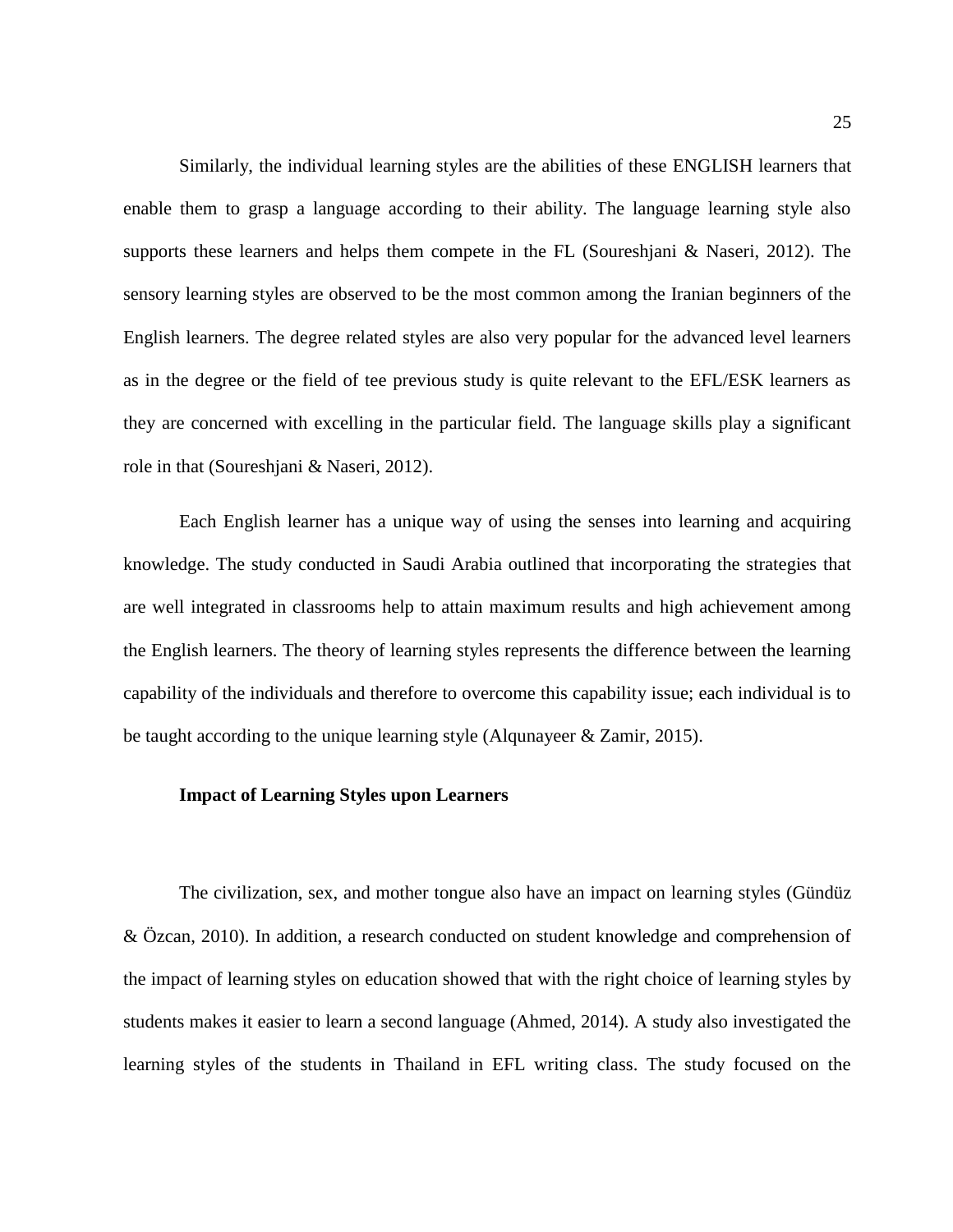performance skills in their class. The results state that the most used learning styles of the pupils were social and aural and there were no big variations among the pupils learning styles in view of their accomplishment levels in the writing class (Srijongjai, 2011).

Likewise, a study conducted to investigate if there are important variations among Iranian learning styles in schools as EFL learners' invariant levels of skills, specialist, and sex. Findings stated that students liked visual style more, after that auditory and Physical style. Also, this study showed that sex doesn't have any relation with learning style (Tabatabaei & Mashayekkhi, 2013). Another study concluded the same result that Learning Style Preference of English Language Learners was visual and auditory learning that helped them to experience high achievement in learning EFL (Karthigeyan & Nirmala, 2013).

#### <span id="page-26-0"></span>**Learning Styles for Writing, Reading, Listening, and Speaking Skills**

Vocabulary and keywords are very important when learning a language and having a strong vocabulary and keywords also make it easy for the learner to write, read, listen and speak a foreign language more confidently and sustain high achievement (Chilton & Ehri, 2015). The visual learning style helps the learner to remember the vocabulary and the meaning of the words that are used in daily life. The visual learning style also enhances the memory of the learner and sustains the words from a foreign language for a longer time as compared to the text. Most of the learners, even while earning the first language, learn through physical subjects and visuals that help them to memorize the word and or language for lifetime (Molina, Luisa, Cañado, & Luque-Agullo, 2005).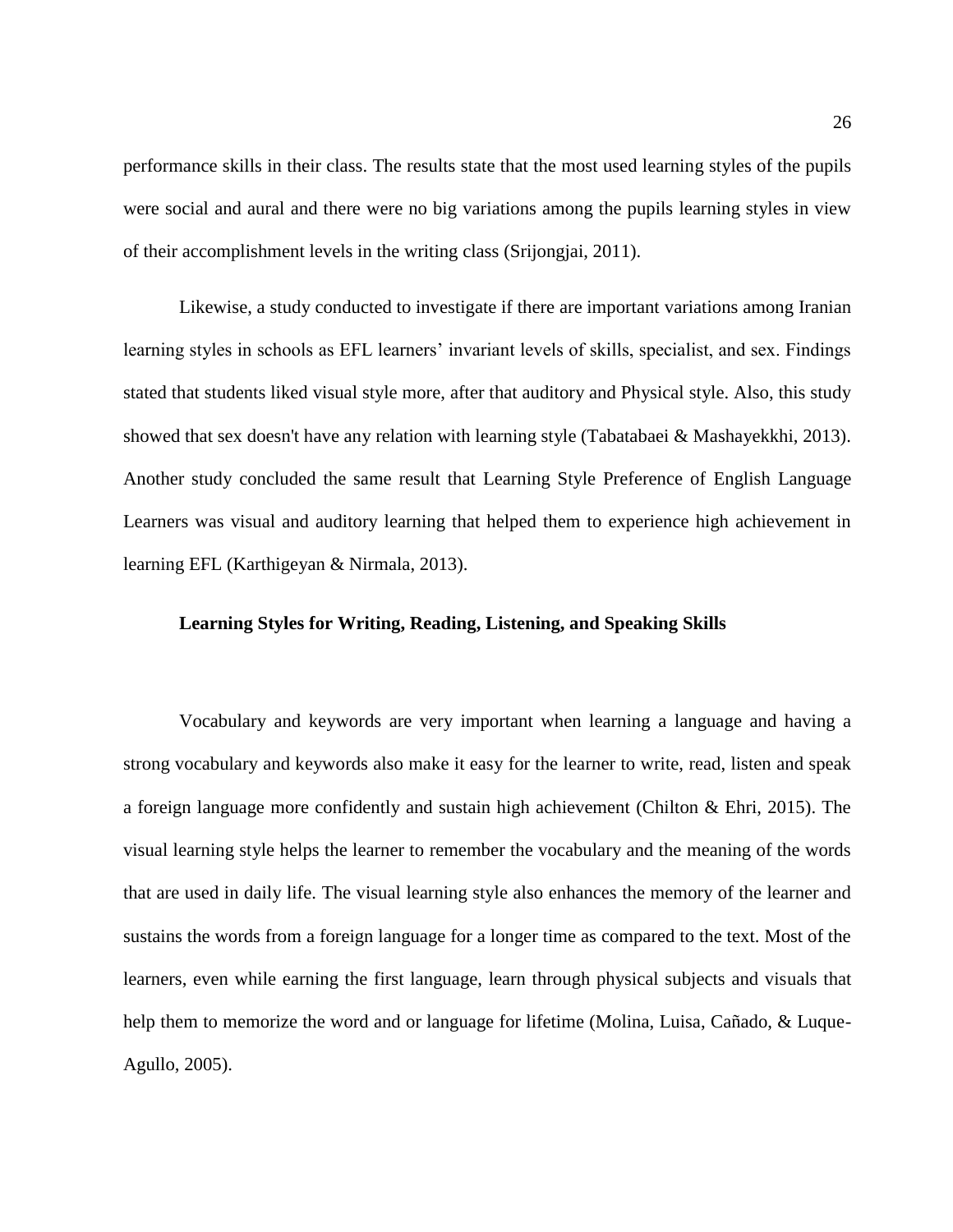The speaking and listening skills are not sufficient until a learner holds a perfect grip on the reading and writing. The academic writing is fundamental to the foreign students learning in the second language. Therefore, reading the text with an ability to understand, interpret it well and be able to write the academic articles and texts is very important (Graves, August,  $\&$ Mancilla-Martinez, 2012). The learning styles for writing focused on both receptive and productive vocabulary help the learner to improve reading and writing skills to help achieve maximum efficiency over a foreign language (Sibold, 2011).The concrete learners learn through animations and videos more easily and quickly as compared to others. Therefore, using animated videos for teaching and learning EFL is essential (Kayaoglu, Naci, Akbas, 2011).

The EFL learners need certainly different styles and practices for reading, writing and listening English language. There are certainly different guidelines for all these areas to learn and adopt a language. The SL is harder to adopt as it has to be adopted with grammar, vocabulary and sentence structure with proficiency. The L2 is harder to learn than first language. Therefore, adopting g different styles for learning a L2 is always useful not only for the EFL learners but also for the teachers (Wallace, Stariha, & Walberg, 2004). Adopting the speech according to the situation is one of the ways to enhance the speaking and encouraging the second language learners. Allowing the students to practice the particular speaking skills in the EFL classrooms is also beneficent for the L2 learners. Reducing the speaking doubts and enhancing the confidence among the EFL learners can help in improving reading and speaking (Wallace, Stariha, & Walberg, 2004).

Similarly, the listening skills could be enhanced by the verbal and visual learning styles through asking the students to elaborate on what they learned or saw (Wallace, Stariha, &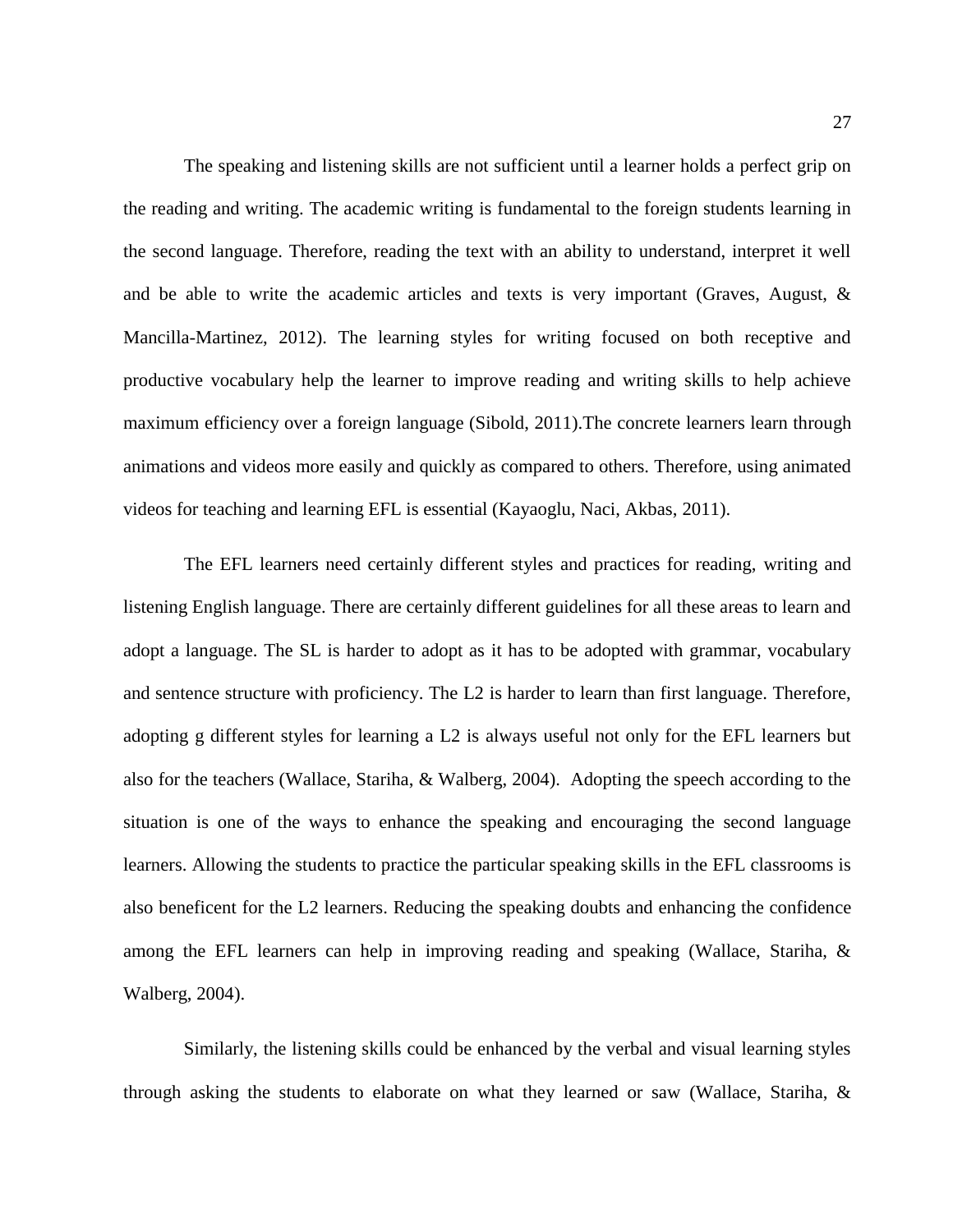Walberg, 2004). For example, elaborating on particular information, any specific event or memories, expressing their feelings and so on like frequently involving the students for positive changes. Due to the difference between gender, age and proficiency levels, the EFL learners have certainly different writing skills that are affected by their learning styles. So, the diversity among the students in their learning styles is to be kept in focus to allow the learners to enjoy maximum output and high achievement in the FL (Wallace, Stariha, & Walberg, 2004).

Similarly, the students learning in a group activity are also observed to have high achievement among the English learners in a study (Becker, 1998). The visual learning styles are not only popular among the individual learning styles but also for group learning styles. The English classrooms when incorporating these techniques had made it easy for the English learners to attain the maximum proficiency and command over the English or L2. The multimedia presentations for teaching a language are one of the effective and useful techniques that help the English learners that prefer visual learning styles (Becker, 1998). The multimedia presentations play a significant role for the visual learners and help them achieve maximum scores and the firm grip over the language. The multimedia presentations are equally helpful for the auditory learners. The auditory learners also benefit from the multimedia presentations as it has the sounds and the group activity enable the visual and auditory learners to share what each of the learner groups grasped through the presentation.

The learning styles shape the learning behaviour of the English learners. The learning styles are the built-in characteristics of the learners that shape their learning and determine their ability to be able to learn or grasp a language (Oxford, 2003). The learning styles can be conflicted with the teaching methodology and thus impact the learner negatively. Therefore, it is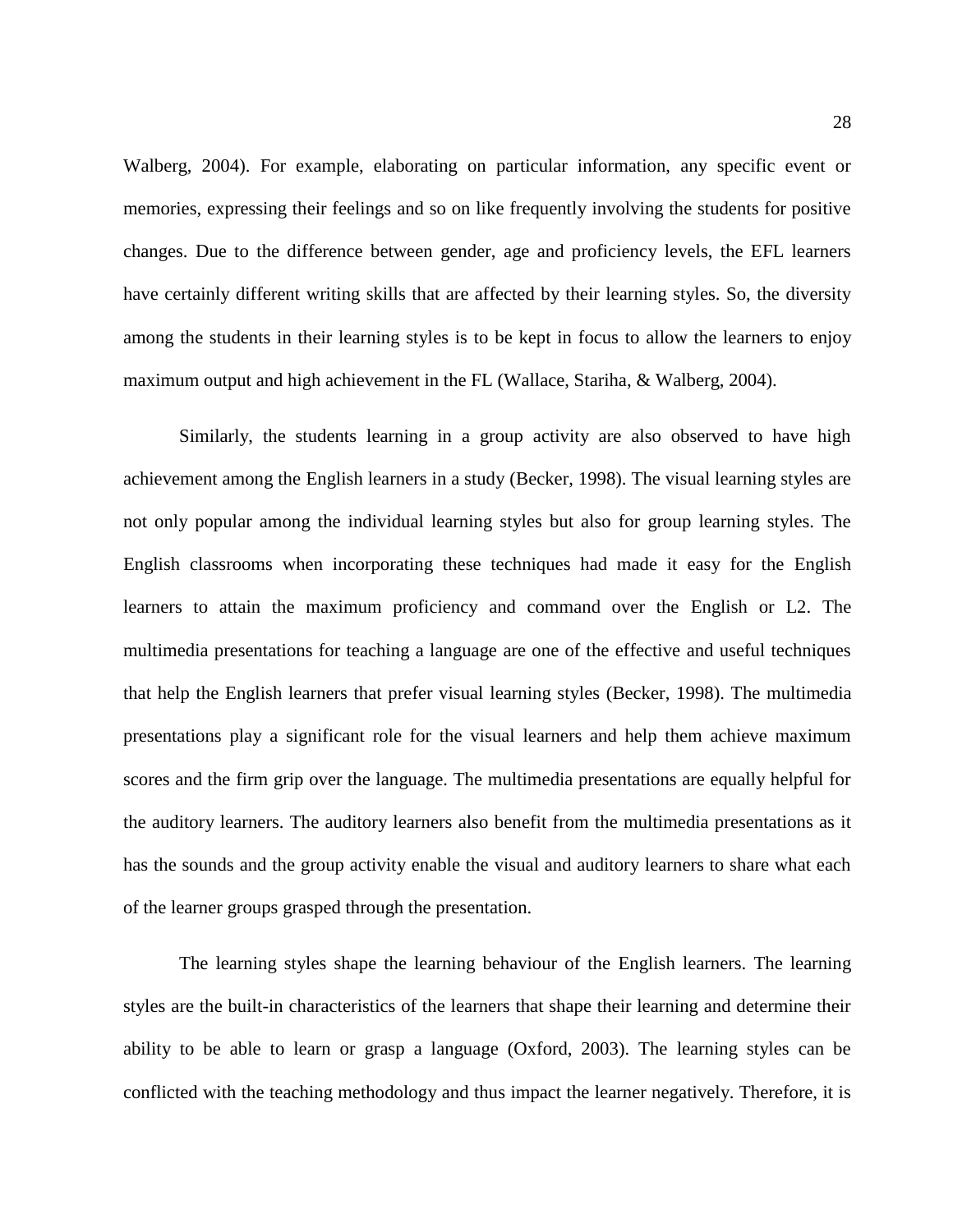very important to keep the individual learning styles of the learners into consideration as outlined by the studies conducted among various ESL learners (Oxford, 2003).

#### <span id="page-29-0"></span>**Gender, Age, Motivation and Cultural Impact on Language Learning Styles**

While sometimes learning a foreign language is merely a need that varies from one person to another and from male to female; there exist also personal motivations and zest for knowing and learning something new. A research in Australia that included Iraqi families outlined the personal motivations for learning a foreign language not just as a need but as a motivation to enhance the knowledge of even the first language (Bao, Abdilah, & Chowdhury, 2012).

The study conducted that included Iranian English learner outlined that females as compared to males had more tendencies to evolve as successful L2. The gender can play a significant role in the achievement of the English learners. The males have visual or general learning styles in the EFL classroom whereas the females were observed to have more of verbal learning styles (Ghaedi & Jam, 2014). Motivation also plays a significant role among the English learners; the motivation for getting a higher education motivates the English learners to enhance their skills and expertise in the English language as observed in a study conducted among the EFL students in Shahrekord University (Ghaedi & Jam, 2014).

There is a prominent relationship between the factors like the age, gender and personal motivation and the language learning styles. However, the visual learning styles are common in both males and females for achieving high scores. The language learning styles that incorporate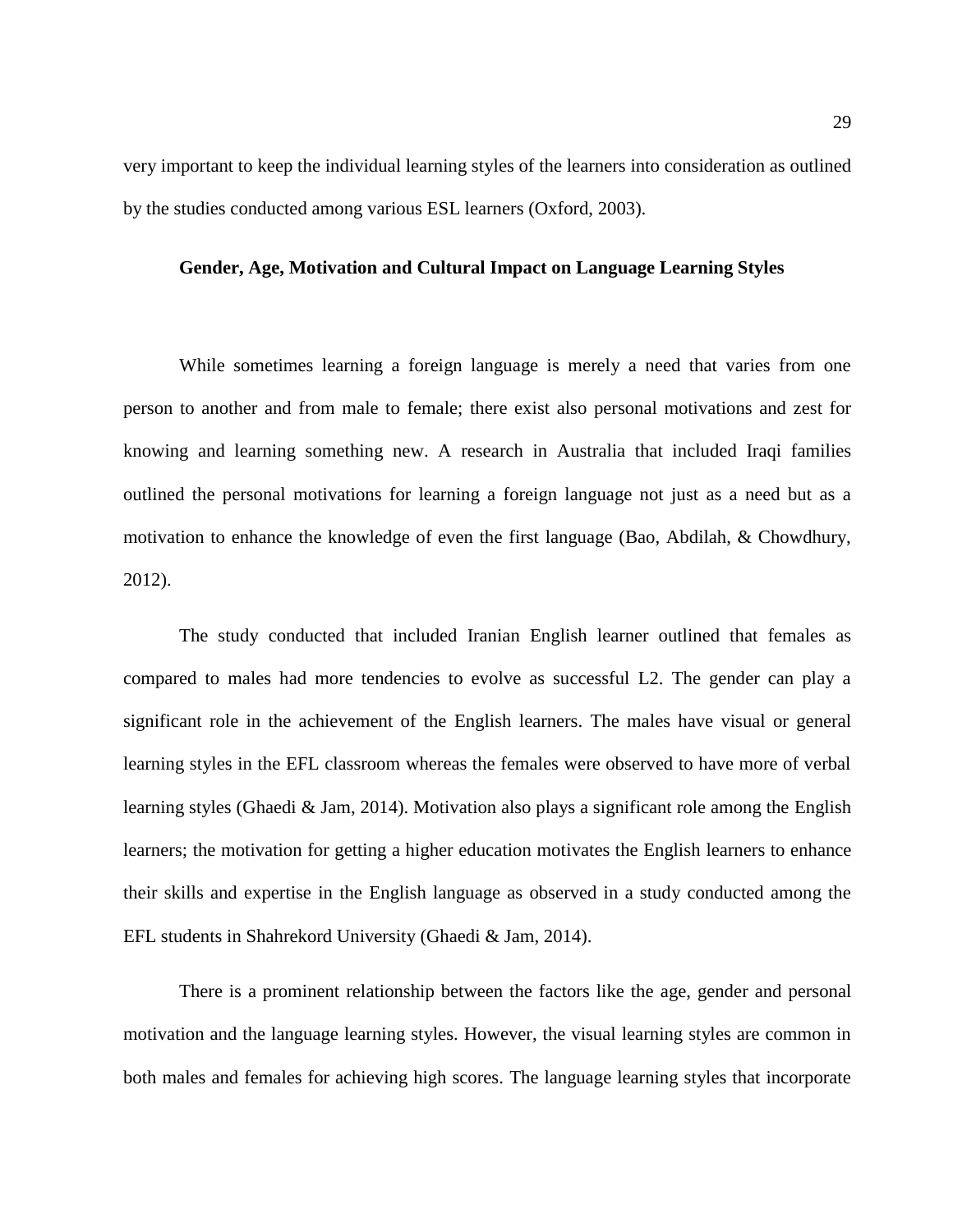visuals, videos, animations, and pictures are more effective and efficient for the males and the females in the English classrooms. In addition, the auditory learning styles that are incorporated into verbal and audio learning are also very popular among the English learners. Therefore, focusing on these two fundamental styles of learning have helped in achieving high scores (Gilakjani, 2012).

The role of gender as discussed above is very prominent while analysing the language learning styles. The females and males language learning styles are different and therefore require different approaches for the high achievement. The studies observed that although motivation, intelligence and proficiency levels determine the language learning styles; gender is most influential among all. The study conducted by the Spanish EFL learners outlined that the females are more diverse in their language learning styles than those of males (Catalan, 2003). The learners of second language (L2) are culturally diverse and therefore share diverse styles. Each individual own certain learning style and this style significantly impact the learners of the foreign language. The learning of a L2 may overcome challenges and undoubtedly the learners learn lessons from these challenges that could be avoided by beginners of the English (Oxford, 2003).

As discussed earlier, the technological tools are playing a significant role in enhancing the learning style and thus learning ability of the EFL learners. The technological tools like the animated videos in the classrooms, the use of mobile applications for vocabulary learning and the use of web-based materials are all helping in improved EFL learning (Aliweh, 2011).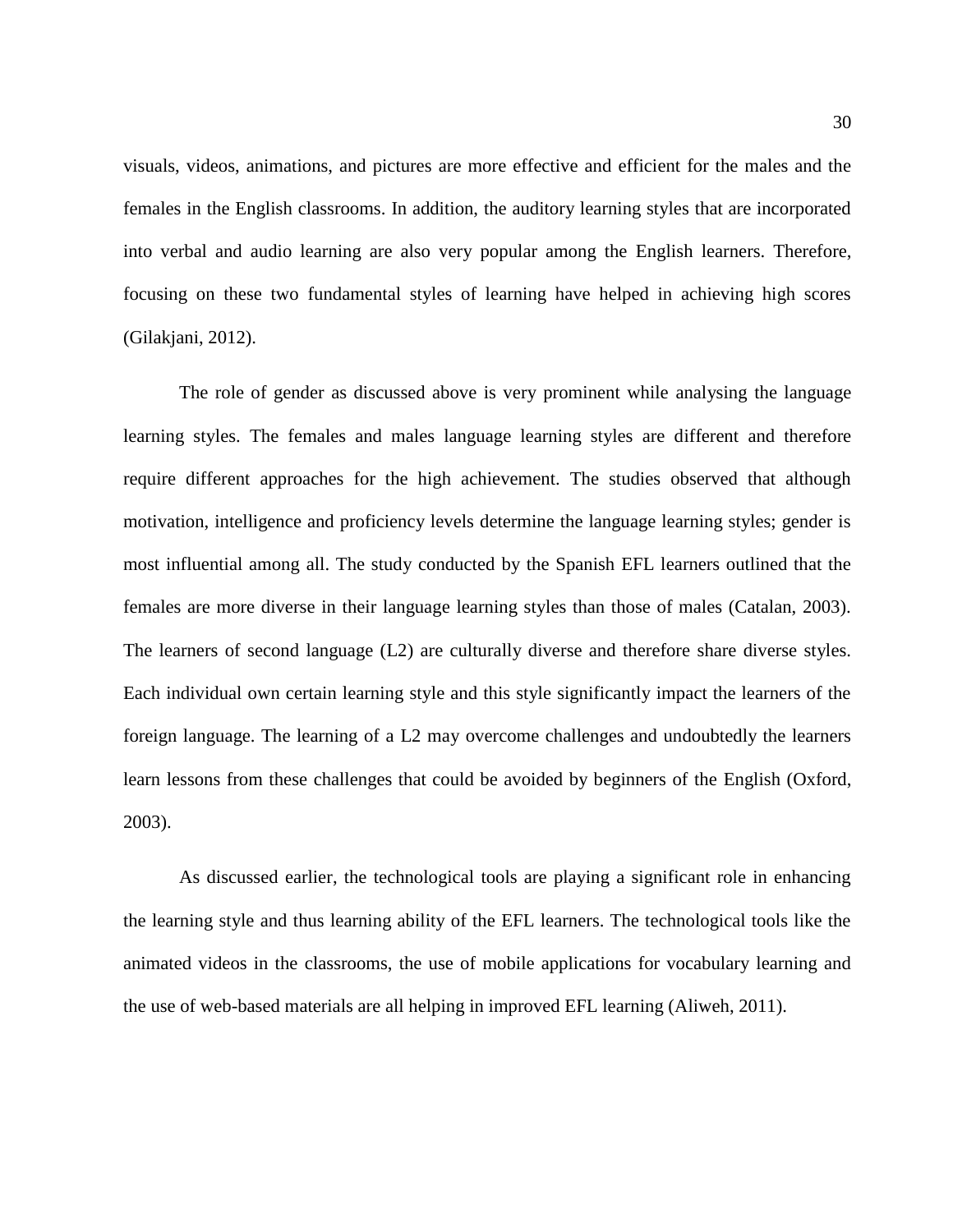In addition, a study conducted in Australia outlined that the use of SMS can also enhance the learning ability of the EFL learners. The mobile phone technology is actually accessible and is very popular among the modern societies. This can be used to enhance the learning styles for the EFL learners significantly (Hayati, Jalilifar, & Mashhadi, 2013). Similarly, the vocabulary learning could be significantly enhanced through the use of mobile phones. A study conducted by the high school students outlined tremendous results for learning vocabulary with SMS (Lu, 2008).

There have been a number of studies highlighting the success and high achievement among the EFL learners through the integration of technology that enhanced their learning styles. A research in Japan outlined that students that integrated mobile phones learned vocabulary more quickly than those that did not integrate technology into learning (Thornton & Houser, 2005). Similarly, integrating technology into teaching has also been prominent in accomplishing enduring learning goals (Lu, 2008).

The integration of technology like the mobile phones in big and diverse classrooms where the teacher might ignore personal traits and individual learning styles of the EFL learner; can play a significant role in enhancing the learning style and elevating the performance of the EFL learner (Wang, Shen, Novak, & Pan, 2009).

The learning styles of EFL and ESL learners could be enhanced for effective learning through the integration of technology can help these ENGLISH learners to attain autonomy and utilize their learning styles best for maximum output. The L2 learners can be empowered by integrating technology into English classrooms. The integration of technology available into the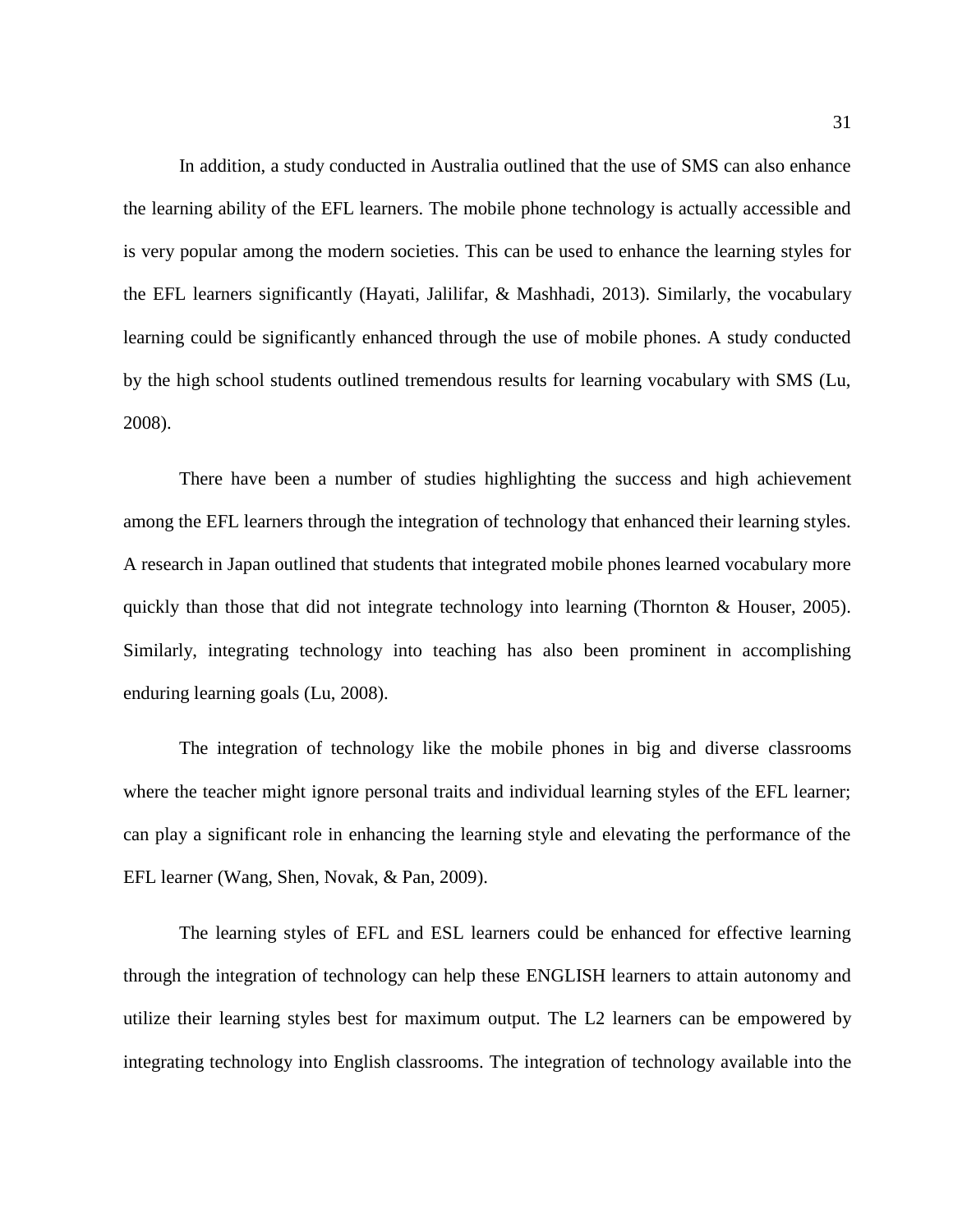English classrooms can be best utilized by using the learning styles and strategies of the students (Louis, 2006).

Multiplayer video games could boost the analytical and critical thinking styles of the learners and this technology is suitable for the learners with analytical/logical learning style preferences (Altura & Curwood, 2015). Technology plays a significant role in enhancing the existing learning styles and abilities of the young and adult learners. The integration of technology leads to high achievement as discussed above through certainly different researchers and studies conducted over the EFL learners from certainly different countries and the diversity among the EFL learners still outlines the role of technology as quite useful in addressing the needs and requirements of the language learners and their achievement. For example, the college EFL learners in Taiwan achievement better scores through multiplayer video games for learning the language as outlined in a study (Lee  $\&$  Key, 2008).

#### <span id="page-32-0"></span>**Challenges with Learning Styles**

There are many challenges that the young learners and the English language teachers face in the contemporary societies. The large classrooms impact the learning of the EFL learners negatively. In addition, the teaching approaches among different teachers also impact the learning styles of the EFL learners significantly (Copland, Garton, & Burns, 2014).

In addition, the educational systems are also a hurdle in high achievement among EFL learners with psycholinguistic styles. The education system has the potency to refrain EFL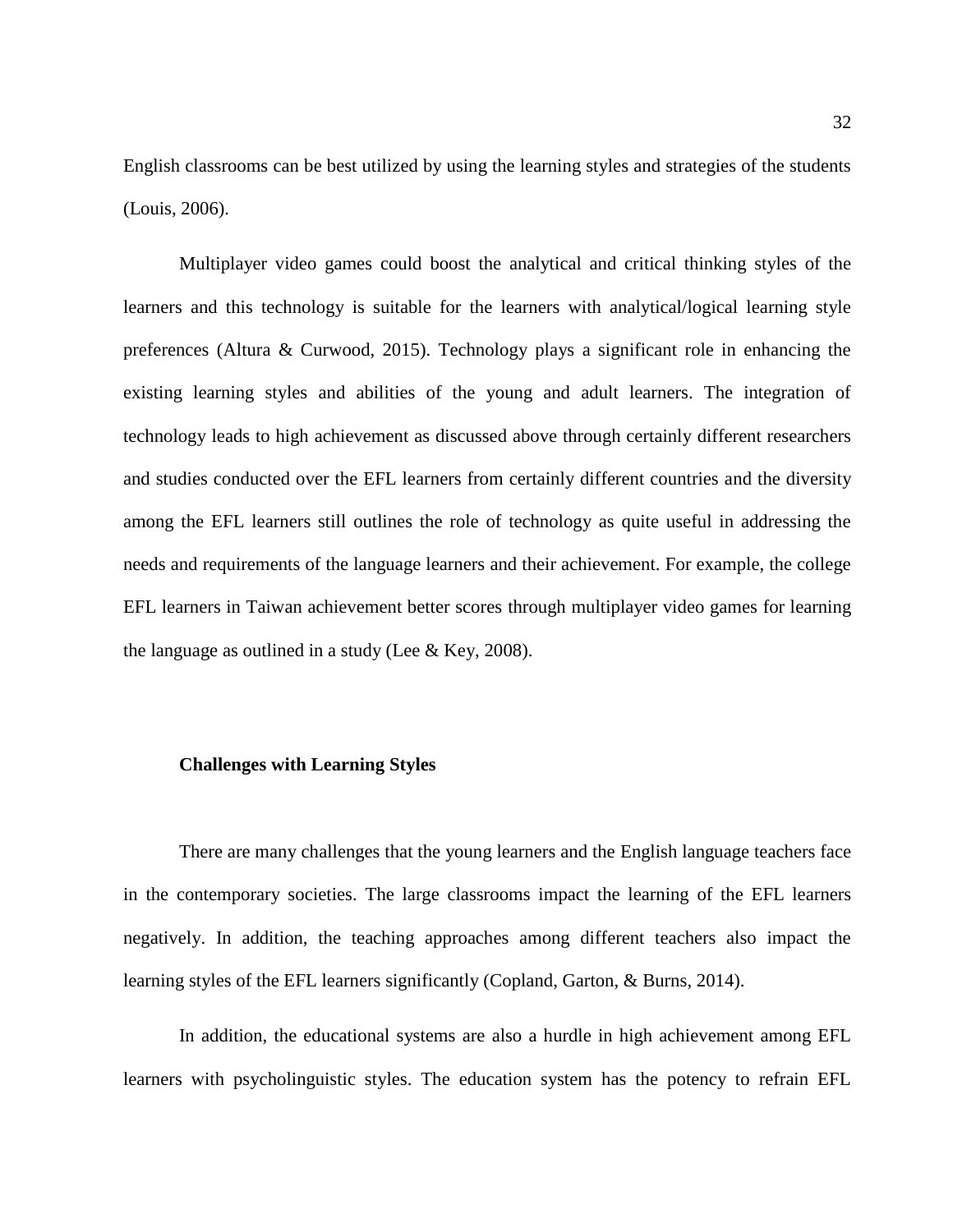learners from using their psychological processes while acquiring a language. In addition, the curriculum could also be among the reasons that restrict the abilities and become the hurdles in the learning style or strategies as observed in a study conducted among Turkish EFL learners (Pourshahian, S. A. RezvaniKalajahi, & Azarfam, 2012).

The individual learners could be introvert or extrovert; therefore, the learning style could be impacted by the personality traits. It may not be possible for the close-oriented and open learner to learn the same technique (Oxford, 2003). The learning styles varying gender to gender and influenced by motivations, intelligence, and proficiency level that play a significant role in the achievement of EFL learners. Therefore, neglecting these styles in the EFL could not only be challenging for the EFL learners but also the teachers.

Furthermore, the traditional language learning styles are the most and biggest challenge that the English learners in the developing countries are facing. As English is not the first language in these countries, therefore, the students do not get the chance to learn the basics and struggle harder as compared to those countries where English is the medium of instruction since the childhood. The non-native speakers of the English language struggle not just in nonacademic writing but also in academic writing (Aliweh, 2011). The EFL learners often face difficulty with the availability of the resources that are suitable for their learning styles especially the visual and aural learners in the EFL classrooms, as observed through a study among the Ghanaian students (Okyere, Tawiah, Lamptey, Oduro, & Thompson, 2017). The language inputs for the proficiency over a language through reading, writing, and listening also are challenging as observed among the Chinese EFL learner in a study (Wang & Sachs, 2013).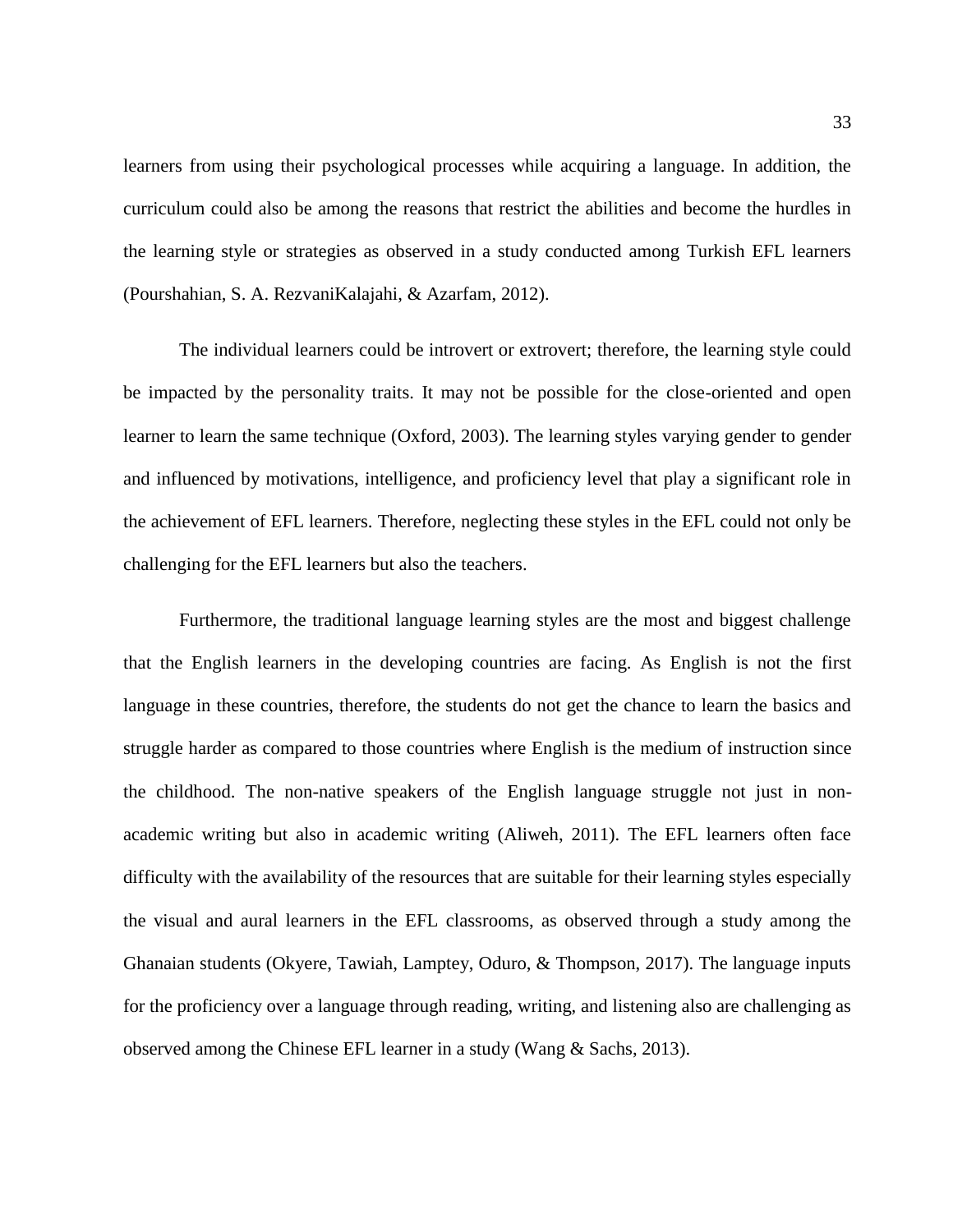The issues are addressed through various studies but the policy implementation regarding these issues to maximize the achievement of the EFL learners is still lacking. The educational systems are rarely revised in many of the countries where English is a foreign language. The EFL learners might suffer from anxiety and lack of confidence while studying abroad in the English language. A case study over the Japanese EFL learners outlined that the non-native speakers despite being motivated to study in the English language abroad, suffer from anxiety and lack of confidence among their fellows (White, 2014).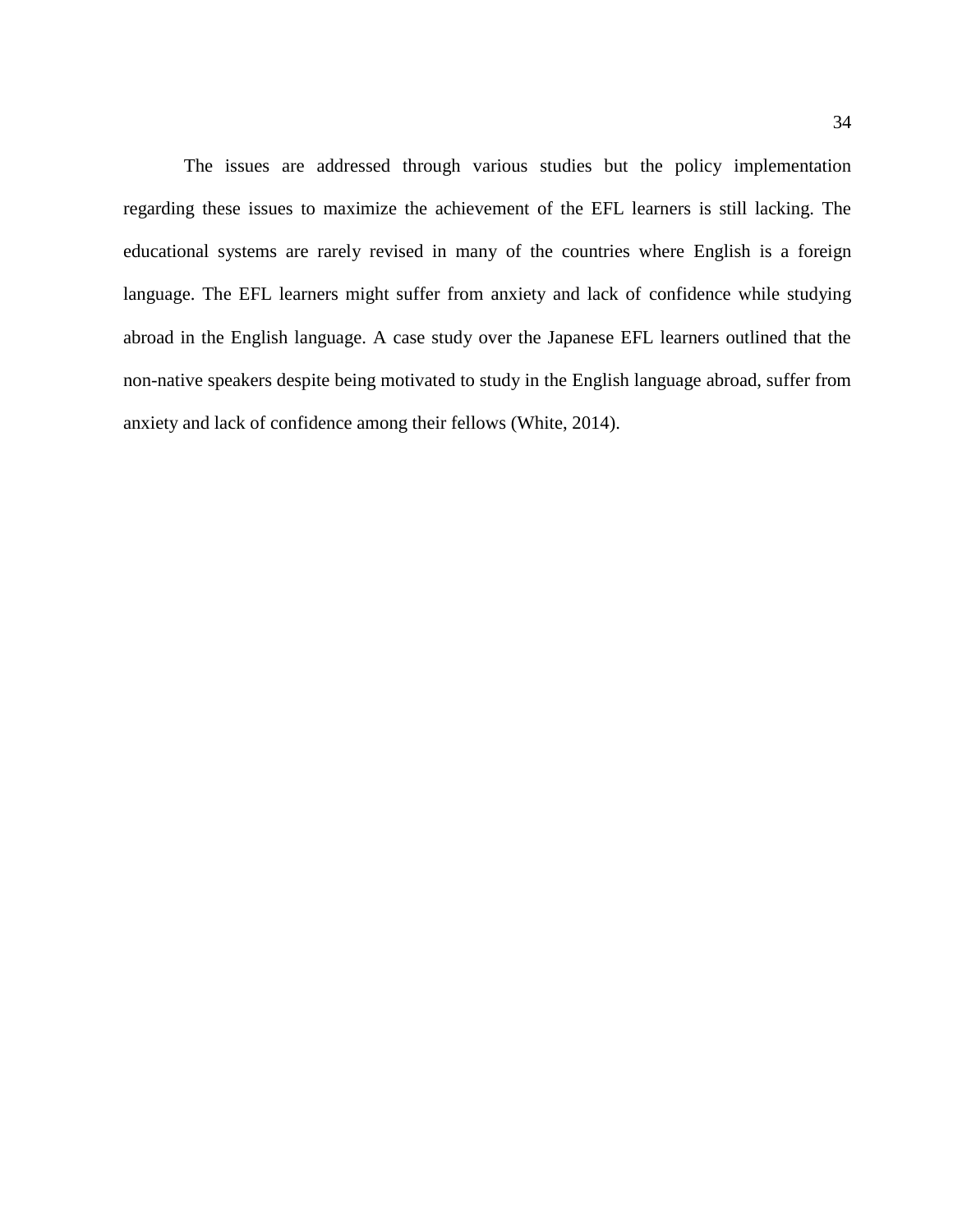#### **CHAPTER III**

#### **METHODOLOGY**

<span id="page-35-1"></span><span id="page-35-0"></span>This chapter focuses on the research methodology that was used to conduct this study. It includes research design, data collection techniques, sampling and data analysis.

This study investigated the language learning styles among the Kurdish undergraduate students of English in northern Iraq. The study focused on quantitative research design so a significant number of EFL learners were included. The research collected the data in the form of questionnaire that included an opinion scale that goes from never to rarely, sometimes, often and always. The language learning styles of the Kurdish undergraduate students were the focus of this study and after recognizing the learning styles of the students, the research presented the most and least preferred learning styles among the English learners on the basis of the questionnaire responses.

#### **Research Design**

<span id="page-35-2"></span>The study used a quantitative research design and a questionnaire was used to collect the required data on the subject matter. Advantages of the use of a questionnaire are that the detailed information was collected, it was cost-effective and the researcher had control over the research process. Moreover, the nature of the study required a quantitative approach to evaluate the learning styles of a large number of learners. The research explored the percentages of the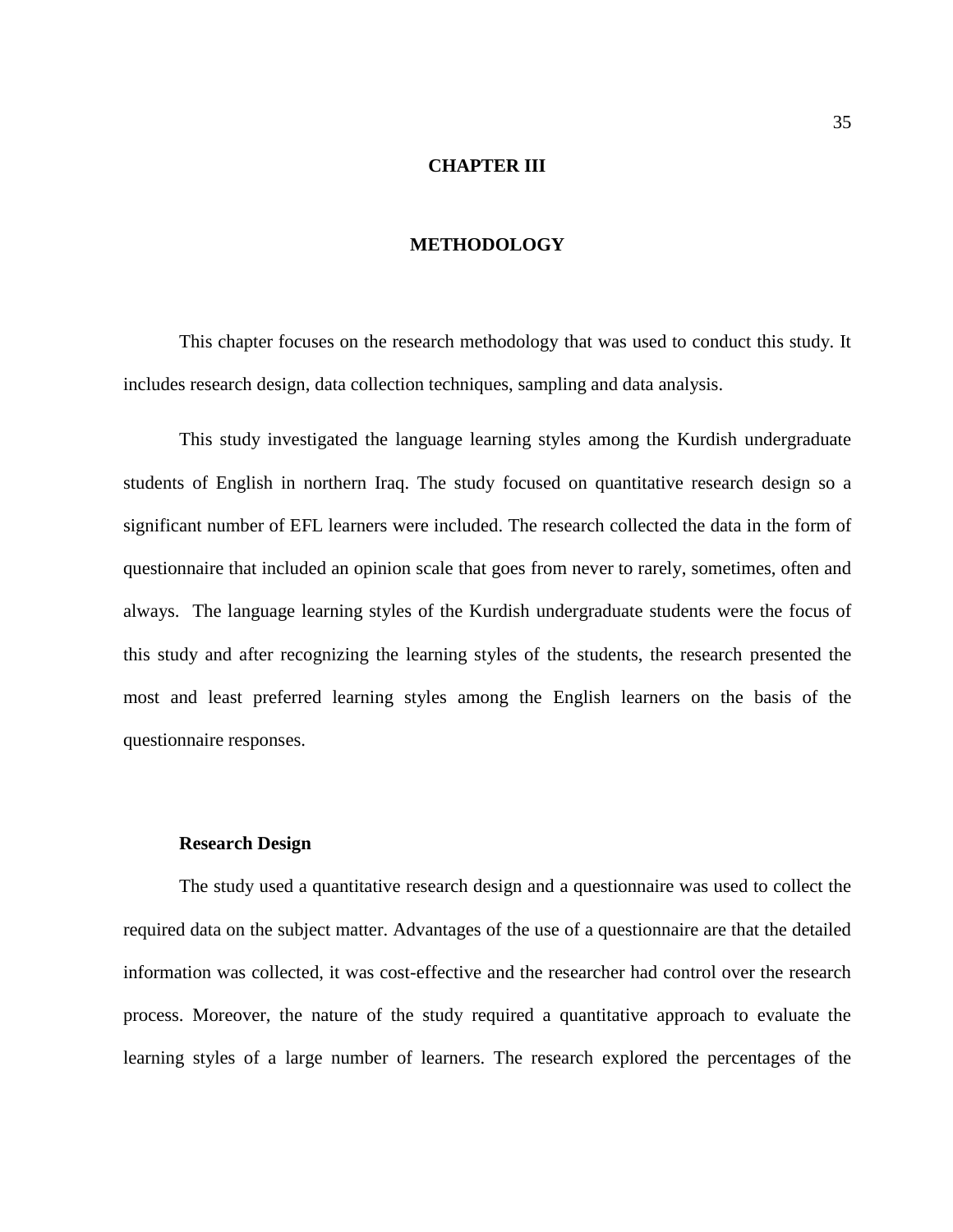respondents for the findings. The data was analysed through the Statistical Package of Social Sciences (SPSS version 22).

The quantitative method of research used in this study focused on the undergraduate students of the Cihan University that are struggling with the English language learning for academic or non-academic (daily conversation and social interaction) purposes. The study aimed at analysing the language learning styles of the Kurdish students.

#### **Population and Sample**

<span id="page-36-0"></span>The population size of the study was 150.The sample size of the study was 100. The study included students from Cihan University. The preferred students included in the research study were those who are engaged in English learning at undergraduate level because the study aimed at analysing the most and least preferred learning styles of this group. Purposive sampling was utilized for including the students from the English Department of Cihan University. Approximately 100 English learners were selected as a sample and they were given the questionnaire for collecting the data for analysis. However, the distinctive backgrounds of the participants were not evaluated for the survey questionnaire.

#### **Material**

<span id="page-36-1"></span>Data were collected through a questionnaire which focused on analysing the language learning styles (Wintergerst & DeCapua, 2002). The questionnaire was presented to 100 undergraduate students from the English Language Department of Cihan University and the questions were specific and closed-ended. The questionnaire was designed by Cohen, Oxford,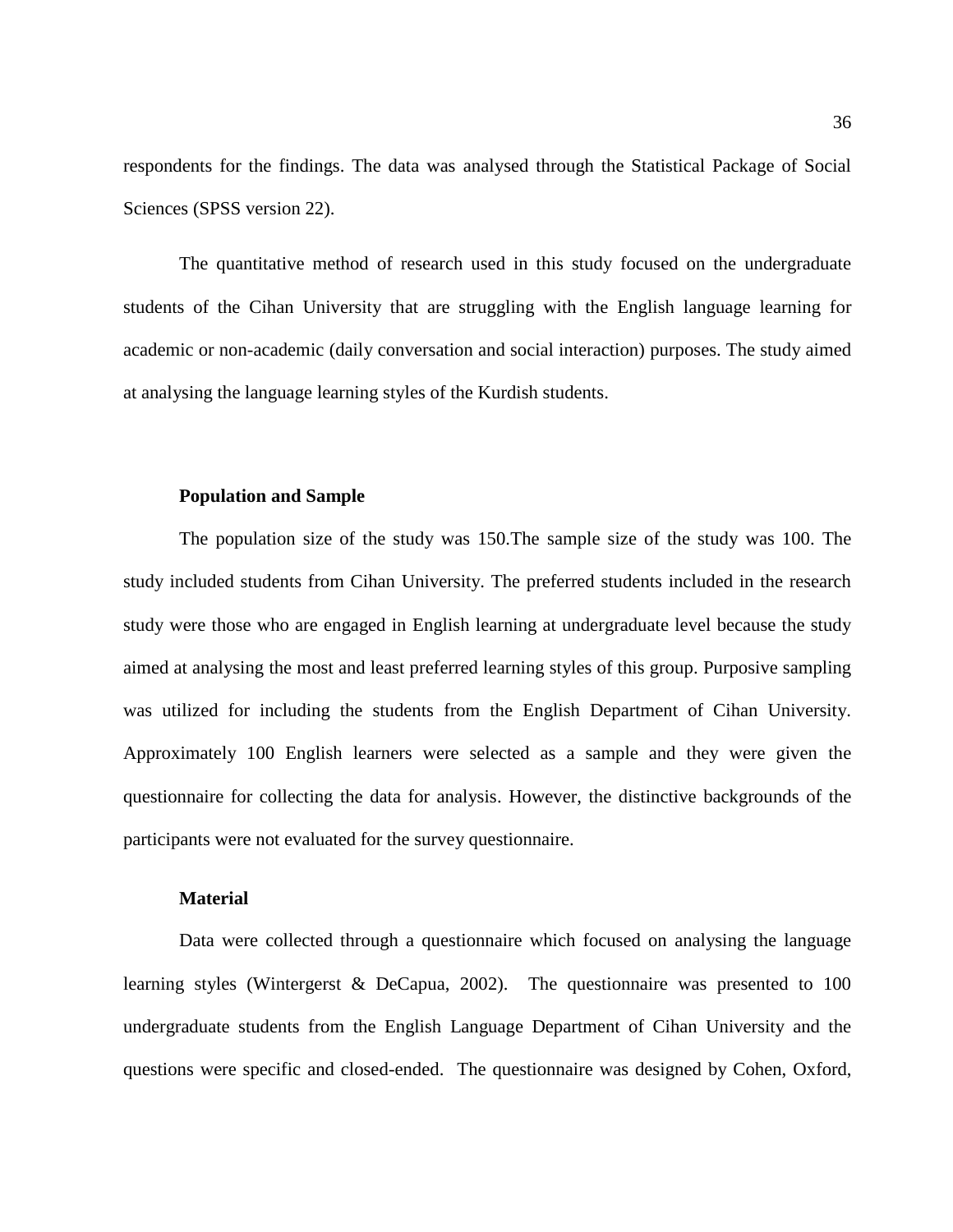and Chi (2009) to assess the language learning styles. The materials for this study were available online and permission to be used for research purposes was already granted. The ethical committee approved the questionnaire (Appendix B) and it was also available on internet for free so the researcher adopted this questionnaire. (Appendix C). The questions in the questionnaire were designed to analyze and evaluate the preferred learning styles. The questionnaire used a five-point Likert scale with options ranging from never to rarely, sometimes, often and always. The questionnaire had 11 parts and each part has approximately 6 questions:

Part 1: How I use my physical senses

Part 2: How I expose myself to learning situation

Part 3: How I handle possibilities

Part 4: How I deal with ambiguity and deadlines

Part 5: How I receive information

Part 6: How I further process information

Part 7: How I commit material to memory

Part 8: How I deal with language rules

Part 9: How I deal with multiple inputs

Part 10: How I deal with response time

Part 11: How literally I take reality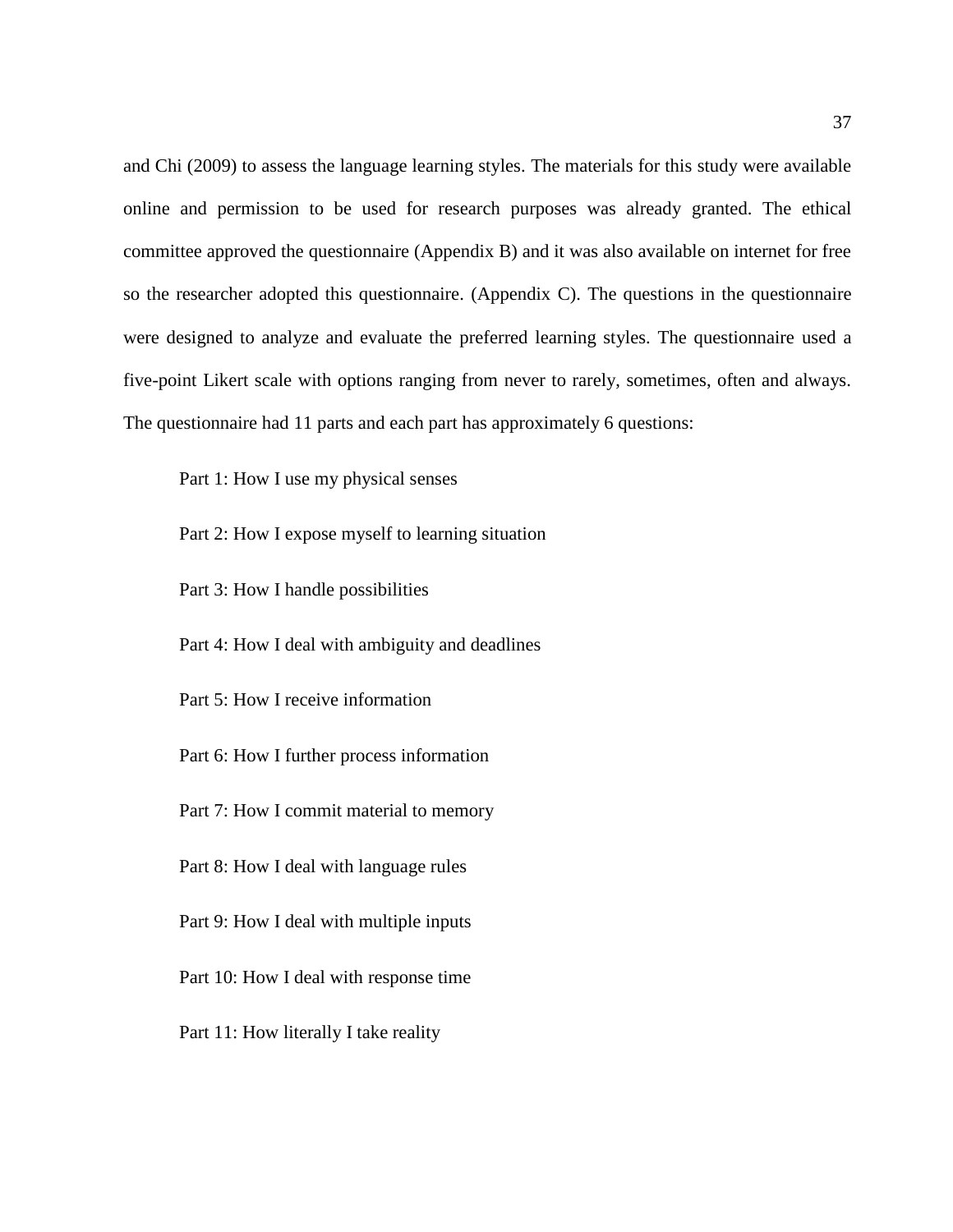The questions up to part 5 focused on the language learning styles and from part 6-11, the questionnaire evaluated the student's views on the impact of these learning styles on their achievement levels (See Appendix C for questionnaire).

#### **Reliability and Validity**

<span id="page-38-0"></span>The reliability test was conducted to test the reliability of the questionnaire in evaluating the learning styles using Cronbach's alpha. The overall Cronbach's alpha was *0.846* which outlined a significant reliability of the tools used to evaluate the learning styles.

#### **Reliability tests**

Table 1

#### *Reliability tests*

|                                              |                             | Cronbach's |
|----------------------------------------------|-----------------------------|------------|
|                                              |                             | alpha      |
|                                              | <b>Visual</b>               | 0.843      |
| <b>Physical Senses</b>                       | <b>Auditory</b>             | 0.845      |
|                                              | <b>Tactile/Kinesthetics</b> | 0.842      |
| How I Expose Myself to Learning Situations   | <b>Extroverted</b>          | 0.849      |
|                                              | <b>Introverted</b>          | 0.844      |
| <b>How I Handle Possibilities</b>            | <b>Random-Intuitive</b>     | 0.847      |
|                                              | <b>Concrete-Sequential</b>  | 0.844      |
| How I Deal with Ambiguity And With Deadlines | <b>Closure-Oriented</b>     | 0.845      |
|                                              | <b>Open</b>                 | 0.846      |
| <b>How I Receive Information</b>             | Global                      | 0.844      |
|                                              | <b>Particular</b>           | 0.841      |
| <b>How I Further Process Information</b>     | <b>Synthesizing</b>         | 0.844      |
|                                              | Analytic                    | 0.847      |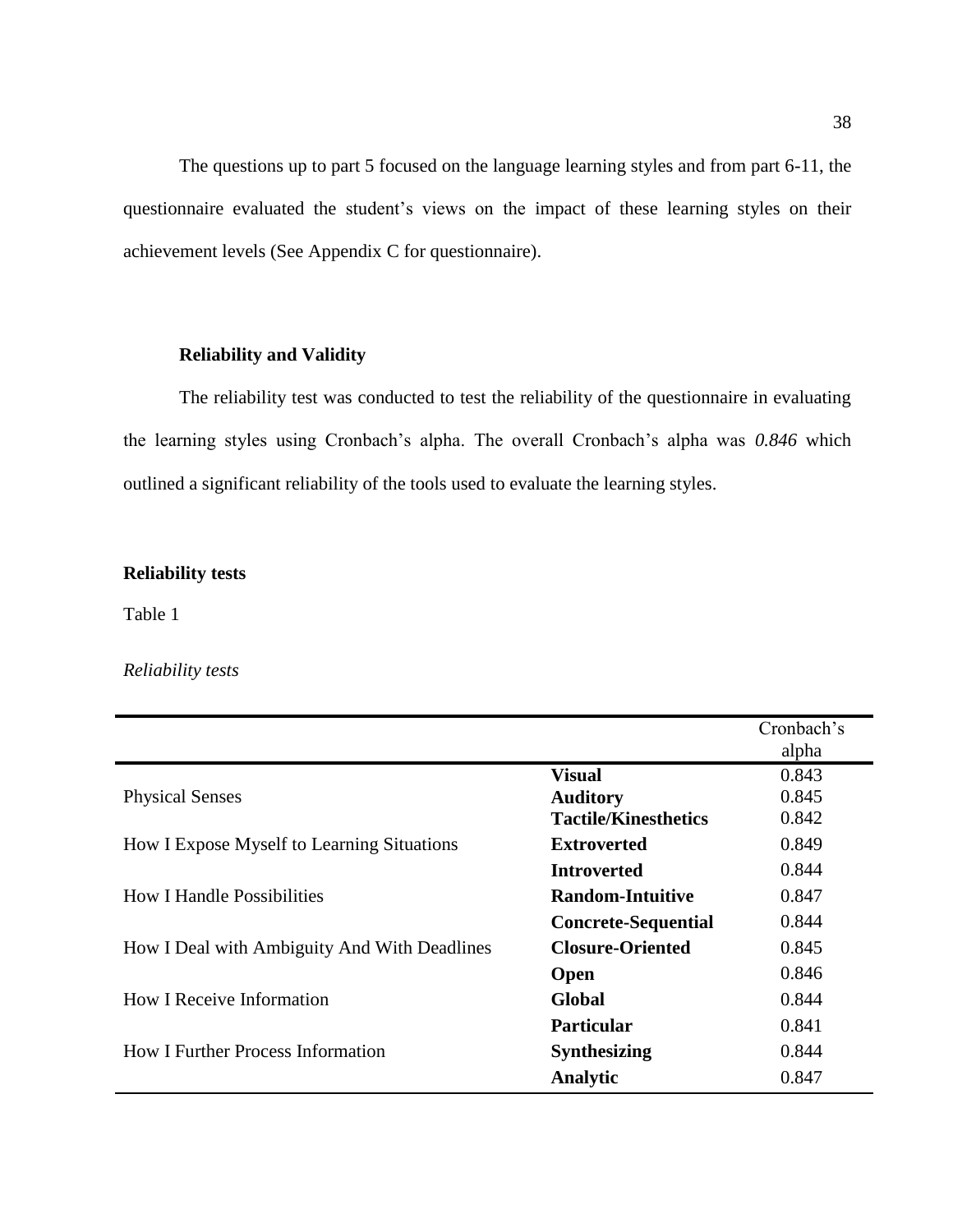| How I Commit Material to Memory                          | <b>Sharpener</b>         | 0.845 |
|----------------------------------------------------------|--------------------------|-------|
|                                                          | <b>Leveler</b>           | 0.848 |
| How I Deal With Language Rules                           | <b>Deductive</b>         | 0.848 |
|                                                          | <b>Inductive</b>         | 0.844 |
| How I Deal With Multiple Inputs                          | <b>Field-Independent</b> | 0.847 |
|                                                          | <b>Field-Dependent</b>   | 0.844 |
| <b>How I Deal With Response Time</b>                     | <b>Impulsive</b>         | 0.846 |
|                                                          | <b>Reflective</b>        | 0.846 |
| <b>How Literally I Take Reality</b>                      | <b>Metaphoric</b>        | 0.844 |
|                                                          | <b>Literal</b>           | 0.849 |
| Number of items = 23, Overall Cronbach's alpha = $0.846$ |                          |       |

Reliability tests were conducted using Cronbach's alpha with a sole aim of determining the internal consistency of the variables. Basically, variables with an alpha value that is above 0.60 are considered to be reliable (Riege, 2003). From the established findings, it can be noted that all the variables have alpha values that are beyond 0.840 and hence can be said to have an extremely high internal consistency. All the combined 23 variables elements have an internal consistency of 84.6%. Hence, it can be said that the variables are highly reliable in explaining the preferences of learning styles among English learner.

#### **Data Collection Procedure**

<span id="page-39-0"></span>The first required material that was needed for this study was an ethical approval form that was approved by the Ethical Committee of Near East University. The ethical approval form ensured that the study, participants and the researcher are not at any risk and the questionnaire is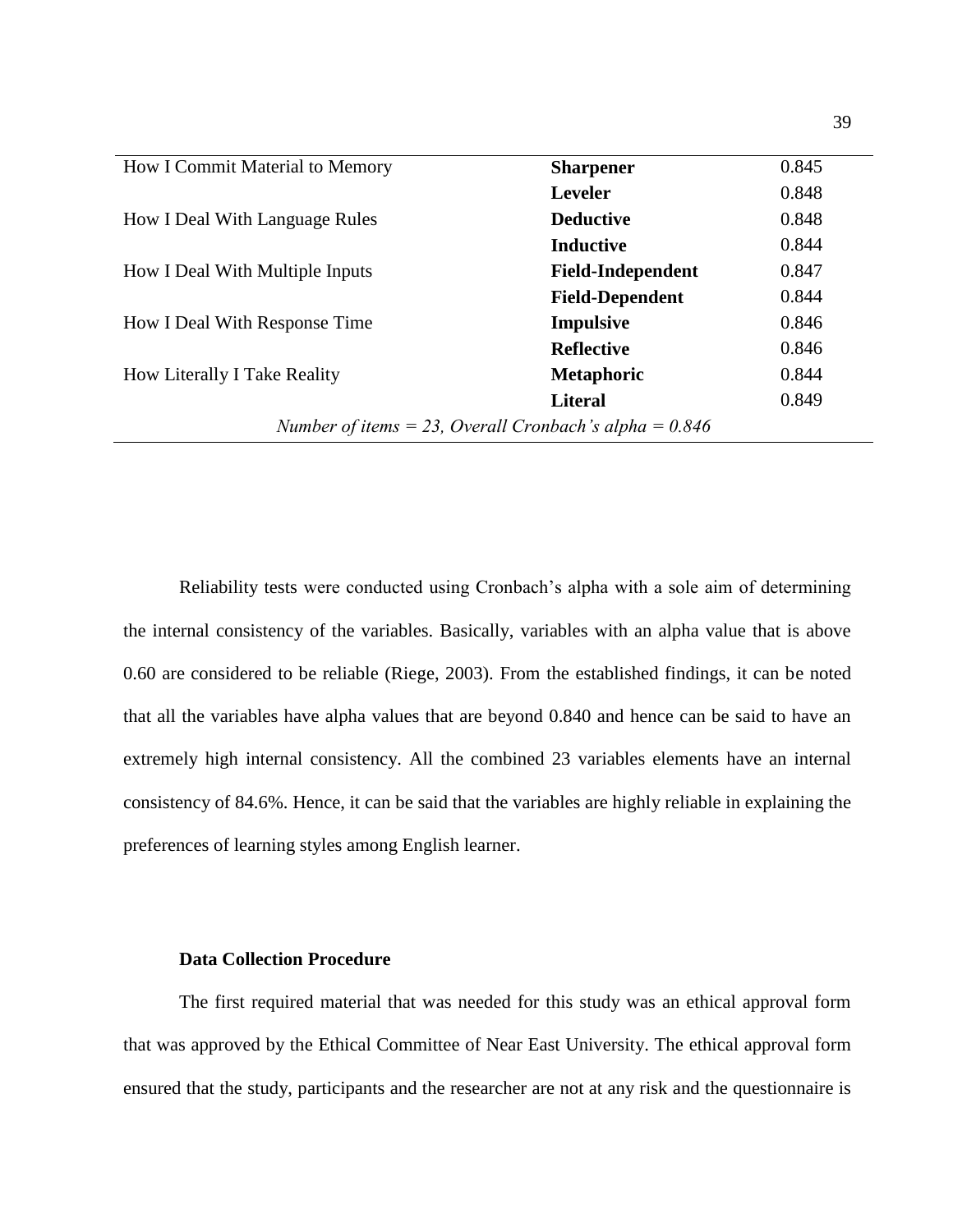not subject to any ethical violation of the Near East University rules and the ethical rules in general. Also, the researcher included an approval letter from Cihan University to conduct the survey in the university.

The required data that forms the core of this study were collected using a questionnaire for identifying preferred language learning styles by Kurdish students by asking the questions. The quantitative data collection procedure included random 3rd and 4rth year undergraduate students from English Language Department of Cihan University. The questionnaire was adopted from Cohen, Oxford, and Chi (2009). The research did not enforce anything or impose any emotional or physical harm on the participants while collecting the data and the questionnaire was collected after 2 days so that the participants could read and understand the questions to give appropriate responses (Martínez-Mesa, González-Chica, Duquia, Bonamigo, & Bastos, 2016).

#### **Data Analysis**

<span id="page-40-0"></span>The quantitative data were analysed in alignment with the study aims and objective from the responses collected through the questionnaire. The data entered into SPSS to calculate simple descriptive statistics. The study was descriptive so the data analysis procedure was to present mean scores and standard deviation to outline the most and least preferred learning styles of the Kurdish undergraduate students of English. The reliability test was also conducted for analysing the reliability of the questionnaire used in the data collection. The study focused on univariate descriptive analysis through descriptive statistics (Mean scores and standard deviation) (Blaikie, 2003).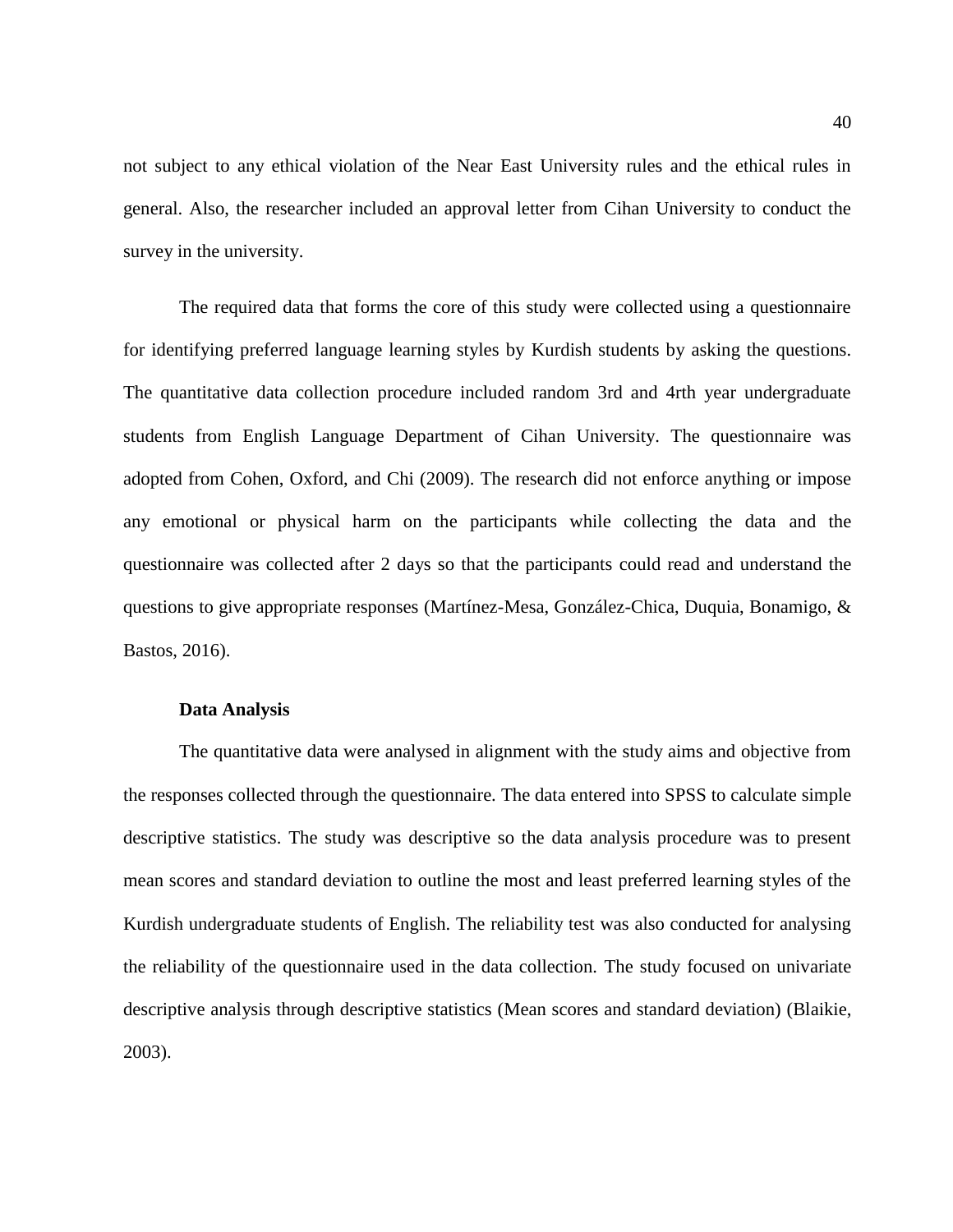#### **CHAPTER IV**

#### **FINDINGS AND DISCUSSIONS**

<span id="page-41-1"></span><span id="page-41-0"></span>The purpose of this chapter is to explain the findings of the research. The results are objectively based on the responses obtained through quantitative research questionnaire presented to the undergraduate English learners. The results of the obtained data are elaborated in the form of tables and lists. The tables for each learning style are created separately on the pattern of the survey questionnaire. Following these results is the descriptive statistics for the learning styles. The list of five popular learning styles is also created to highlight the commonly used learning styles of the English learners.

1. What are the most preferred language learning styles of the Kurdish undergraduate students of English?

2. What are the least preferred language learning styles of the Kurdish undergraduate students of English?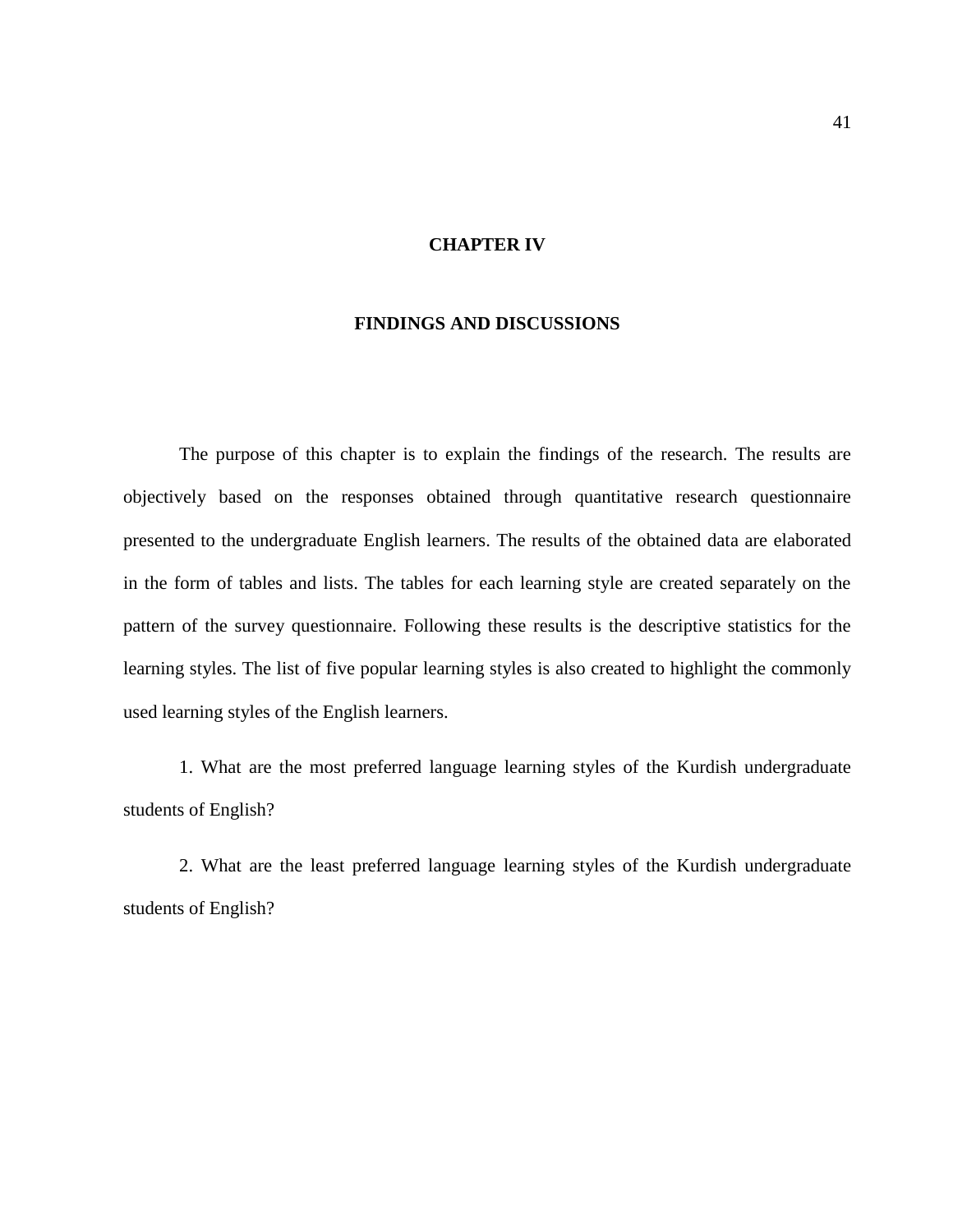# <span id="page-42-0"></span>**Overall Learning Styles among the Kurdish Undergraduate Students of English** Table 2

*Overall Learning Styles of the Kurdish Undergraduate Students of English*

|                                               | <b>Learning Styles</b>   | ${\bf N}$ | <b>Mean</b> | <b>Std. Deviation</b> |
|-----------------------------------------------|--------------------------|-----------|-------------|-----------------------|
| Physical senses                               | Visual style             | 100       | 2.3867      | .72740                |
|                                               | Auditory style           | 100       | 2.5133      | .75719                |
| How I Expose Myself to Learning Situations.   | Kinaesthetic style       | 100       | 2.5167      | .70968                |
|                                               | <b>Extroverted style</b> | 100       | 2.1500      | .89188                |
|                                               | Introverted style        | 100       | 2.5200      | .95148                |
| How I Handle Possibilities.                   | Random Intuitive         | 100       | 2.8800      | .72400                |
|                                               | Concrete<br>Sequential   | 100       | 2.2367      | .81277                |
| How I Deal with Ambiguity And With Deadlines. | <b>Closure Oriented</b>  | 100       | 2.6800      | .78413                |
|                                               | Open                     | 100       | 2.3033      | 1.60113               |
| How I Receive Information.                    | Global                   | 100       | 2.5467      | .74237                |
|                                               | particular               | 100       | 2.7233      | .72946                |
| <b>How I Further Process Information</b>      | Synthesizing             | 100       | 2.6433      | .83047                |
|                                               | Analytic                 | 100       | 2.4367      | .79093                |
| How I Commit Material to Memory               | Sharpener                | 100       | 2.4400      | .76377                |
|                                               | Leveler                  | 100       | 2.4367      | .70384                |
| How I Deal With Language Rules                | Deductive                | 100       | 2.7100      | 1.51732               |
|                                               | Inductive                | 100       | 2.6067      | 1.23035               |
| How I Deal With Multiple Inputs               | Field Independent        | 100       | 2.6433      | 1.04151               |
|                                               | Field dependent          | 100       | 2.5233      | 1.06706               |
| How I Deal with Response Time                 | Impulsive                | 100       | 2.6067      | .66562                |
|                                               | Reflective               | 100       | 2.6000      | .77994                |
| How Literally I Take Reality                  | Metaphoric               | 100       | 2.5400      | .89239                |
|                                               | Lateral                  | 100       | 2.4350      | .92019                |
|                                               | Valid N (listwise)       | 100       |             |                       |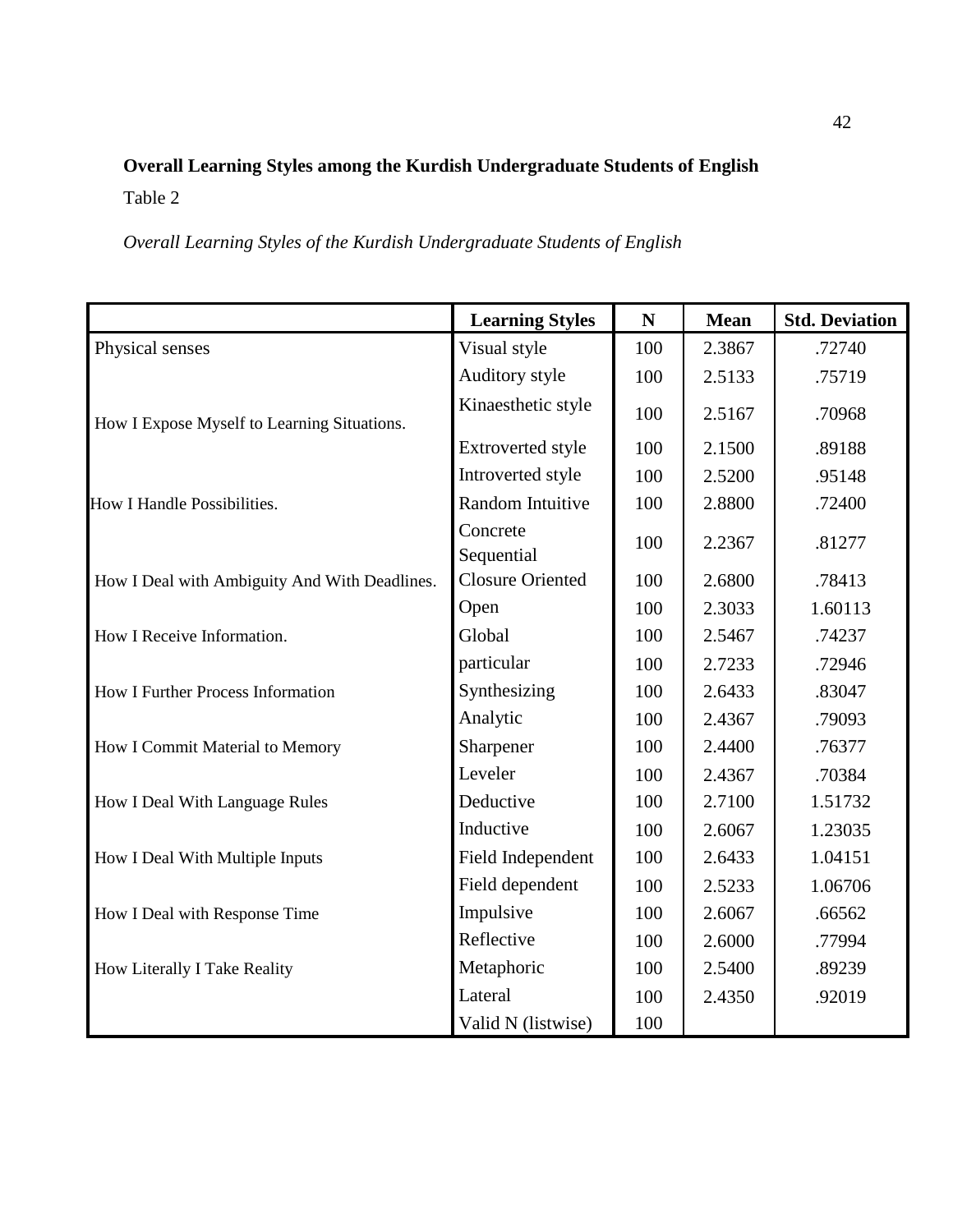The tactile/kinesthetics learning style had a high mean effect on physical senses with  $2.517\pm0.710$  followed by auditory learning style with a mean value of  $2.513\pm0.757$ . This also implies that auditory learning styles have a high responsive effect on physical senses as compared to visual and tactile/kinesthetics learning styles.

The results also show that both extroverted and introverted learning styles have significant effects on the students' ability to expose themselves to learning situations. However, introverted learning styles has high significant effects on the students' ability to expose themselves to learning situations with a value of 2.520±0.951 as compared to that of extroverted style which has a value of 2.150±0.892. In addition, introverted learning style can be said to be having high responsive effects on the students' ability to expose themselves to learning situations as noted by the high standard deviation.

When looking at the potency of the English learners to handle possibilities due to changes in the random-intuitive and concrete-sequential, conclusions can be drawn that both randomintuitive and concrete-sequential have significant positive contributions towards helping English learners handle possibilities. This is because both the respective mean effects of 2.880±0.724 and 2.237±0.813 are significant at 0.01 significance level. But random intuitive learning styles can be said to be having more effects on the learners' potency to handle possibilities. But concretesequential learning styles have huge responsive effects on handling possibilities as compared to random-intuitive.

Meanwhile, it can be noted that closure-oriented and open learning styles have also significant positive impact on the learners' ability to deal with ambiguity and with deadlines as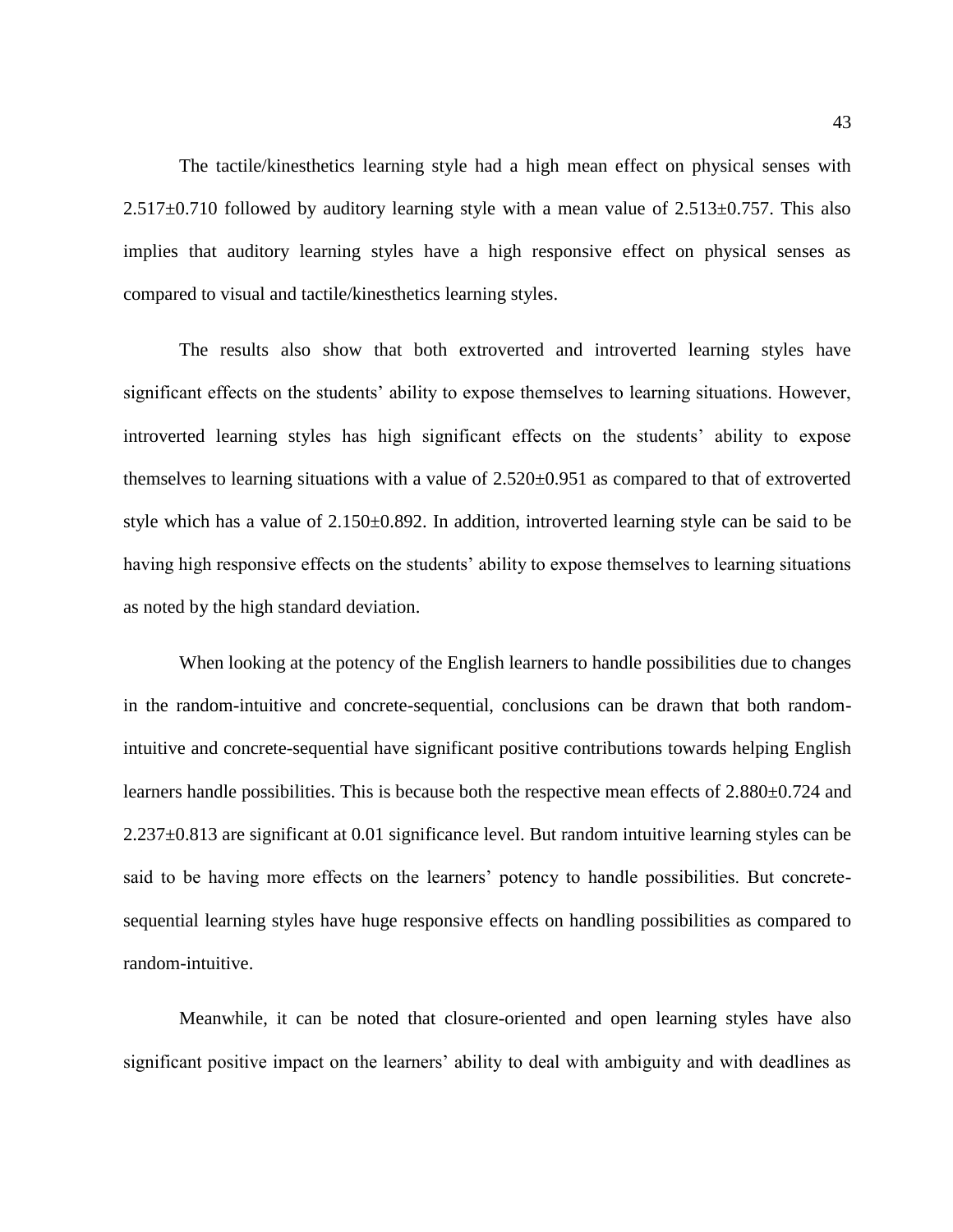noted by 2.680 $\pm$ 1.601 and 2.303 $\pm$ 0.874 respectively. Closure-oriented learning styles have huge effects or contributions towards helping the English learners deal with ambiguity and with deadlines as compared to open learning styles and the same apply to responsive effects as the latter has a high standard deviation.

Synthesizing can be established to be having high contributions towards the English learners' potential to further process information with a value of 2.643±0.830 as compared to analytic which had a value of  $2.437\pm0.791$ . Both of the sharpener and leveler learning styles established to have contribution to English learners' ability to commit material to memory with values of  $2.440\pm0.764$  and  $2.437\pm0.704$  respectively. This means that they focus on small differences and retrieve different objects when committing material to memory.

The deductive learning style is established to have more influence towards English learners' ability to deal with language rules with a value of  $2.710 \pm 1.517$ . The inductive learning style has comparatively less but strong influence with a value of  $2.607 \pm 1.230$ . This means that the Kurdish English learners are dealing with language rules from general to specific. They start with rules and theories rather examples and from generalization form specific experiences. The field-independent learning style has more influenced towards how the English learners deal with multiple inputs with a value of  $2.643 \pm 1.042$ . The field-dependent has also influence on English learners' ability to deal with multiple inputs with values of  $2.523 \pm 1.067$ . This means that even in the presence of distraction, they are able to separate abstract from within a given context. The impulsive and repulsive learning styles have same influence on the English learners' response time with values of  $2.607\pm0.666$  and  $2.600\pm0.780$  respectively. This means that they are quick in action and reaction. However, at the same time they can be really shy and hesitant to express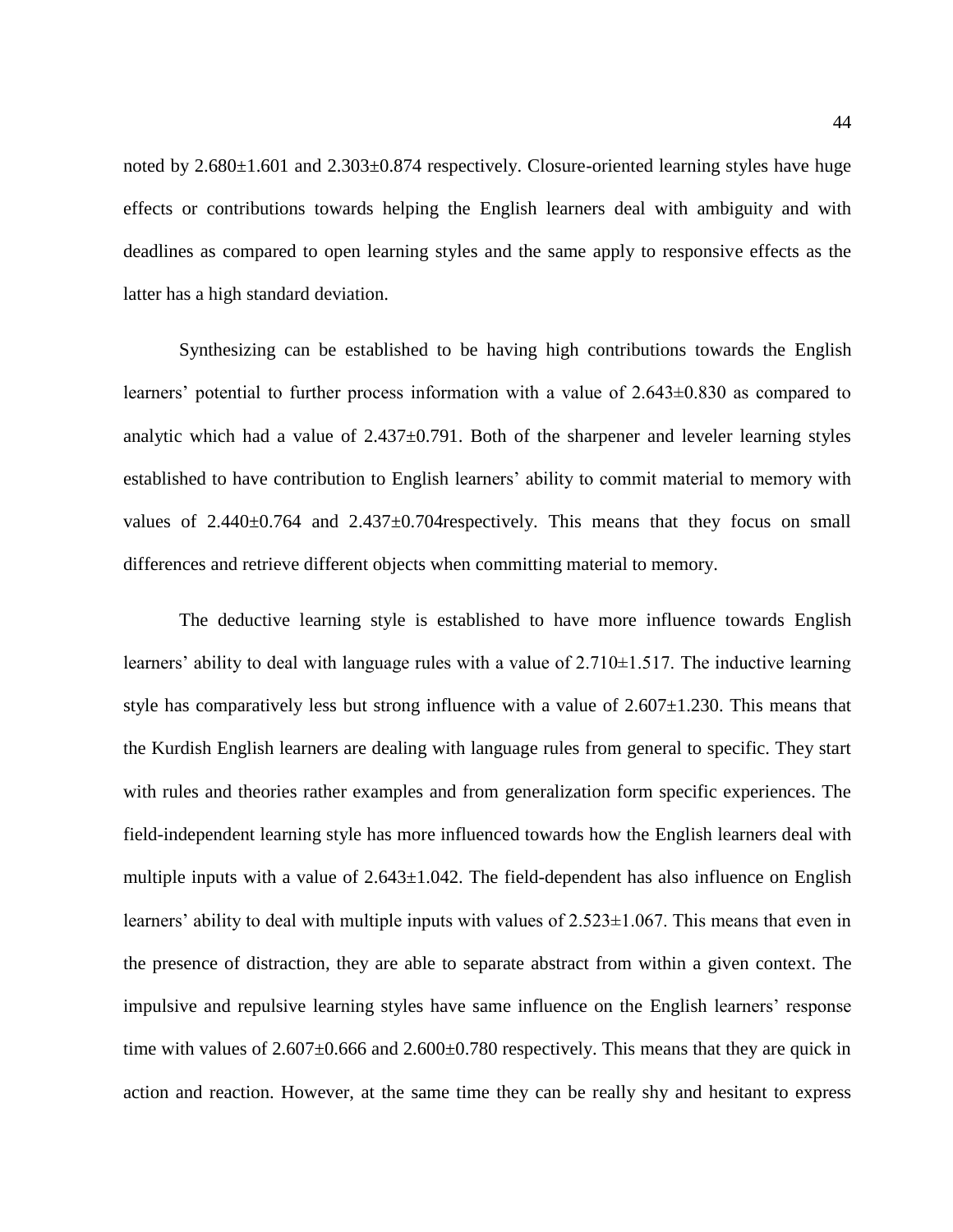their opinion or speak what they know. Lastly, the metaphoric learning style has more influence towards how the English learners' literally take reality with a value of 2.540±0.892. This means that they learn material more effectively and make it more comprehensible by applying and developing metaphor.

#### **The Most and Least Preferred Language Learning Styles**

#### Table 3

*Three Most Preferred Learning Styles of Kurdish Undergraduate Students of English*

| <b>Learning Style</b>  | <b>Mean Score</b> | S.D   |
|------------------------|-------------------|-------|
|                        |                   |       |
| <b>Random Oriented</b> | 2.880             | 0.724 |
| Particular             | 2.7233            | 0.729 |
| Deductive              | 2.710             | 1.517 |

Table 4

*Three Least Preferred Learning Styles of Kurdish Undergraduate Students of English*

| <b>Learning Style</b>      | <b>Mean Score</b> | S.D   |
|----------------------------|-------------------|-------|
| Extroverted                | 2.150             | 0.891 |
| <b>Concrete Sequential</b> | 2.236             | 0.812 |
| Open                       | 2.303             | 1.601 |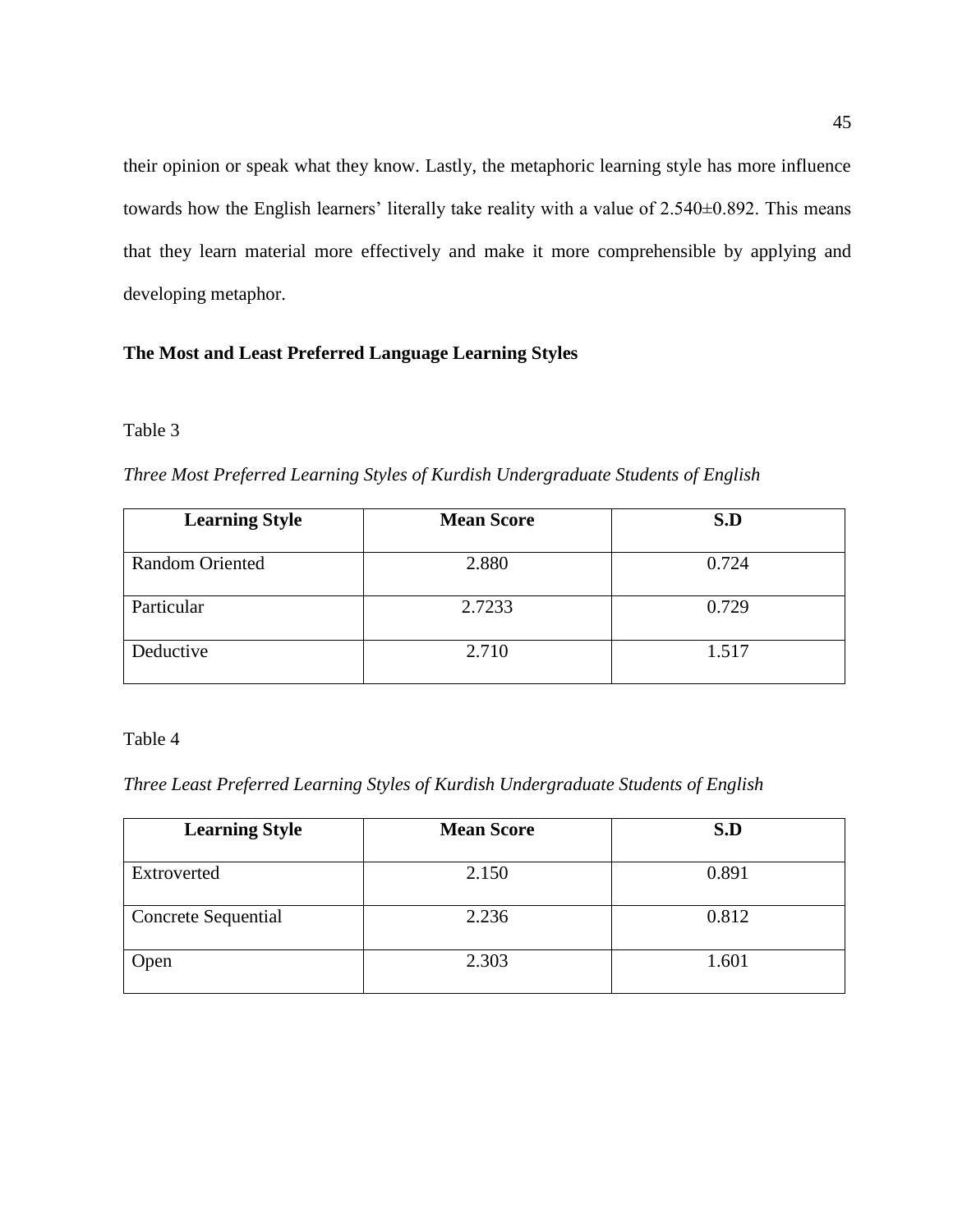Based on the established findings that are exhibited in table 3 and 4, it can be noted that from of all the 23 learning styles, random-Intuitive, particular and closure-oriented learning styles were the most preferred learnings styles as they have mean score of 2.880±0.724,  $2.7233\pm0.729$ , and  $2.710\pm1.517$  respectively. Therefore, it implies that the students preferred a learning setting where they discover relationships and possibilities, and grasp concepts. This also implies that students prefer an intuitive environment which stimulates their innovative capabilities. Also, this goes along with ideas which have been given by Keefe and Ferrell (1990), which assert that intuitive learners do not like to repeat things they have learned during academic lessons and repeat the same things over and over again. Secondly, to this, it can also be contended that the English learners prefer that teachers use a particular learning style. The particular learning style makes them comfortable and enjoys learning English language. The third preference of learning style is directed towards closure-oriented learning styles and this can be explained by the idea that students desire that teachers clarify ideas, concepts and each subject matter (Garner, 2000). It also signifies that students also prefer that English teachers provide them with written notes which help them to learn better and faster.

On the other hand, it can also be established that the least three preferred learning styles are extroverted, concrete-sequential, and open which have a mean score of 2.150±0.891, 2.236±0.812, and 2.303±1.601 respectively. This implies that English learners do not like situations which involve them learning by hands on methods and are not concerned about the physical environment but rather are mainly concerned about their thoughts and feelings. Alternatively, this can suggest that the English learners enjoy introvert related situations and are not emotionally expressive, impulsive and outgoing (Miller, 1991). This can be supported by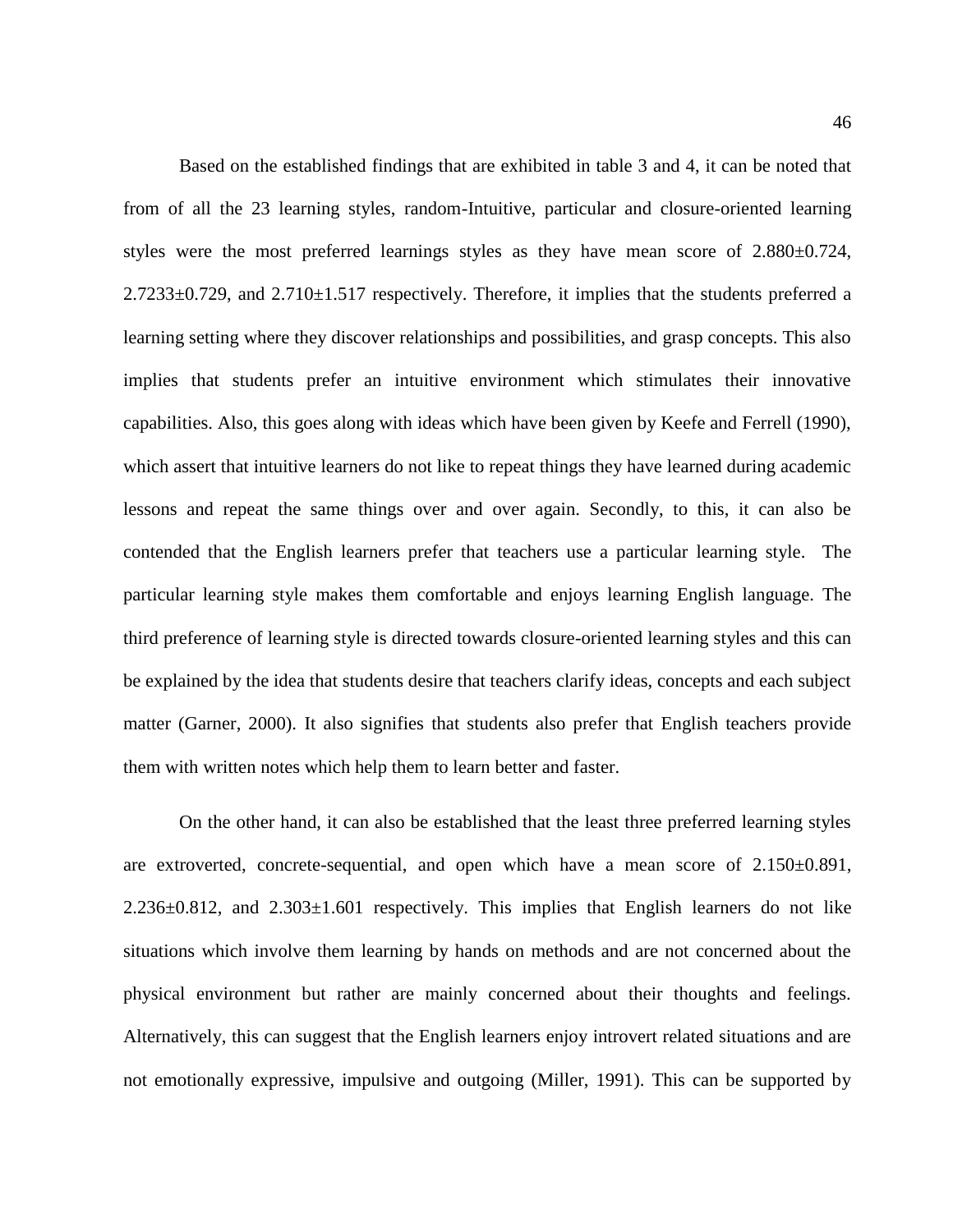ideas given by Jung's theory (1931) as cited in Mainemelis, Boyatzis & Kolb (2002), which suggests that learners who are not extrovert or are rather introvert, do not like to display a lot of different learning processes as evidenced by their high preference of random-intuitive learning styles.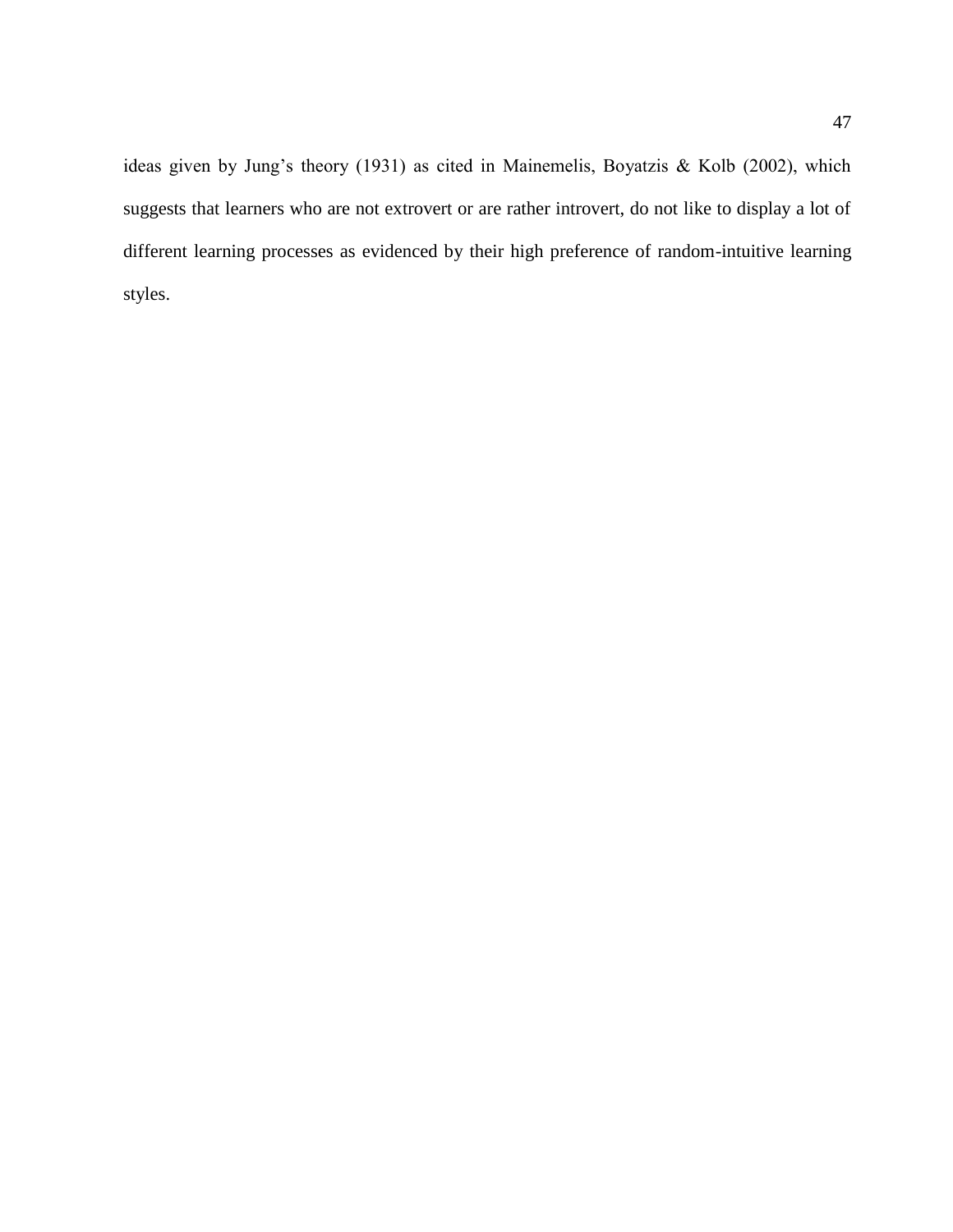#### **CHAPTER V**

#### **CONCLUSIONS AND RECOMMENDATIONS**

<span id="page-48-1"></span><span id="page-48-0"></span>The first part of the chapter outlined the summary of the research. Following the first part, the findings and main results are briefly outlined. The last part of the chapter will discuss the implications of the study and some recommendations for future research.

#### **Summary of the Study**

<span id="page-48-2"></span>The aim of the study was to investigate the most and least preferred learning styles of the Kurdish English learners. For this purpose, a learning style questionnaire was presented to the English learners of the Cihan University in Northern Iraq. A questionnaire consisted of eleven parts in total with 23 learning styles. This questionnaire was used to collect the data that was later analysed to answer the research questions of the study to fulfil the goal of the study. The questionnaire was presented in English as the participants were expected to have sufficient English language proficiency. The questionnaire was adopted from Cohen, Oxford, and Chi (2009). The study included 100 participants and the data was analysed using the SPSS version 22.

The outcomes of the descriptive statistics outlined that the English learners of Cihan University mostly preferred random intuitive, particular, and closure-oriented learning styles. The least preferred learning styles were concrete-sequential, open, and extroverted. This means that they are more future-oriented, they prefer what can be rather than what is and make speculations about possibilities. They are the abstract thinkers and are enjoying the step-by-step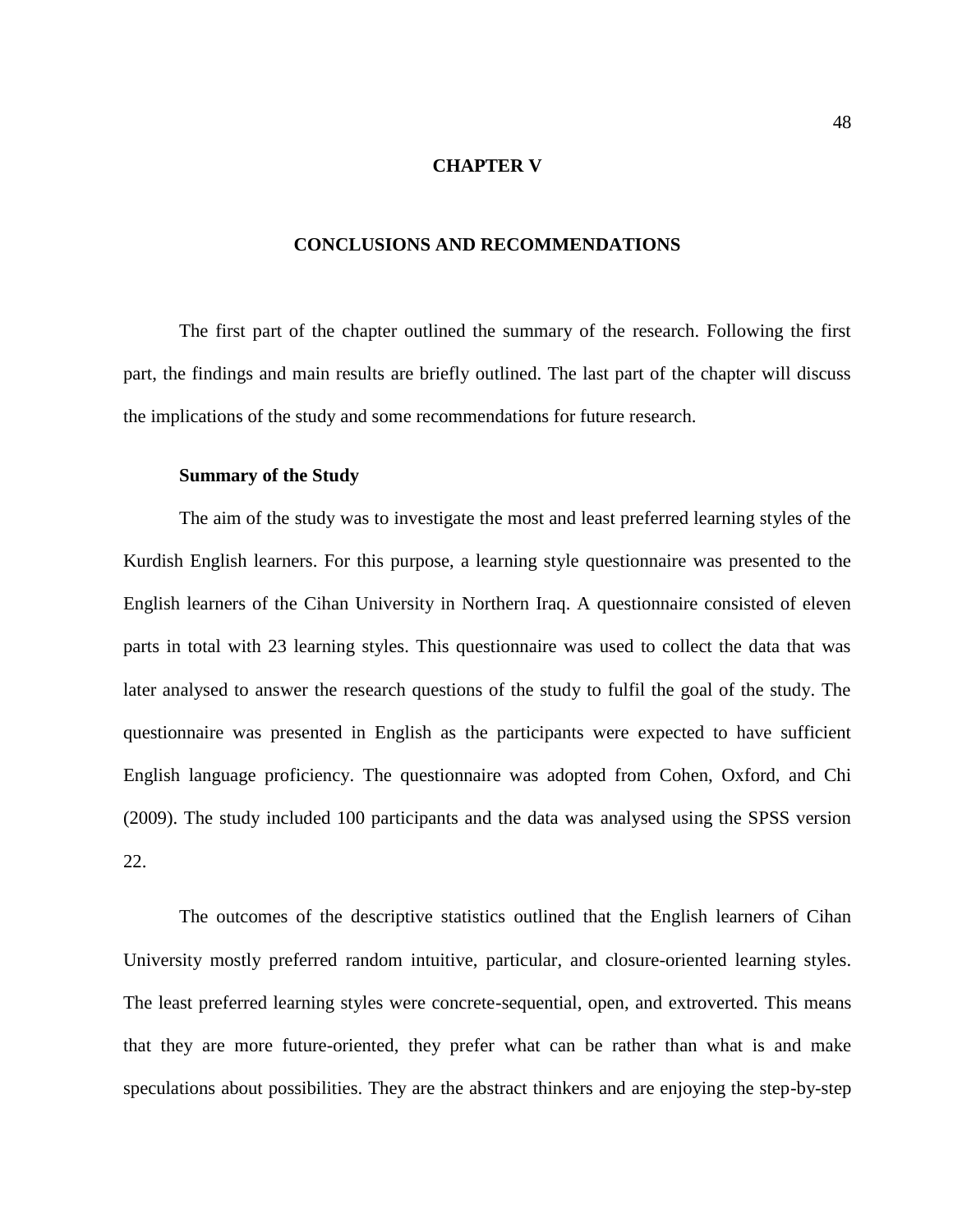instruction. The learners are also focusing on detailed information and remember specific facts about the topic that could also enable a sustainable learning process among the learners. The results of the study suggested that closure-oriented learning style is also among the most preferred learning styles of the English learners. This means that the learners are focusing on most and/or all learning tasks. They are responsible and they never miss deadlines. This also means that they always plan for their assignments.

The least preferred learning styles included concrete-sequential, open, and extroverted. This means that the Kurdish English learners are less present-oriented. They do not prefer one step at a time activities and they are least interested in knowing where they are going at every moment in their learning process. Thus, this can have adverse impact on their overall learning process. They are least preferring open learning style which means that they are not relaxed about their deadlines and learning activities. They get panic soon and cannot learn with an open and relaxed mind. Lastly, they do not prefer extroverted learning style which means that they do not like to have academic discussions or discuss their problems with their fellows that could help them to solve their problems and score better in their examination.

#### <span id="page-49-0"></span>**Implications**

Based on the findings of the research, several implications could be drawn:

The teachers can motivate learners to improve the learning process and reduce the stress so that they can focus on their studies well and achieve high performance. The teachers have to recognize the preferred learning styles of the learners and they have to motivate the learners to enhance the learner autonomy and allow the learners to incorporate their preferred learning styles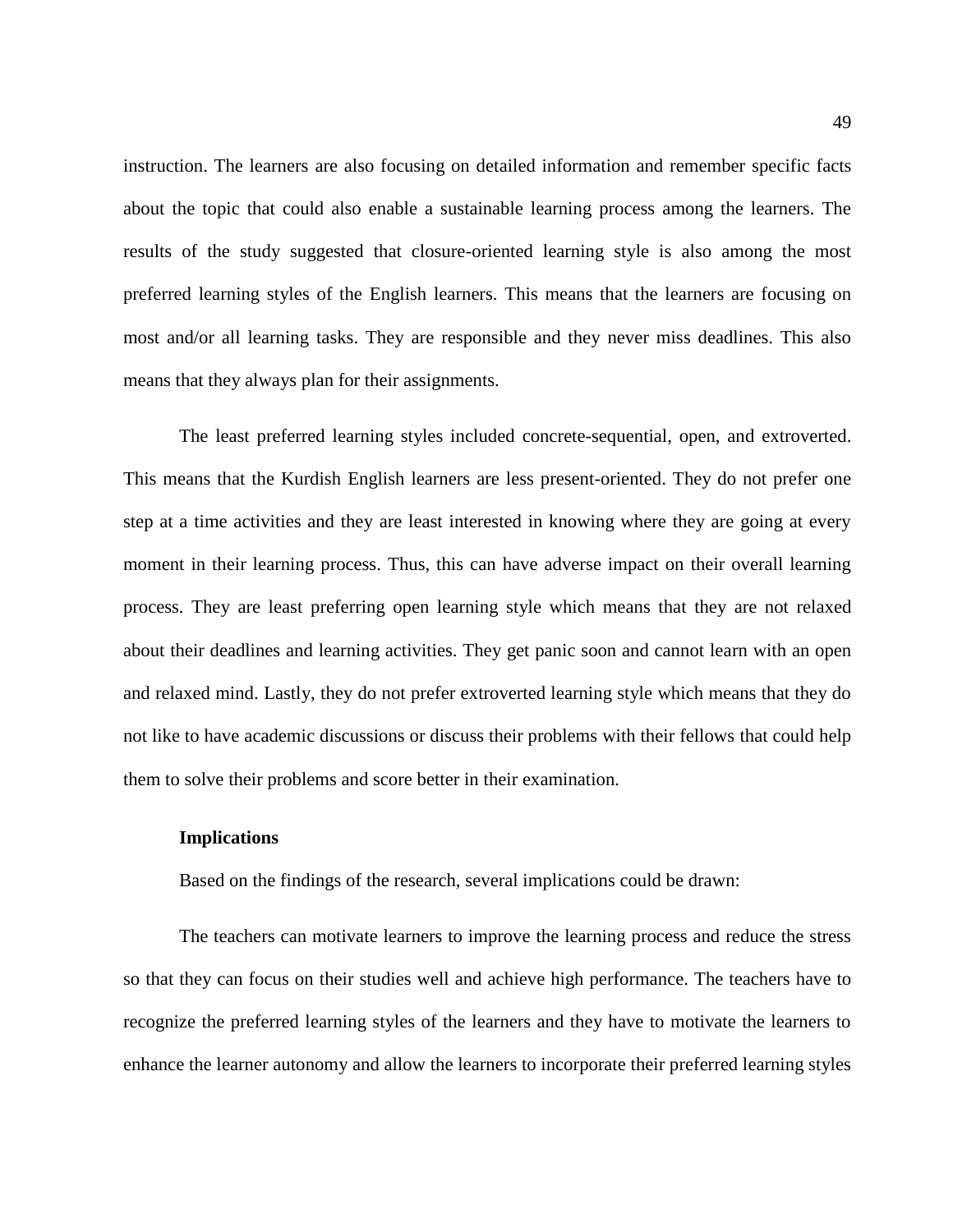in the class for more interactive and collaborative learning process. The interactivity and friendly-environment is important for the language learning and it allows the learners to improve on the language skills and the proficiency for scoring high. It is also noted by Shih (2010) that learner autonomy enhances the performance of the students and allows them to retain their knowledge. Similarly, the performance is also enhanced by individual tasks, self-regulated learning and the collaborative learning environment.

It can also be implicated that the learners' least preferred learning styles could be improved for better performance and to improve the language learning process. The language learning process requires open and extroverted learning styles for long-term and sustainable learning. It also helps to retain knowledge and allow the L2 learners to perform better in the foreign language (Wilson & Narayan, 2016). The extroverted learning style was observed to be among the least preferred learning styles. This means that the learners are not interacting in a language class. This also can have a negative implication on the language learning process or the overall performance of the leaners. The least extroverted learning styles means that the learners are not enjoying the social interactive learning activities like the discussions, debates and simulations that is actually very important for the language learning classroom environment. Therefore, the language teachers are required to design more collaborative and interactive learning environment for successful learning process and high performance among the learners. The teachers should promote more discussions and promote the communicative learning activities. The teachers must promote the classroom debates and conversations to promote interactivity and collaboration. The teachers are required to promote the discussions in the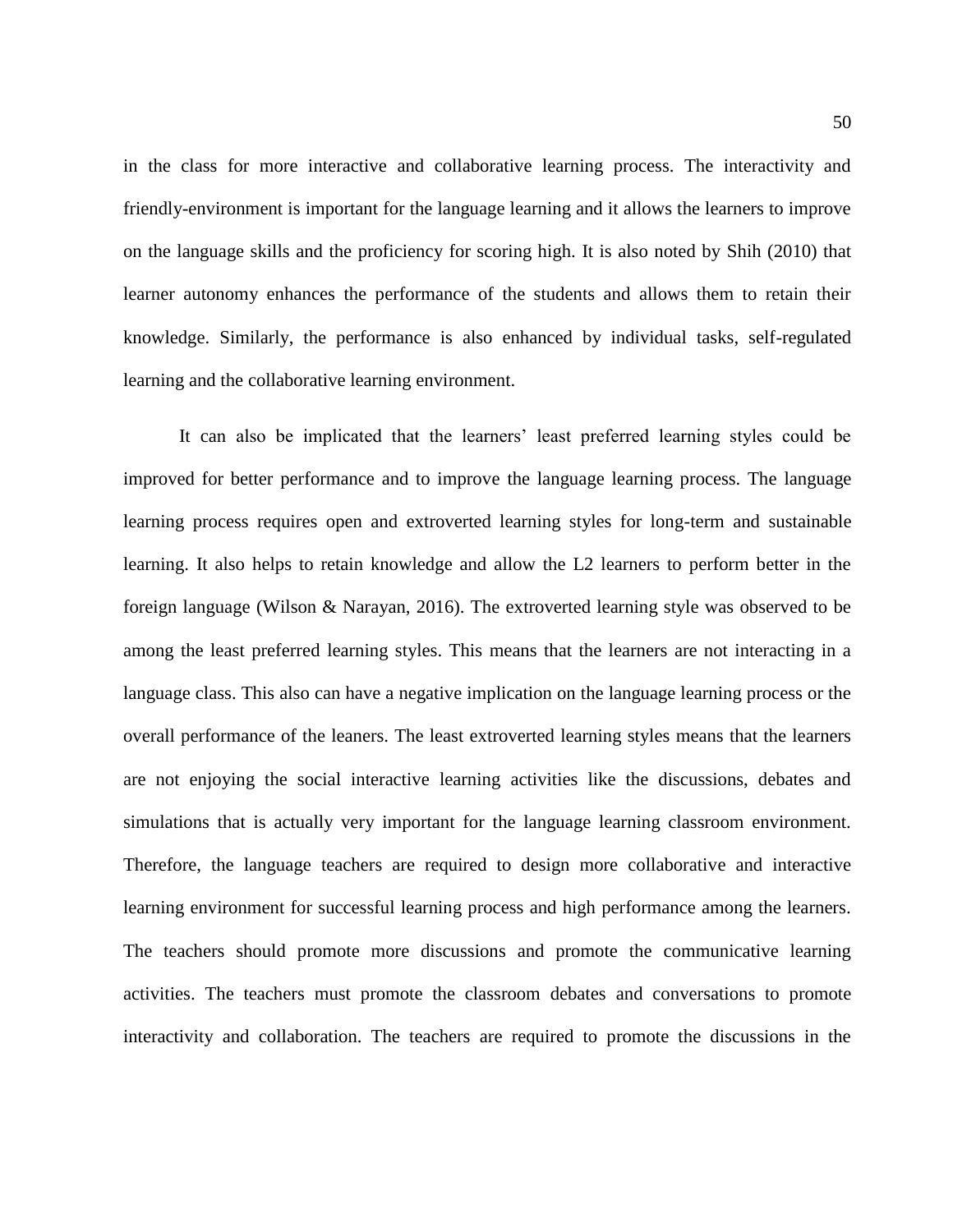language classrooms that would allow the learners to share their problems in learning the second language and allow them to find solutions collaboratively.

Similarly, the second language teachers can also elaborate on the importance of the learner autonomy through the individual learning styles and the use of internet in their second language learning to promote the academic performance. The second language teachers can play a significant role in improving the academic performance of the learners. The learners can be provided with more opportunities to improve their second language learning process and allow them to retain their knowledge by developing a sustainable learning process.

#### <span id="page-51-0"></span>**Recommendations for Future Research**

Future research can be done to investigate not only how the preferred learning styles are significant but in the same way how the external factors can be significant for high performance. This study found that the language classrooms of Kurdish learners are less extroverted and are not much interactive. It can be more interesting to know how the collaborative and interactive classrooms of Kurdish learners can bring a positive change in their academic performance. The current socio-economic condition of northern Iraq is critical that can also have negative impact on the academic performance of the learners. The future studies can also investigate to what extent the socio-economic reasons and other external factors have a negative impact on the academic performance of the learners. The study also suggests that the future research can also explore whether the demographic differences can have distinctive learning style preferences or not.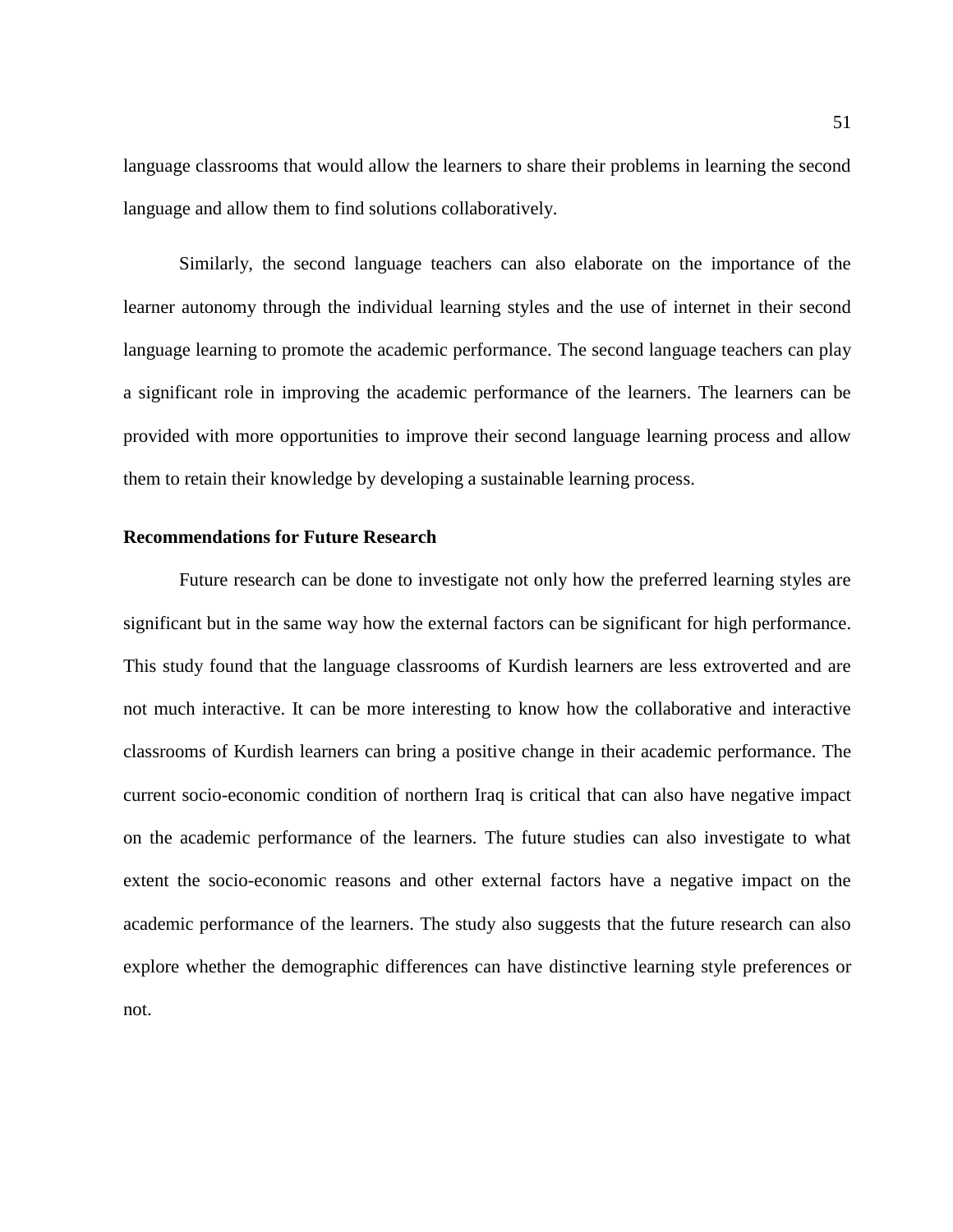#### **REFERENCES**

- <span id="page-52-0"></span>Ahmed, M. (2014). Distinct individuals approaches in obtaining English Language: A study on University Kurdish Learners. Global Journal of Human Social Science Research, 14(9-G), 1-8.
- Aliweh, A. M. (2011). Exploring Egyptian EFL students' learning styles and satisfaction with web-based materials. CALICO, 29(1), 1-18.
- Alqunayeer, H. S., & Zamir, S. (2015). Identifying Learning Styles in EFL Classroom. International Journal of Learning and Teaching, 1(2), 1-5.
- Altura, G. J., & Curwood, J. S. (2015). Hitting Start. Journal of Adolesent & Adult Literacy, 59(1), 1-2.
- Barghi, E., & Zangoei, A. (2014). Learners' language learning style preferences and its relationship with their critical thinking ability in an Iranian EFL context. International Journal of Language Learning and Applied Linguistics World, 6(2), 1-18.
- Becker, D. (1998). The Impact of Student Verbal/Visual Learning Style Preference on Implementing Groupware in the Classroom. JALN, 2(2), 1-8.
- Bidabadi, F. S., & Yamat, H. (2010). Learning style preferences by Iranian EFL freshman university students. Procedia-Social and Behavioral Sciences, 7, 1-7.

Blaikie, N. (2003). Analyzing Quantitative Data: From Description to Explanation. Sage.

Bocanegra-Valle, A. (2014). English is my default academic language': Voices from LSP scholars publishing in a multilingual journal. Journal of English for Academic Purposes, 13, 1-10.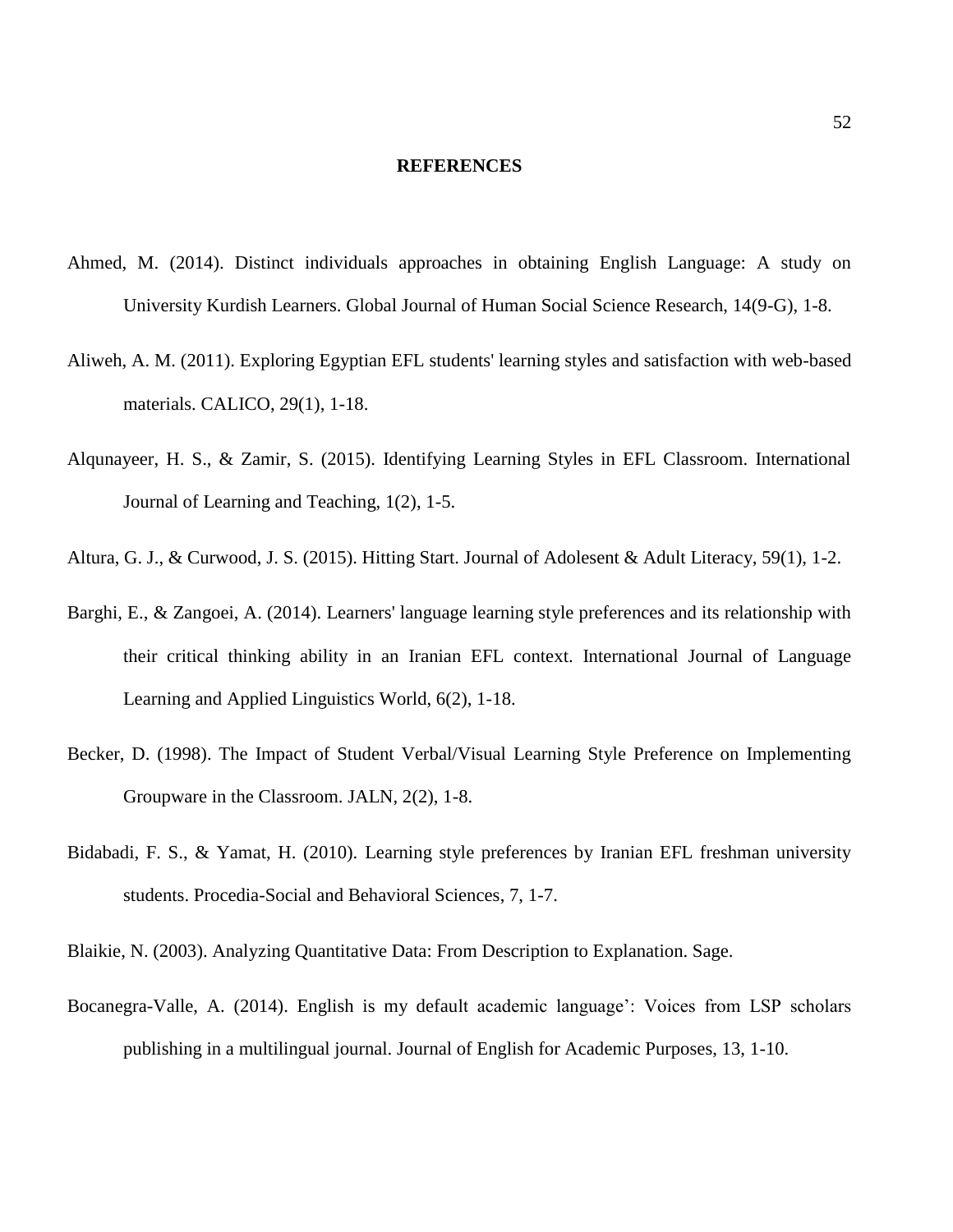Bricki, N., & Green, J. (2007). A guide to using qualitative research methodology.

- Catalan, R. M. (2003). Sex Difference in L2 Vocabulary Learning Strategies. International Journal of Applied Linguistics, 13(1), 1-22.
- Chilton, M. W., & Ehri, L. C. (2015). Vocabulary learning: sentence contexts linked by events in scenerios facilitate third graders' memory for verb meanings. Reading Research Quarterly, 50(4), 1-12.
- Cohen, A. D., Oxford, R. L., & Chi, J. C. (2009). Learning style survey: Assessing your own learning styles. *Maximizing study abroad: An instructional guide to strategies for language and culture learning and use*, 153-161.
- Cohen, A. D., Oxford, R. L., & Chi, J. C. (2009). Learning style survey: Assessing your own learning styles. Maximizing study abroad: An instructional guide to strategies for language and culture learning and use, 1-9.
- Copland, F., Garton, S., & Burns, A. (2014). Challenges in teaching English to young learners: Global perspectives and local realities. tesol Quarterly, 48(4), 1-15.
- Gebhard, J. G. (2006). Teaching English as a foreign or second language: A teacher self-development and methodology guide. University of Michigan Press.
- Ghaedi, Z., & Jam, B. (2014). Relationship between Learning Styles and Motivation for Higher Education in EFL Students. Theory and Practice in Language Studies, 4(6), 1-5.
- Gilakjani, A. P. (2012). Visual, Auditory, Kinaesthetic Learning Styles and Their Impacts on English Language Teaching. Journal of Studies in Education, 2(1), 1-9.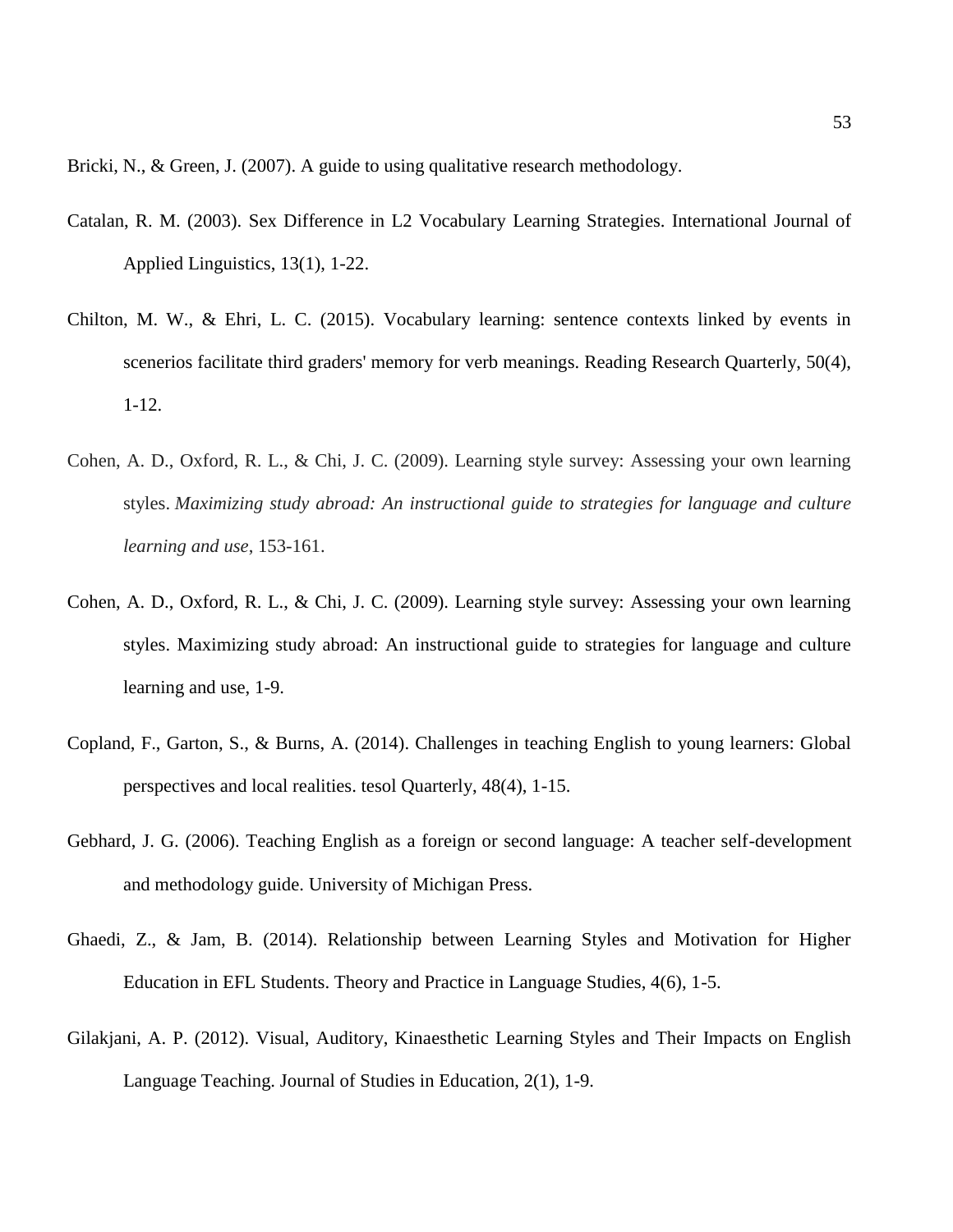- Graves, M. F., August, D., & Mancilla-Martinez, J. (2012). Teaching Vocabulary to English Language Learners. Teachers College Press.
- Gündüz, N., & Özcan, D. (2010). Learning styles of students from differetn cultures and studying in Near East University. Procedia-Social and Behavioral Sciences, 9, 1-5.
- Hayati, A., Jalilifar, A., & Mashhadi, A. (2013). Using Short Message Service (SMS) to teach English idioms to EFL students. British Journal of Educational Technology, 44(1), 1-14.
- Irawan, D. (2015). *Analisis Kemampuan Berpikir Kreatif Matematis Dan Kemandirian Melalui Pembelajaran Model 4K Ditinjau Dari Gaya Belajar Siswa Kelas VII* (Doctoral dissertation, UNIVERSITAS NEGERI SEMARANG).
- Karthigeyan, K., & Nirmala, K. (2013). Learning style preference of English language learners. Educationia Confab, 2(1), 1-5.
- Kayaoglu, M. N., & Akbas, D. (2011). A small scale experimental study: Using animations to learn vocabulary. *Turkish Online Journal of Educational Technology-TOJET*, *10*(2), 24-30.
- Khamkhien, A. (2000). Factors affecting language learning strategy reported usage by Thai and Vietnamese EFL learners. Electronic Journal of Foreign Language Teaching, 7(1), 1-20.
- Khanum, F. (2014). Learners' Learning Style Preferences and Teachers' Awareness in the Context of Higher Secondary Level in Bangladesh. Global Journal of Human-Social Science Research, 14(10), 1-7.
- Lee, Y., & Key, S. (2008). Playing videogames: Do students choose specific foreign language learning strategies in playing these games. TNTESOL Journal, 1-6.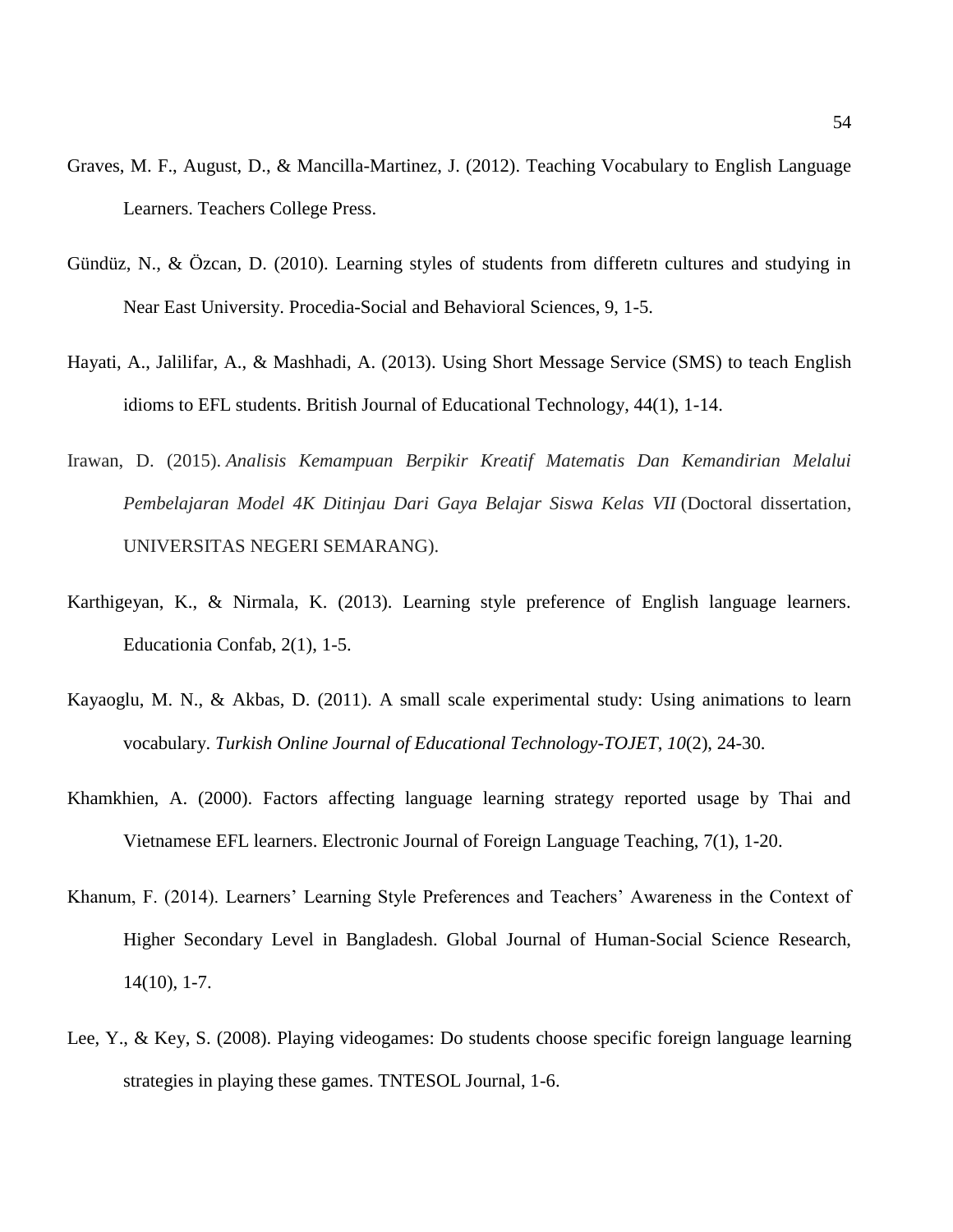- Littlemore, J. (2001). Metaphoric competence: A language learning strength of students with a holistic cognitive style?. *Tesol Quarterly*, *35*(3), 459-491.
- Littlewood, W. (2013). Developing a Context-Sensitive Pedagogy for Communication-Oriented Language Teaching. English Teaching, 68(3), 1-20.
- Liu, F. (2012). A Probe into the EFL Learning Style Preferences of Minority College Students: An Empirical Study of Tujia EFL Learners in Jishou University. Theory and Practice in Language Studies, 2(8), 1-5.
- Louis, R. S. (2006). Helping students become autonomous learners: can technology help? Teaching English with Technology, 6(3), 1-10.
- Lu, M. (2008). Effectiveness of vocabulary learning via mobile phones. Journal of Computer Assisted Learning, 24, 1-9.
- Martínez-Mesa, J., González-Chica, D. A., Duquia, R. P., Bonamigo, R. R., & Bastos, J. L. (2016). Sampling: how to select participants in my research study? Sociedade Brasileira de Dermatologia, 91(3), 1-3.
- Molina, G. T., Luisa, M., Cañado, M. L., & Luque-Agullo, G. (2005). Current approaches and teaching methods. Bilingual programmes. In TEFL in Secondary Education (pp. 1-8). Granada.
- Muniandy, J., & Shuib, M. (2016). Learning styles, language learning strategies and fields of study among ESL learners. Malaysian Journal of ELT Research, 12(1), 1-17.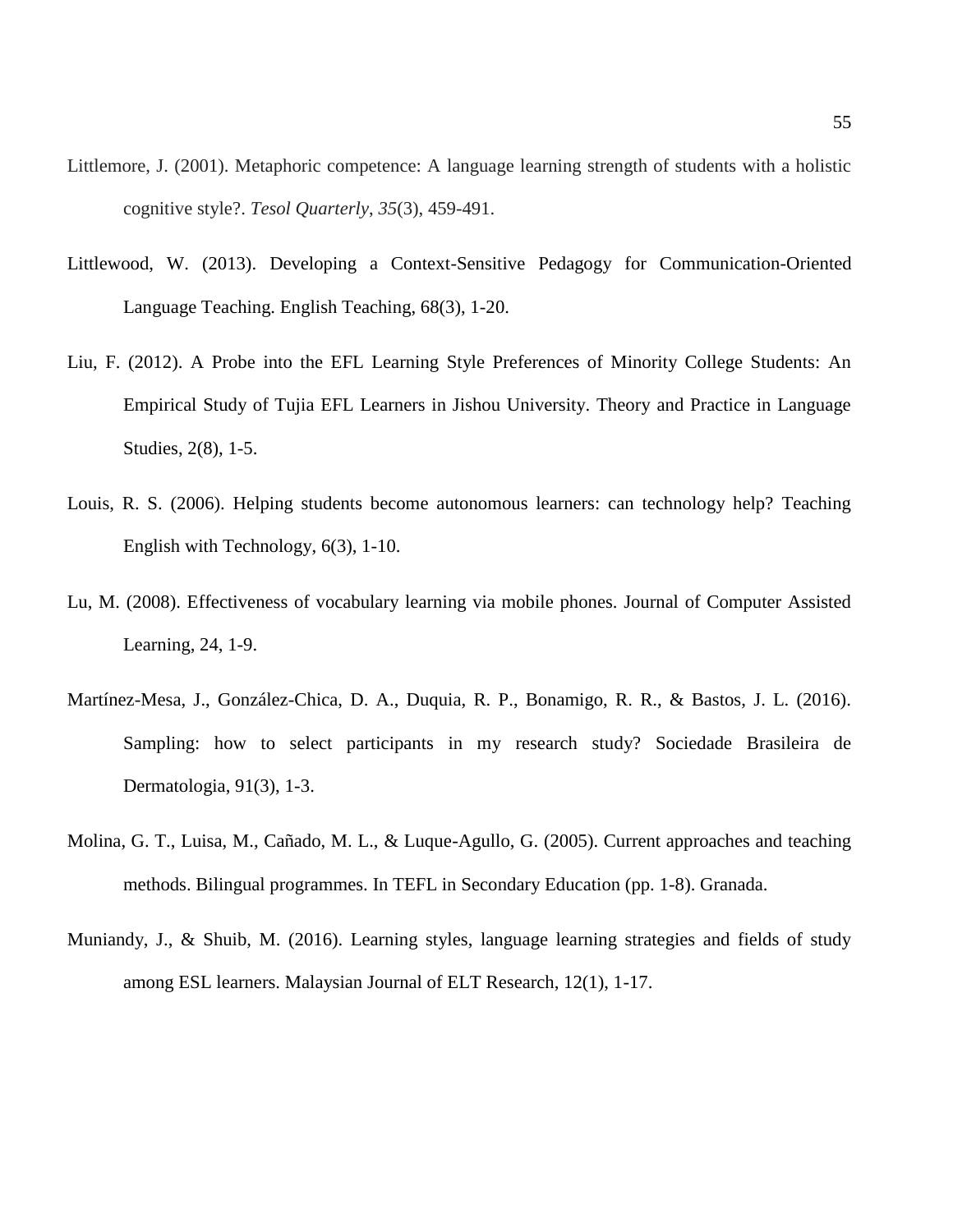- Nosratinia, M., Mojri, Z., & Sarabchian, E. (2014). Exploring the relationship between EFL learners' language learning styles and strategies. International Journal of Language Learning and Applied Linguistics World, 5(2), 1-10.
- Obralic, N., & Akbarov, A. (2012). Students Preference on Perceptual Learning Style. *Acta didactica napocensia*, *5*(3), 31-42.
- Okyere, G. A., Tawiah, R., Lamptey, R. B., Oduro, W., & Thompson, M. (2017). An assessment of resource availability for problem based learning in a Ghanaian University setting. Quality Assurance in Education, 25(2), 1-9.
- Oxford, R. L. (2003). Language learning styles and strategies: an overview. Learning styles and strategies, 1-23.
- Pashler, H., McDaniel, M., Rohrer, D., & Bjork, R. (2008). Learning Styles: Concepts and Evidence. Psychological science in the public interest, 9(3), 1-13.
- Peacock, M. (2001). Match or mismatch? Learning styles and teaching styles in EFL. International Journal of Applied Linguistics, 11, 1-18.
- Pei-Shi, W. (2012). The Effect of Learning Styles on Learning Strategy Use by EFL Learners. Journal of Social Sciences, 8(2), 1-4.
- Pintrich, P. R., & Schunk, D. H. (1996). Motivation in education: theory, research and applications. Englewood Cliffs, NJ: Prentice-Hall.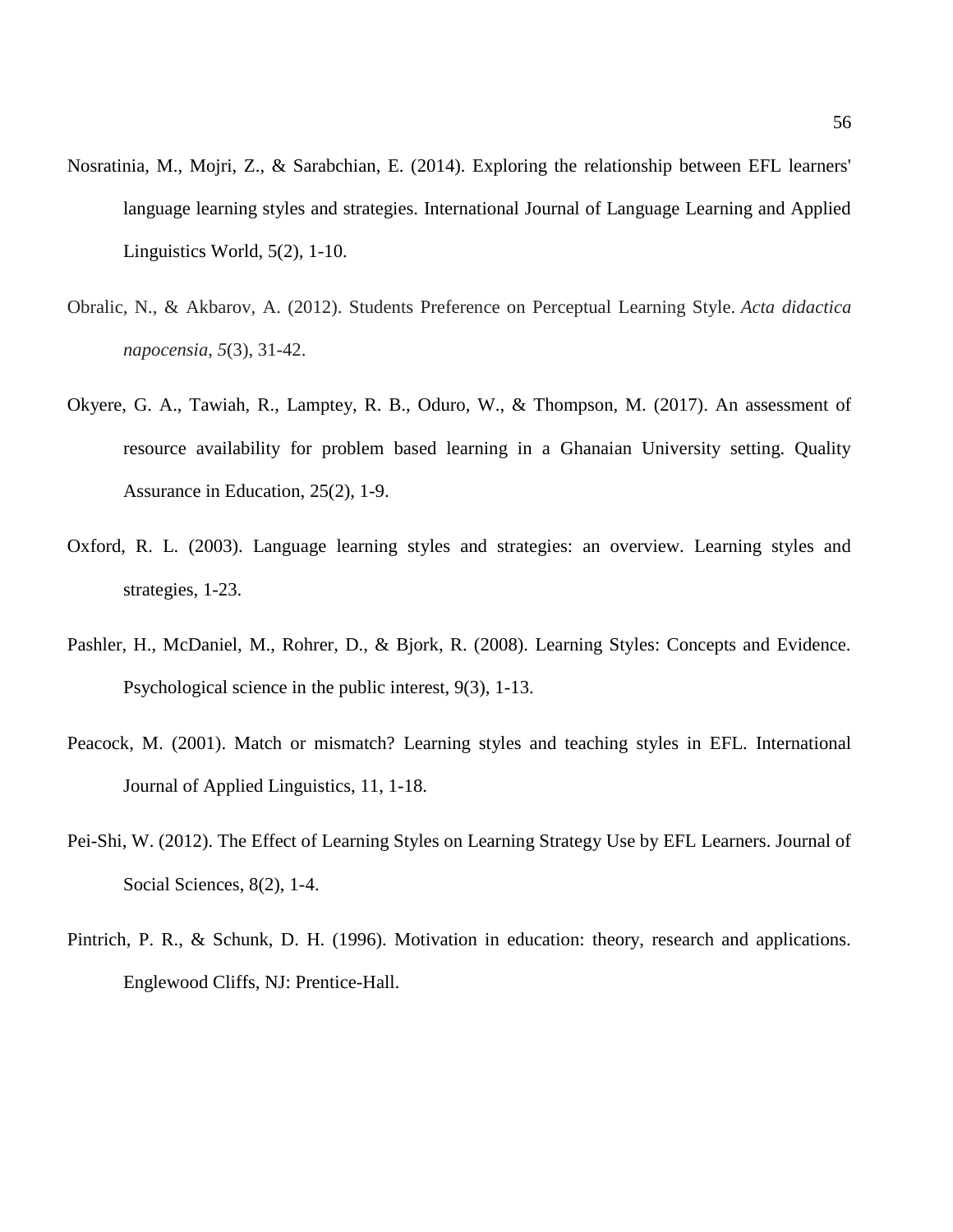- Pourshahian, B., S. A. RezvaniKalajahi, & Azarfam, A. Y. (2012). Does applying vocabulary learning strategies vary based on gender? The case of Turkish EFL learners. The International Institute for Science, Technology and Education, 2(4), 1-10.
- Reid, J. (1998). Understanding learning styles in the second language classroom. Upper Saddle River, NJ: Prentice-Hall.
- Richards, J., & Rodgers, T. (2001). Approaches and methods in language Teaching (2nd ed.). Cambridge: Cambridge University Press.
- Shabani, M. B. (2012). Different Learning Style Preferences of Male and Female Iranian Non-academic EFL Learners. English Language Teaching, 5(9), 1-9.
- Shah, A., Ismail, M., & Ismail, Y. (2012). Exploring English language learning styles of Malay students at the International Islamic University Malaysia. World Applied Sciences Journal, 20(8), 1-10.
- Sibold, C. (2011). Building English Language Learners' Academic Vocabulary: Strategies & Tips. Multicultural Education, 18(2), 1-4.
- Singh, V. (2017). Exploring the Relationship between cognitive Style and learning Style with Academic Achievement of Elementary School learners. *Educational Quest: An International Journal of Education and Applied Social Sciences*, *8*(Special issue), 413.
- Soureshjani, K. H., & Naseri, N. (2012). Perceptual Learning-Style Preferences of Iranian EFL Learners in Relation to Their Proficiency Level. American Journal of Linguistics, 1(4), 1-4.
- Srijongjai, A. (2011). Learning styles of language learners in an EFL writing class. Procedia-Social and Behavioral Sciences, 29, 1-5.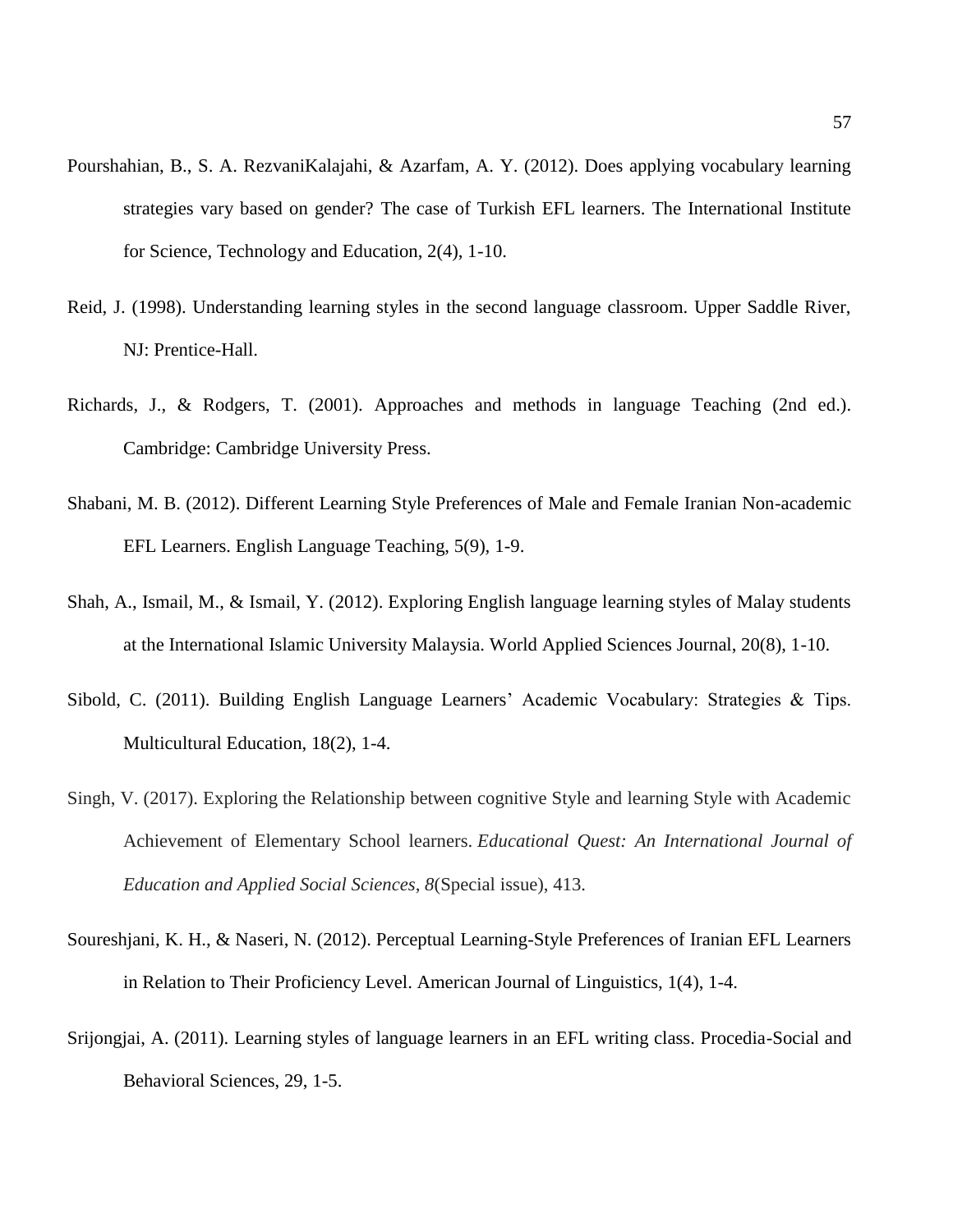- Tabalan, D. A. (2015). Goal Modification, Global-Analytical Learning Styles, and Achievement in Technical Writing. *Journal of Education and Practice*, *6*(8), 78-84.
- Tabatabaei, O., & Mashayekkhi, S. (2013). The relationship between EFL learners' learning styles and their L2 achievement. Procedia-Social and Behavioral Sciences, 70, 1-7.
- Tale, M. A. (2016). Utilizing Learning Styles in EFL Teaching. International Journal of Language and Linguistics, 3(6), 1-5.
- Thornton, P., & Houser, C. (2005). Using mobile phones in English education in Japan. Journal of Computer Assisted Learning, 21(3), 1-12.
- Tuan, L. T. (2011). EFL Learners' Learning Styles and Their Attributes. Mediterranean Journal of Social Sciences, 2(2), 1-20.
- Wallace, T., Stariha, W. E., & Walberg, H. J. (2004). Teaching Speaking, Listening and Writing. Educational Practices Series-14. UNESCO International Bureau of Education.
- Wang, M., Shen, R., Novak, D., & Pan, X. (2009). The impact of mobile learning on students' learning behaviours and performance: Report from a large blended classroom. British Journal of Educational Technology, 40(4), 1-15.
- Wang, Y., & Sachs, G. T. (2013). Comprehensive Input Through Extensive Reading: Problems in English Language Teaching in China. Asian EFL Journal, 53, 1-9.
- White, J. (2014). The Use of Call as a Means of Reducing Anxiety of Students Studying Abroad. Procedia Tehcnology, 18, 1-6.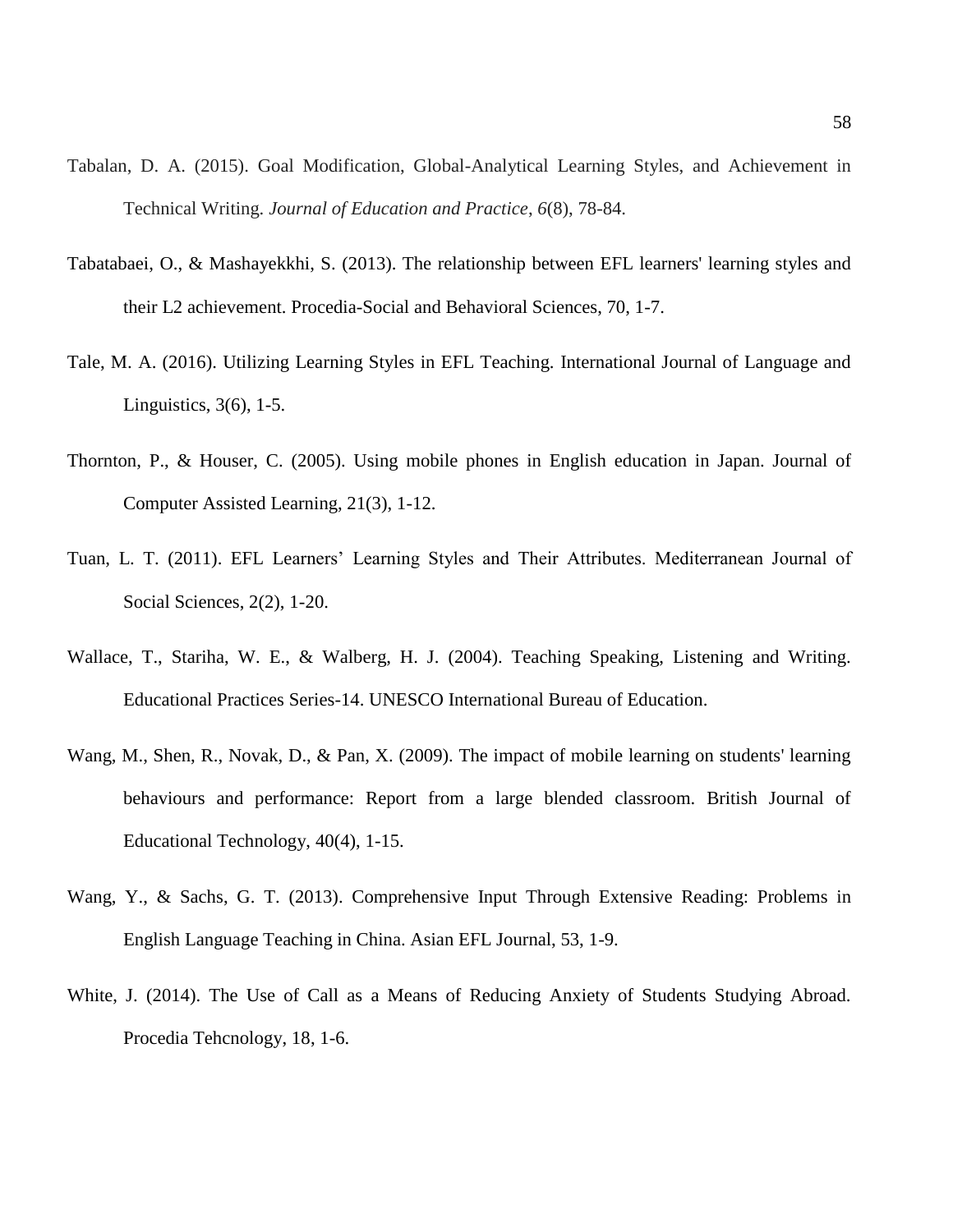Wilkinson, T., Boohan, M., & Stevenson, M. (2014). Does learning style influence academic performance in different forms of assessment?. *Journal of anatomy*, *224*(3), 304-308.

Williams, C. (2007). Research Methods. Journal of Business & Economic Research, 5(1), 1-7.

- Wintergerst, A. C., & DeCapua, A. (2002). An analysis of one learning styles instrument for language students. TESLA Canada Journal, 20(1), 1-20.
- Wintergerst, A. C., & DeCapua, A. (2002). An analysis of one learning styles instrument for language students. TESLA Canada Journal, 20(1), 1-20.
- Wong, L. L., & Nunan, D. (2011). The learning styles and strategies of effective language learners. System, 39(2), 1-15.
- Zeynali, S. (2012). Exploring the Gender Effect on EFL Learners' Learning Strategies. Theory and Practice in Language Studies, 2(8), 1-6.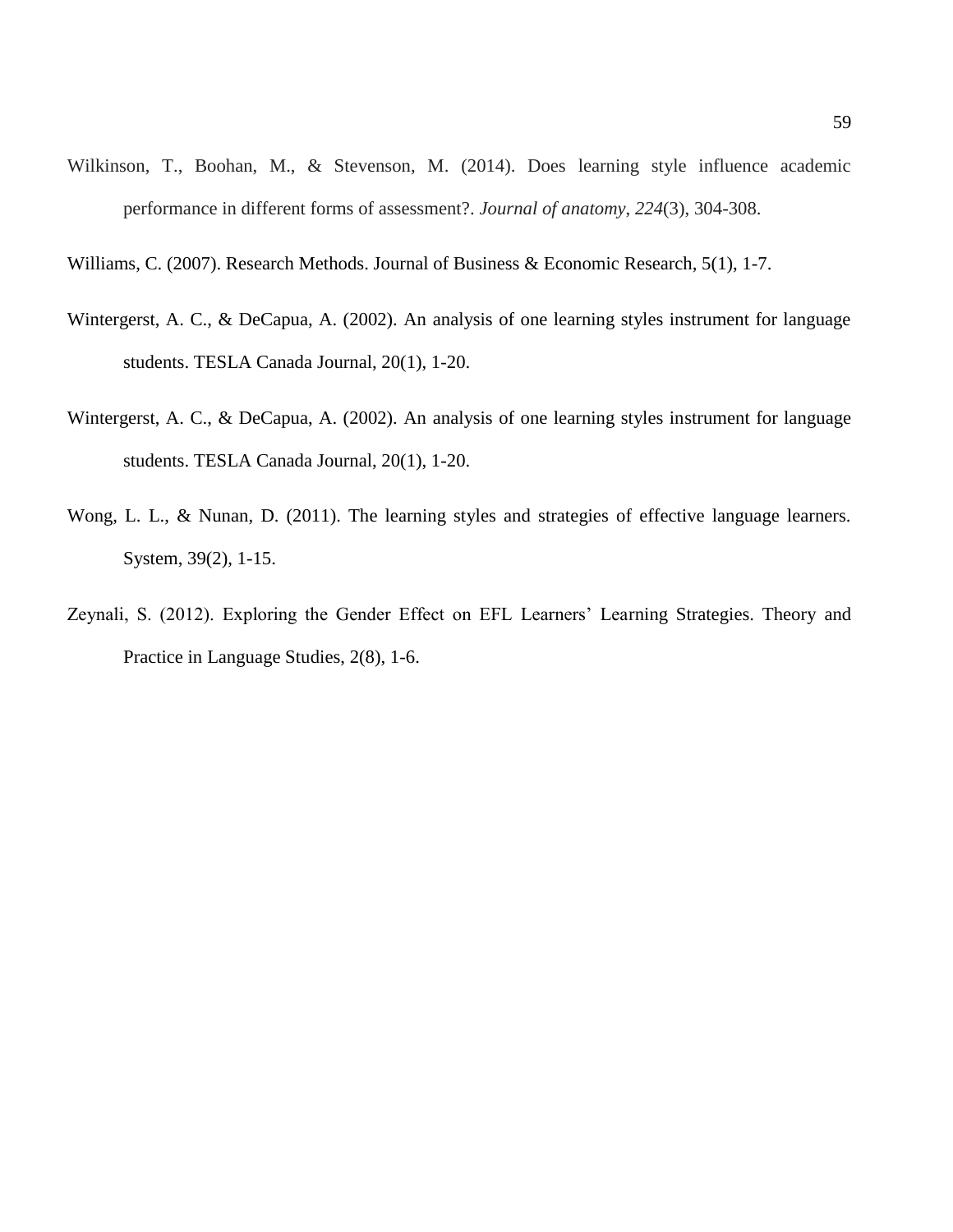#### **APPENDICES**

#### **APPENDIX A**

#### <span id="page-60-2"></span><span id="page-60-1"></span><span id="page-60-0"></span>**Approval letter by the Faculty of Educational Science, Cihan University**

To / the head of Cihan university

I am a master student at Near East University, this semester I will write my thesis the topic which I s and a master statement at Near East University, this semester I will write my thesis the topic which I chose is **learning style preference**s. I need your help for distribution my questionnaire in English department, also

AMr. Taha Ahmad Moltanumed Was  $\mathcal{O}$ Thank you Best regards

Permission to distribute his questioner in order to collect the data of his thesis. The questioner will be given to the students of English Department, Cinen university. And also, the final avarage of the first semester (2017-2018) will be given to the researcher.

TAHA AHMED MOHAMMED

 $4 - 8 - 8$ ، سيز سهرتڪ برائيگر ن یک رو سائند و به جنتید<br>منجمنگه کار نه نوست که نما<br>اکدر ساله برست که نما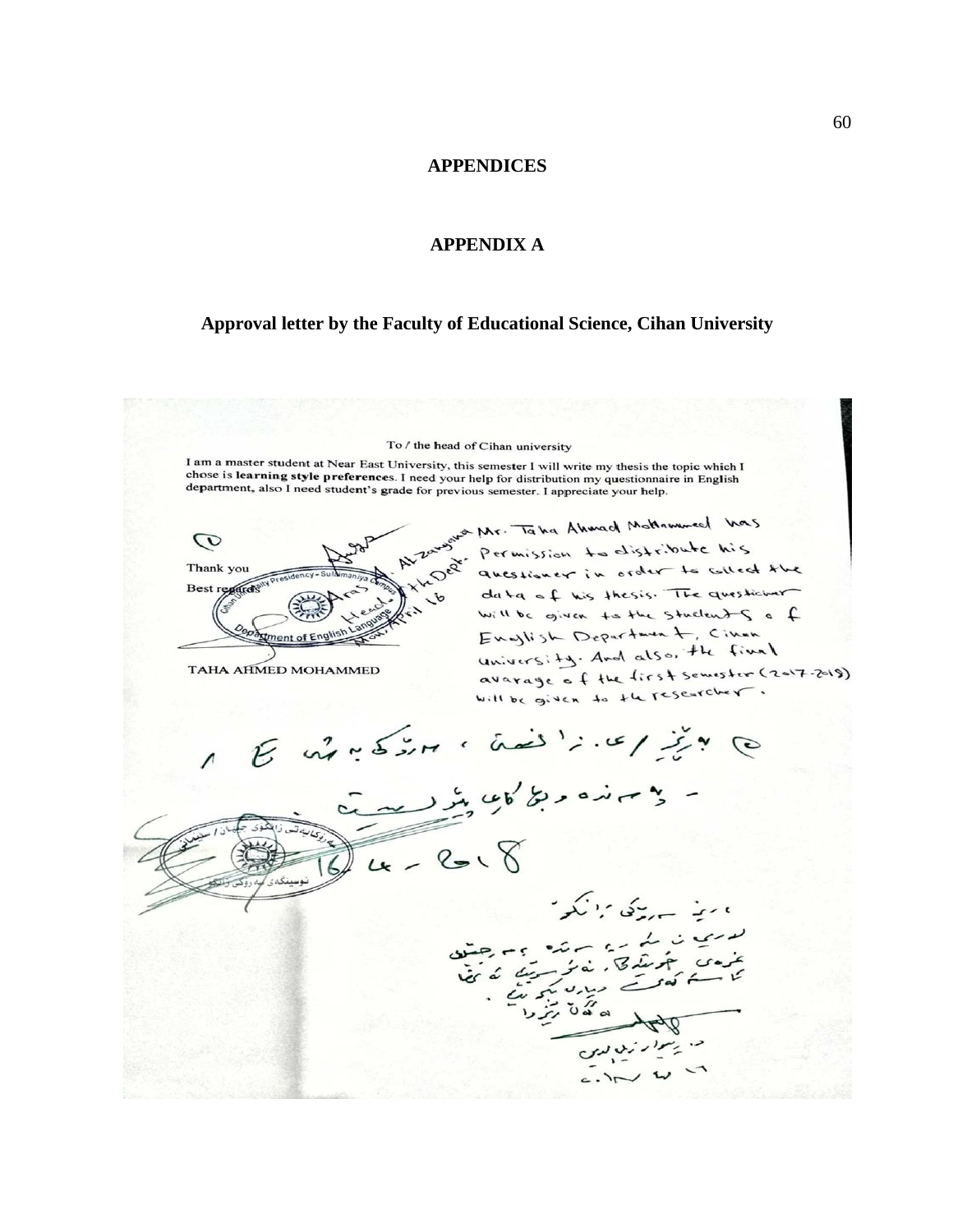#### **APPENDIX B**

#### <span id="page-61-1"></span><span id="page-61-0"></span>**Approval Letter from Near East University**



#### **BİLİMSEL ARAŞTIRMALAR ETİK KURULU**

14.05.2018

Dear Taha Ahmed Mohammed

Your application titled **"Learning style Preferences"** with the application number YDÜ/EB/2018/127 has been evaluated by the Scientific Research Ethics Committee and granted approval. You can start your research on the condition that you will abide by the information provided in your application form.

Assoc. Prof. Dr. Direnç Kanol

Rapporteur of the Scientific Research Ethics Committee

Direne Kanol

**Note:**If you need to provide an official letter to an institution with the signature of the Head of NEU Scientific Research Ethics Committee, please apply to the secretariat of the ethics committee by showing this document.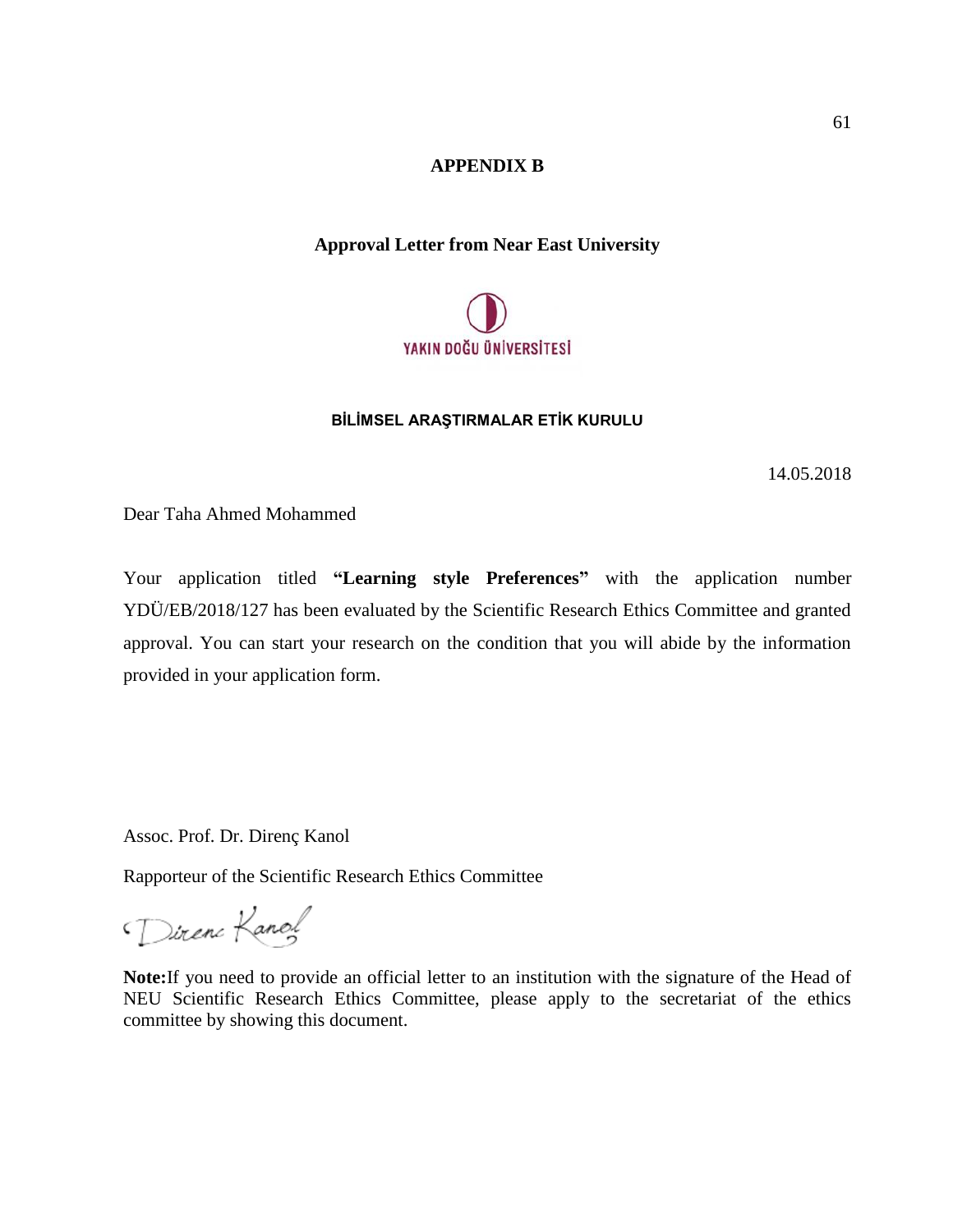#### **APPENDIX C**

#### **Learning Style Survey Questionnaire**

<span id="page-62-1"></span><span id="page-62-0"></span>Dear Respondent student name:

#### RE: ACADEMIC RESEARCH QUESTIONNAIRE

I am a Master of ENGLISH LANGUAGE TEACHING student at Near East University conducting a research entitled "Learning style Preferences"

This Learning Style Survey is designed to assess your general approach to learning. It does not predict your behavior in every instance, but it is a clear indication of your overall style preferences.

For each item, circle the response that represents your approach. Complete all items. There are eleven major activities representing twelve different aspects of your learning style. When you read the statements, try to think about what you generally do when learning. It generally takes about 30 minutes to complete the survey. Do not spend too much time on any item – indicate your immediate feeling and move on to the next item.

For each item, circle your response:

- $0 =$ Never
- $1 =$ Rarely
- $2 =$ Sometimes
- $3 =$  Often
- $4 =$  Always

Part 1: HOW I USE MY PHYSICAL SENSES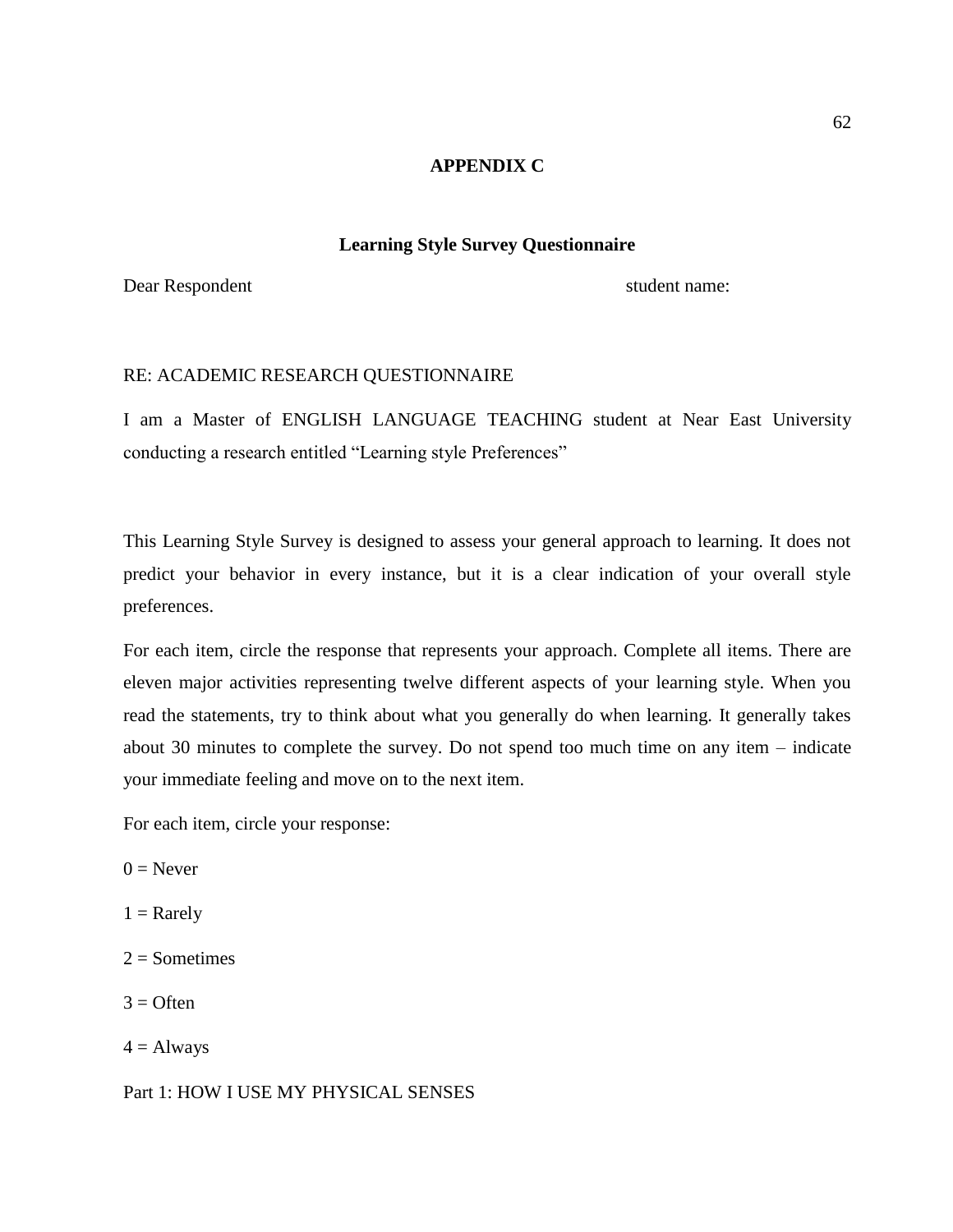| 1. I remember something better if I write it down.                             | 01234     |
|--------------------------------------------------------------------------------|-----------|
| 2. I take detailed notes during lectures.                                      | 01234     |
| 3. When I listen, I visualize pictures, numbers, or words in my head.          | 01234     |
| 4. I remember things better if I discuss them with someone.                    | 01234     |
| 5. I prefer to learn by listening to a lecture rather than reading.            | 01234     |
| 6. I need oral directions for a task.                                          | 01234     |
| 7. I prefer to start doing things rather than checking the directions first.   | 01234     |
| 8. I need frequent breaks when I work or study.                                | 01234     |
| 9. I need to eat something when I read or study.                               | 01234     |
| Part 2: HOW I EXPOSE MYSELF TO LEARNING SITUATIONS                             |           |
| 1. I learn better when I work or study with others than by myself.             | 01234     |
| 2. I meet new people easily by jumping into the conversation.                  | 01234     |
| 3. I learn better in the classroom than with a private tutor.                  | 01234     |
| 4. I am energized by the inner world (what I'm thinking inside).               | 01234     |
| 5. I prefer individual or one-on-one games and activities.                     | 01234     |
| 6. I have a few interests, and I concentrate deeply on them.                   | 01234     |
| Part 3: HOW I HANDLE POSSIBILITIES                                             |           |
| 1. I have a creative imagination.                                              | 01234     |
| 2. I try to find many options and possibilities for why something happens.     | 01234     |
| 3. I plan carefully for future events.                                         | 01234     |
| 4. I focus on a situation as it is rather than thinking about how it could be. | 0 1 2 3 4 |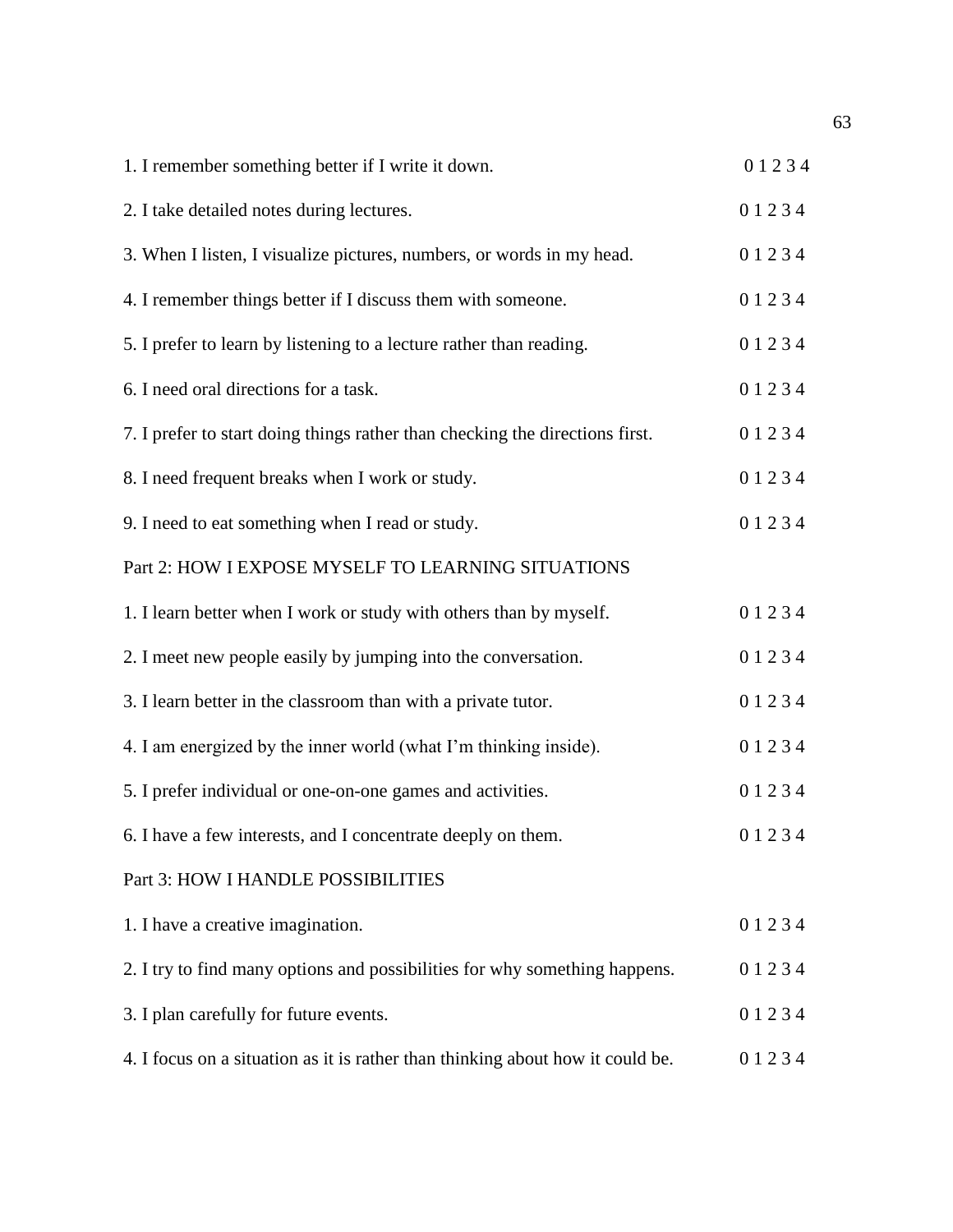| 5. I read instruction manuals (e.g., for computers or VCRs) before using the device. 0 1 2 3 4 |       |
|------------------------------------------------------------------------------------------------|-------|
| 6. I trust concrete facts instead of new, untested ideas.                                      | 01234 |
| Part 4: HOW I DEAL WITH AMBIGUITY AND WITH DEADLINES                                           |       |
| 1. I like to plan language study sessions carefully and do lessons on time or early. 0 1 2 3 4 |       |
| 2. My notes, handouts, and other school materials are carefully organized.                     | 01234 |
| 3. I like to be certain about what things mean in a target language.                           | 01234 |
| 4. I let deadlines slide if I'm involved in other things.                                      | 01234 |
| 5. I let things pile up on my desk to be organized eventually.                                 | 01234 |
| 6. I don't worry about comprehending everything.                                               | 01234 |
| Part 5: HOW I RECEIVE INFORMATION                                                              |       |
| 1. I prefer short and simple answers rather than long explanations.                            | 01234 |
| 2. I ignore details that do not seem relevant.                                                 | 01234 |
| 3. It is easy for me to see the overall plan or big picture.                                   | 01234 |
| 4. I need very specific examples in order to understand fully.                                 | 01234 |
| 5. I pay attention to specific facts or information.                                           | 01234 |
| 6. I'm good at catching new phrases or words when I hear them.                                 | 01234 |
| Part 6: HOW I FURTHER PROCESS INFORMATION                                                      |       |
| 1. I can summarize information easily.                                                         | 01234 |
| 2. I can quickly paraphrase what other people say.                                             | 01234 |
| 3. When I create an outline, I consider the key points first.                                  | 01234 |
| 4. I have a hard time understanding when I don't know every word.                              | 01234 |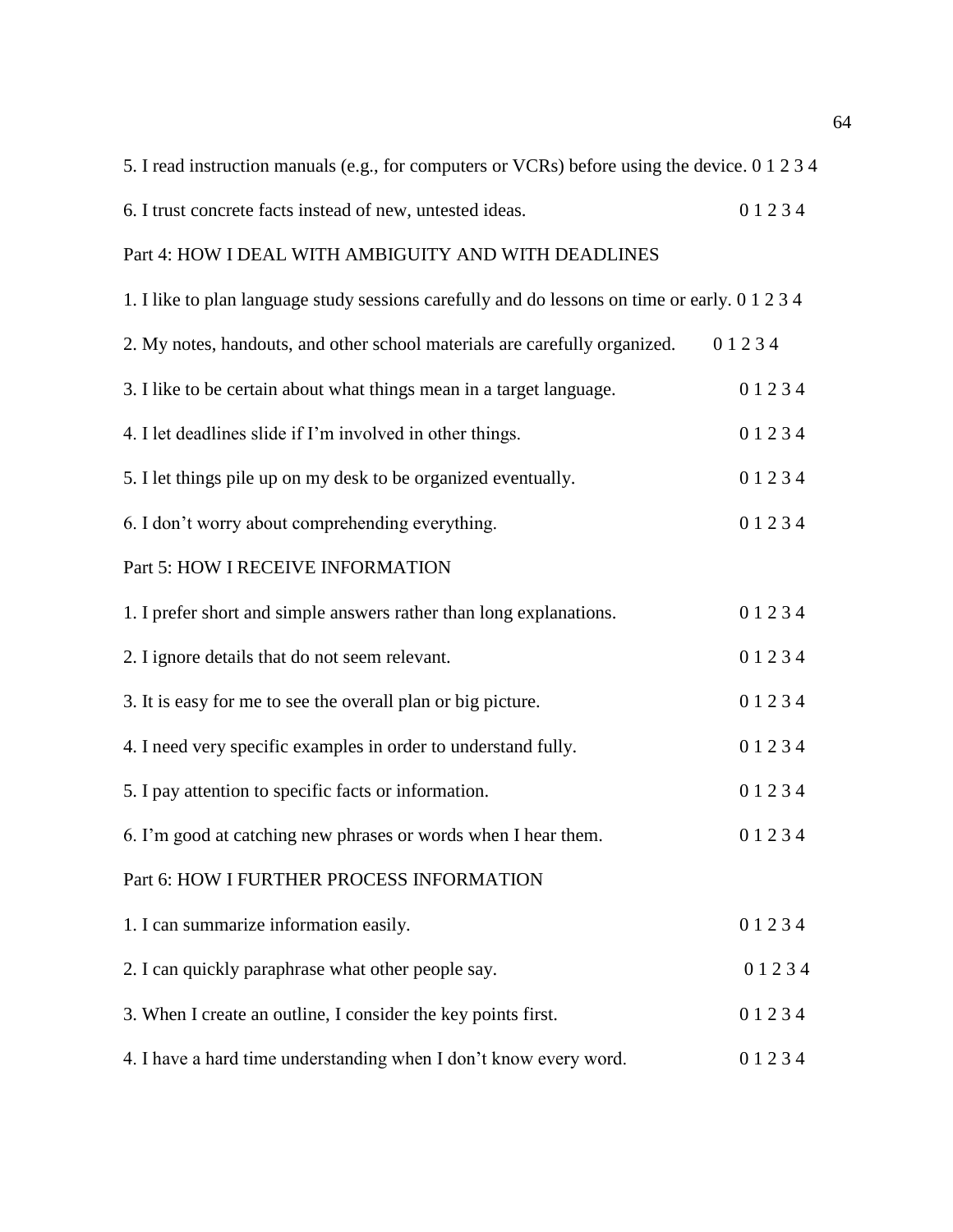| 5. When I tell a story or explain something, it takes a long time.                                                                                 | 01234 |  |  |  |  |
|----------------------------------------------------------------------------------------------------------------------------------------------------|-------|--|--|--|--|
| 6. I like to focus on grammar rules.                                                                                                               | 01234 |  |  |  |  |
| Part 7: HOW I COMMIT MATERIAL TO MEMORY                                                                                                            |       |  |  |  |  |
| 1. I try to pay attention to all the features of new material as I learn.                                                                          | 01234 |  |  |  |  |
| 2. When I memorize different bits of language material, I can retrieve these bits easily-as if I had<br>stored them in separate slots in my brain. | 01234 |  |  |  |  |
| 3. As I learn new material in the target language, I make fine distinctions among speech sounds,<br>grammatical forms, and words and phrases.      | 01234 |  |  |  |  |
| 4. When learning new information, I may clump together data by eliminating or reducing<br>differences and focusing on similarities.                | 01234 |  |  |  |  |
| 5. I ignore distinctions that would make what I say more accurate in the given context.                                                            |       |  |  |  |  |
|                                                                                                                                                    | 01234 |  |  |  |  |
| 6. Similar memories become blurred in my mind; I merge new learning experiences with<br>previous ones.                                             | 01234 |  |  |  |  |
| Part 8: HOW I DEAL WITH LANGUAGE RULES                                                                                                             |       |  |  |  |  |
| 1. I like to go from general patterns to the specific examples in learning a target language.                                                      |       |  |  |  |  |
|                                                                                                                                                    | 01234 |  |  |  |  |
| 2. I like to start with rules and theories rather than specific examples.                                                                          | 01234 |  |  |  |  |
| 3. I like to begin with generalizations and then find experiences that relate to those                                                             |       |  |  |  |  |
| generalizations.                                                                                                                                   | 01234 |  |  |  |  |
| 4. I like to learn rules of language indirectly by being exposed to examples of grammatical<br>structures and other language features.             | 01234 |  |  |  |  |
|                                                                                                                                                    |       |  |  |  |  |

65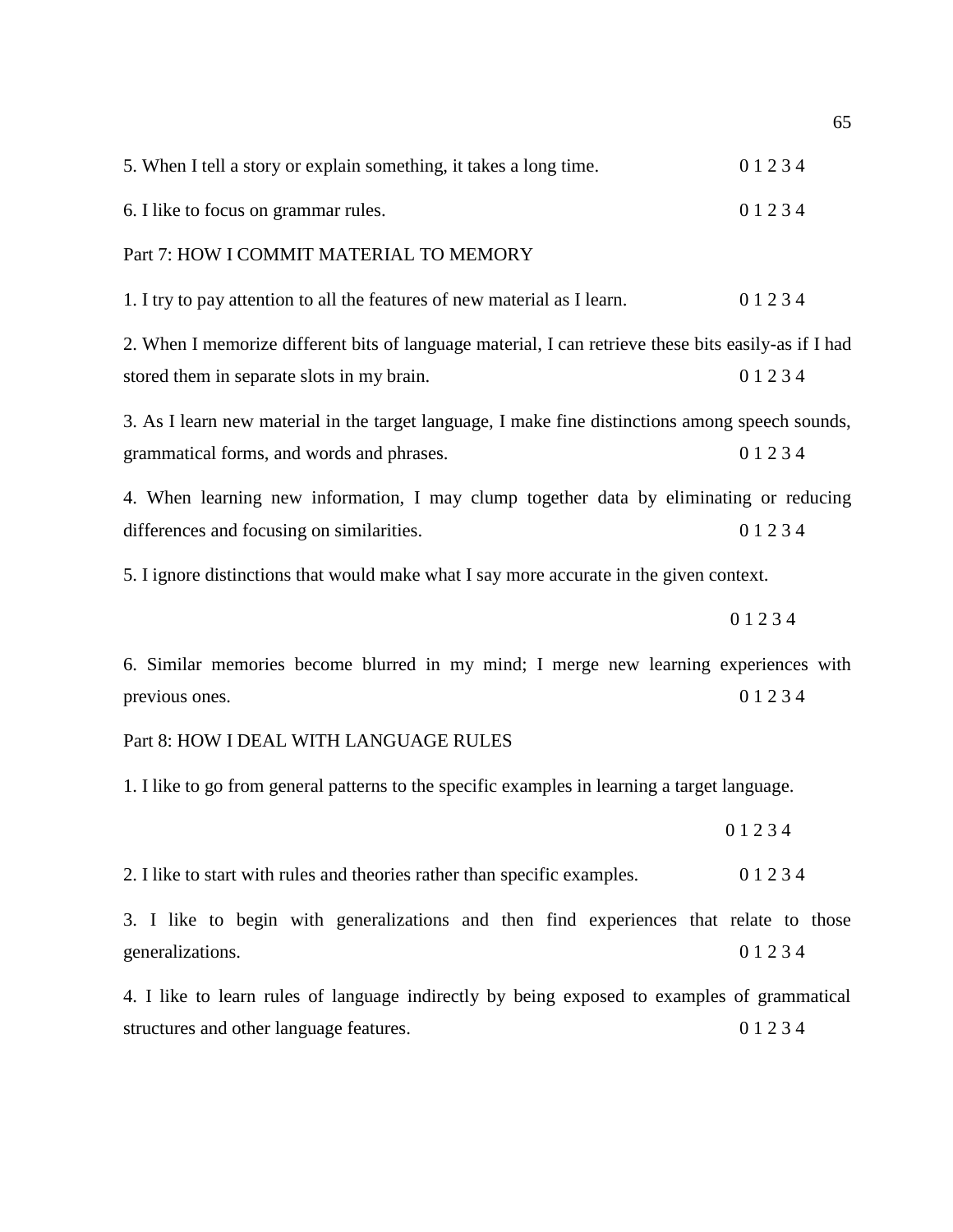5. I don't really care if I hear a rule stated since I don't remember rules very well anyway.

6. I figure out rules based on the way I see language forms behaving over time. 0 1 2 3 4

0 1 2 3 4

#### Part 9: HOW I DEAL WITH MULTIPLE INPUTS

1. I can separate out the relevant and important information in a given context even when distracting information is present. 0 1 2 3 4

2. When I produce an oral or written message in the target language, I make sure that all the grammatical structures are in agreement with each other. 0 1 2 3 4

3. I not only attend to grammar but check for appropriate levels of formality and politeness.

0 1 2 3 4

4. When speaking or writing, I feel that focusing on grammar is less important than paying attention to the content of the message. 0 1 2 3 4

5. It is a challenge for me to both focus on communication in speech or writing while at the same time paying attention to grammatical agreement (e.g., person, number, tense, or gender).

#### 0 1 2 3 4

6. When I am using lengthy sentences in a target language, I get distracted and neglect aspects of grammar and style.

Part 10: HOW I DEAL WITH RESPONSE TIME

| 1. I react quickly in language situations.                      | 0 1 2 3 4 |
|-----------------------------------------------------------------|-----------|
| 2. I go with my instincts in the target language.               | 0 1 2 3 4 |
| 3. I jump in; see what happens, and make corrections if needed. | 0 1 2 3 4 |
| 4. I need to think things through before speaking or writing.   | 0 1 2 3 4 |

0 1 2 3 4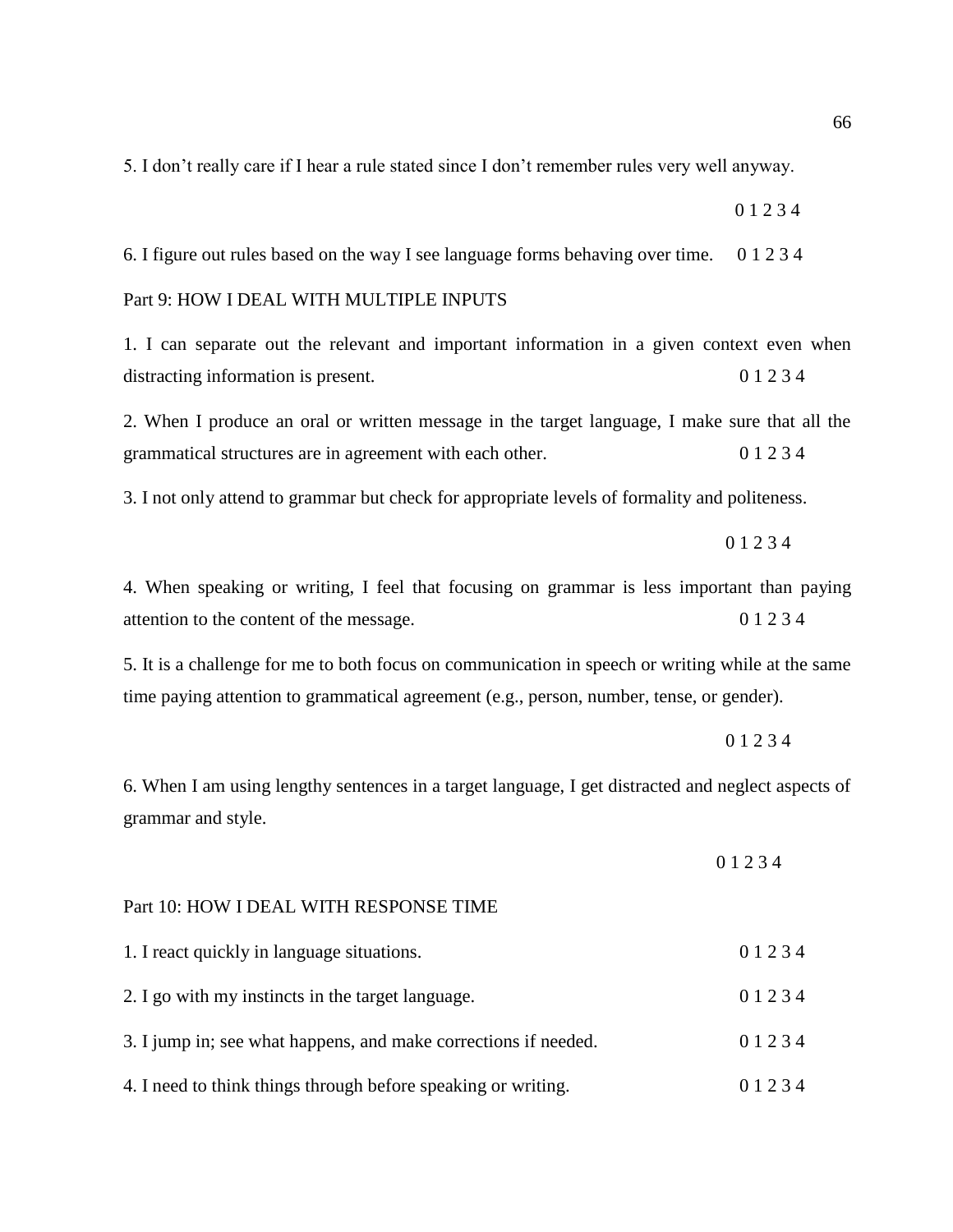5. I like to look before I leap when determining what to say or write in a target language.

0 1 2 3 4

6. I attempt to find supporting material in my mind before I set about producing language.

0 1 2 3 4

#### Part 11: HOW LITERALLY I TAKE REALITY

1. I find that building metaphors in my mind helps me deal with language (e.g., viewing the language like a machine with component parts that can be disassembled). 0 1 2 3 4

2. I learn things through metaphors and associations with other things. I find that stories and examples help me learn. 0 1 2 3 4

3. I take learning language literally and don't deal in metaphors. 0 1 2 3 4

4. I take things at face value, so I like language material that says what it means directly.

0 1 2 3 4